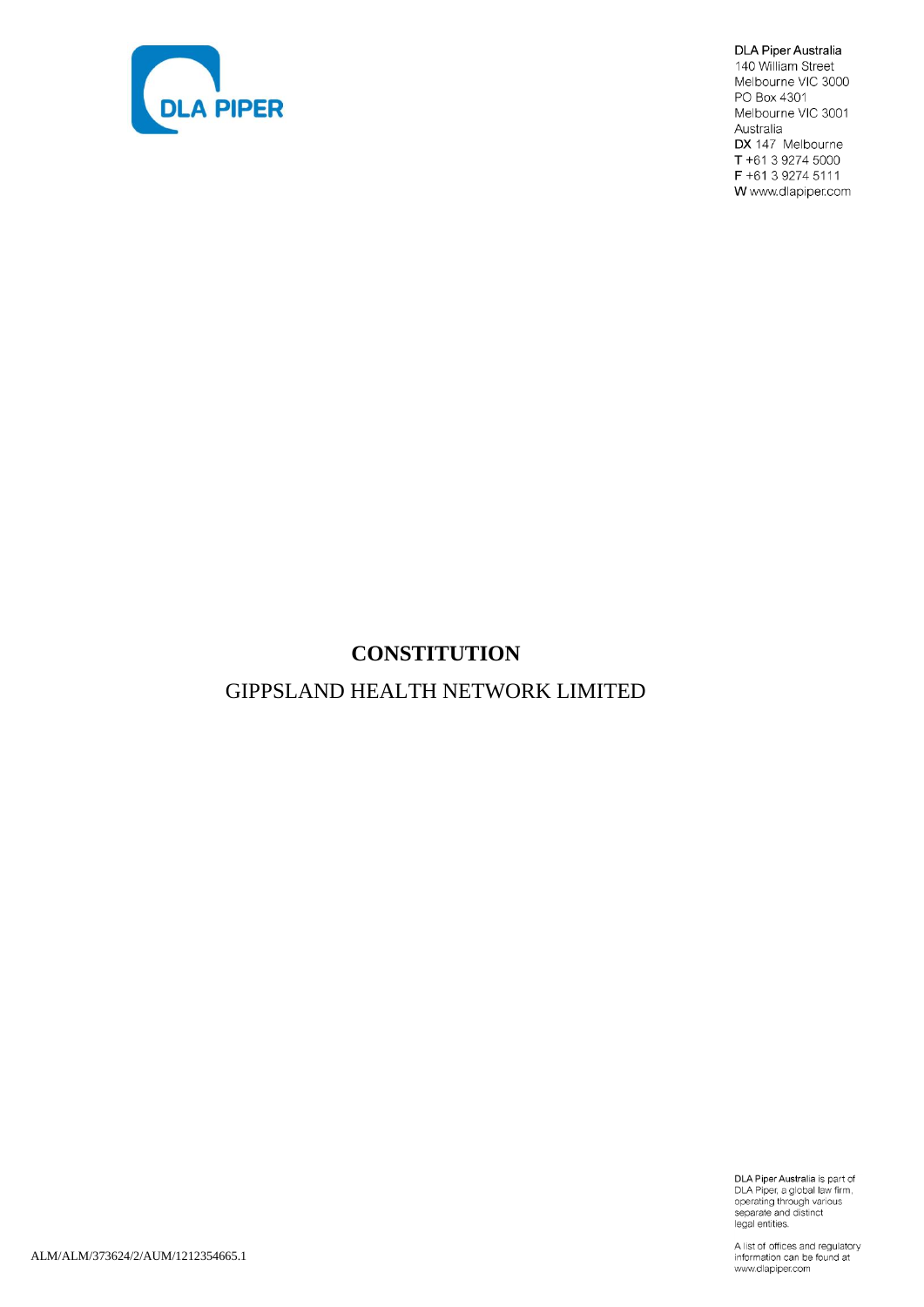

# **TABLE OF CONTENTS**

| $\mathbf{1}$     |  |
|------------------|--|
|                  |  |
|                  |  |
| $\boldsymbol{2}$ |  |
|                  |  |
| 3                |  |
|                  |  |
|                  |  |
|                  |  |
|                  |  |
|                  |  |
|                  |  |
|                  |  |
|                  |  |
|                  |  |
|                  |  |
| $\boldsymbol{4}$ |  |
|                  |  |
|                  |  |
|                  |  |
|                  |  |
| 5                |  |
|                  |  |
|                  |  |
|                  |  |
|                  |  |
|                  |  |
| 6                |  |
|                  |  |
|                  |  |
| 7                |  |
|                  |  |
|                  |  |
|                  |  |
|                  |  |
|                  |  |
|                  |  |
|                  |  |
|                  |  |
|                  |  |
|                  |  |
|                  |  |
|                  |  |
|                  |  |
|                  |  |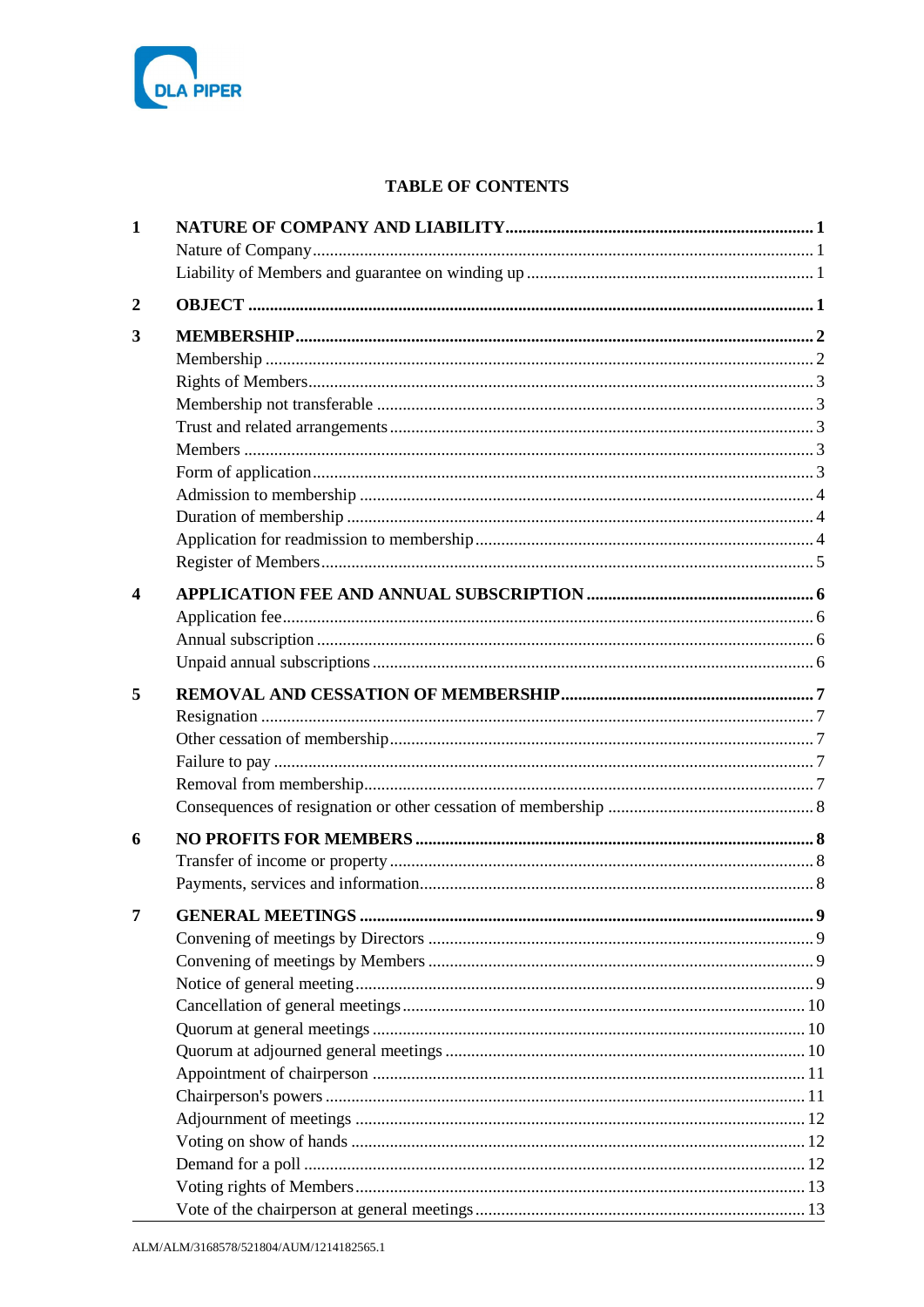

| 8  |  |
|----|--|
|    |  |
|    |  |
| 9  |  |
|    |  |
|    |  |
|    |  |
|    |  |
|    |  |
|    |  |
|    |  |
| 10 |  |
|    |  |
|    |  |
|    |  |
|    |  |
|    |  |
|    |  |
|    |  |
|    |  |
|    |  |
|    |  |
|    |  |
| 11 |  |
|    |  |
|    |  |
|    |  |
| 12 |  |
| 13 |  |
|    |  |
|    |  |
|    |  |
|    |  |
|    |  |
|    |  |
|    |  |
|    |  |
|    |  |
|    |  |
|    |  |
|    |  |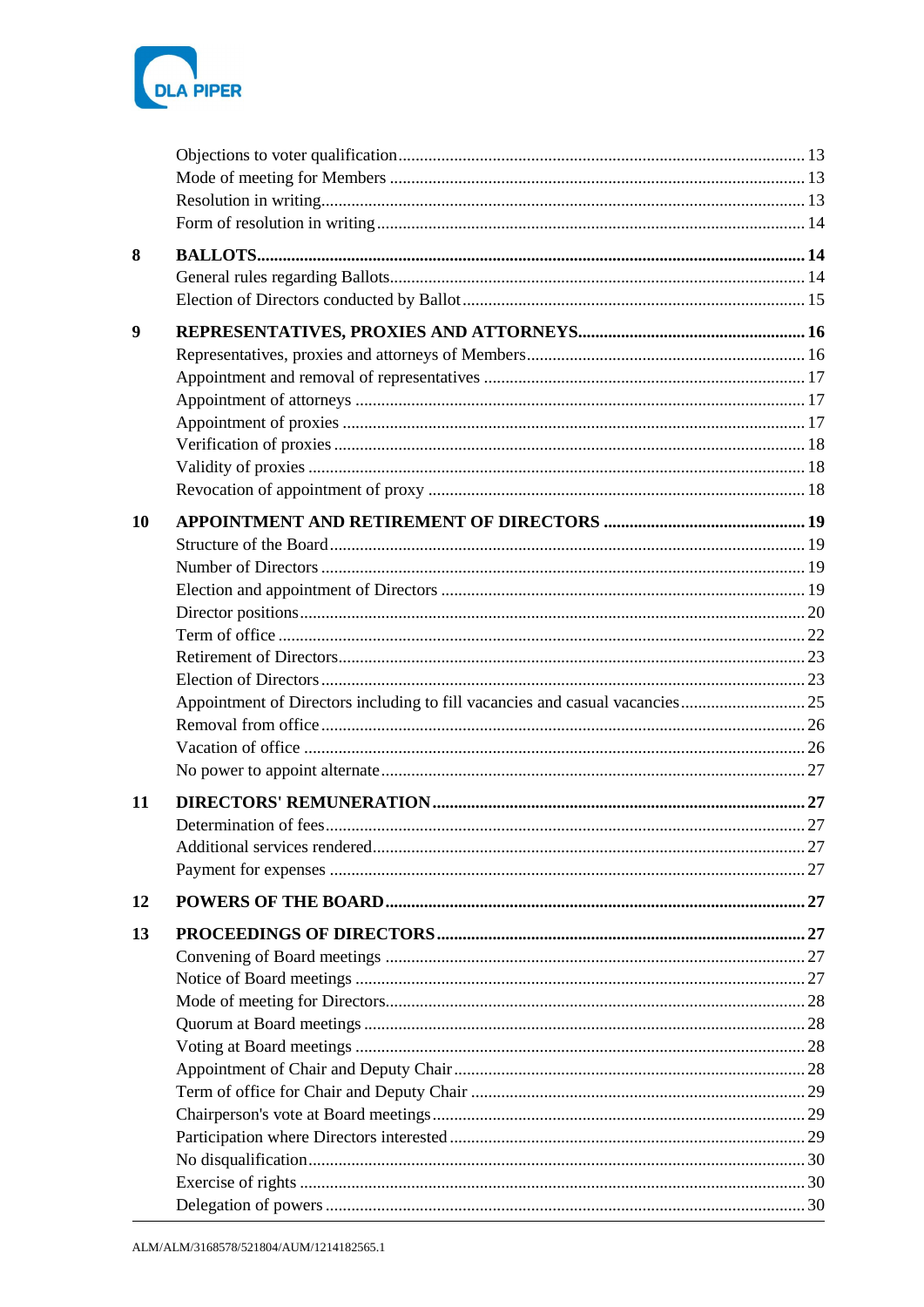

| 14 |  |
|----|--|
|    |  |
|    |  |
|    |  |
|    |  |
| 15 |  |
| 16 |  |
|    |  |
|    |  |
| 17 |  |
|    |  |
|    |  |
| 18 |  |
| 19 |  |
|    |  |
|    |  |
|    |  |
|    |  |
| 20 |  |
| 21 |  |
|    |  |
|    |  |
|    |  |
|    |  |
| 22 |  |
|    |  |
|    |  |
|    |  |
|    |  |
|    |  |
|    |  |
|    |  |
|    |  |
| 23 |  |
|    |  |
|    |  |
|    |  |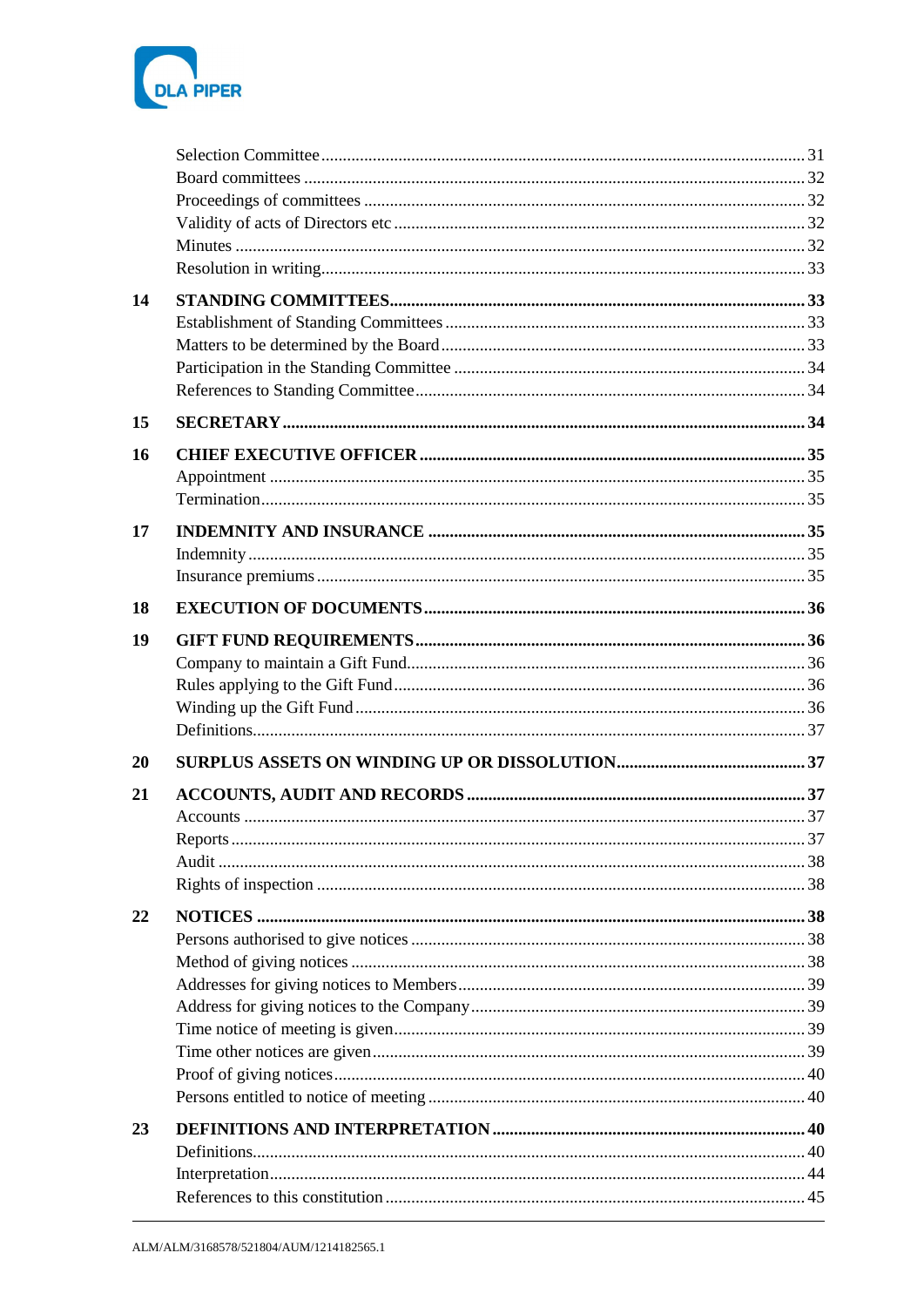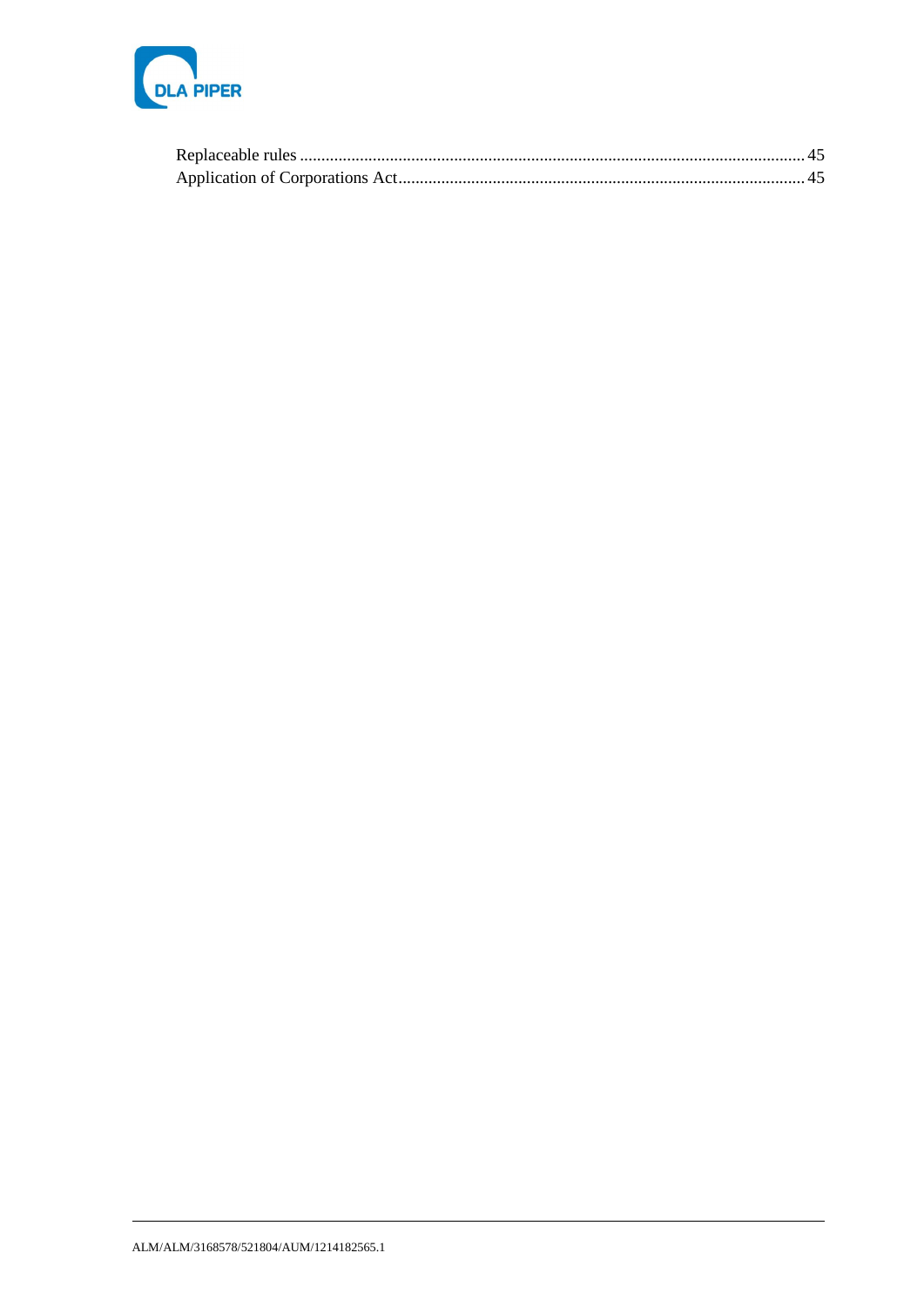



# *Corporations Act 2001* **(Cth)**

# **Public company limited by guarantee**

# **Gippsland Health Network Limited**

# **ACN 155 514 702**

# <span id="page-5-1"></span><span id="page-5-0"></span>**1 NATURE OF COMPANY AND LIABILITY**

### **Nature of Company**

<span id="page-5-2"></span>1.1 The Company is a public company limited by guarantee.

### **Liability of Members and guarantee on winding up**

- <span id="page-5-4"></span>1.2 The liability of the Members is limited. Every Member undertakes to contribute \$50.00 to the assets of the Company if it is wound up while they are a Member, or within one year after the person ceases to be a Member, for:
	- 1.2.1 payment of the Company's debts and liabilities contracted before they ceased to be a Member; and
	- 1.2.2 costs and expenses of winding up.

# <span id="page-5-3"></span>**2 OBJECT**

- 2.1 The object of the Company is to promote the health of human beings through the prevention and control of diseases (including the Diseases) in human beings by improving Primary Health Care and ensuring that Primary Health Care services are better tailored to meet the needs of communities in the Region. It is proposed that this would be done by:
	- 2.1.1 focusing on health promotion and disease prevention to achieve improved health outcomes across the Region;
	- 2.1.2 improving integration and coordination of Primary Health Care in the Region;
	- 2.1.3 improving access to appropriate primary care services in the Region;
	- 2.1.4 addressing inequities and service gaps across the Region as they are currently known to exist and which are determined by future research to be undertaken by the Company; and
	- 2.1.5 improving the training and skills of persons employed within the primary care area to meet more specifically the needs of the local communities in which the Company will operate.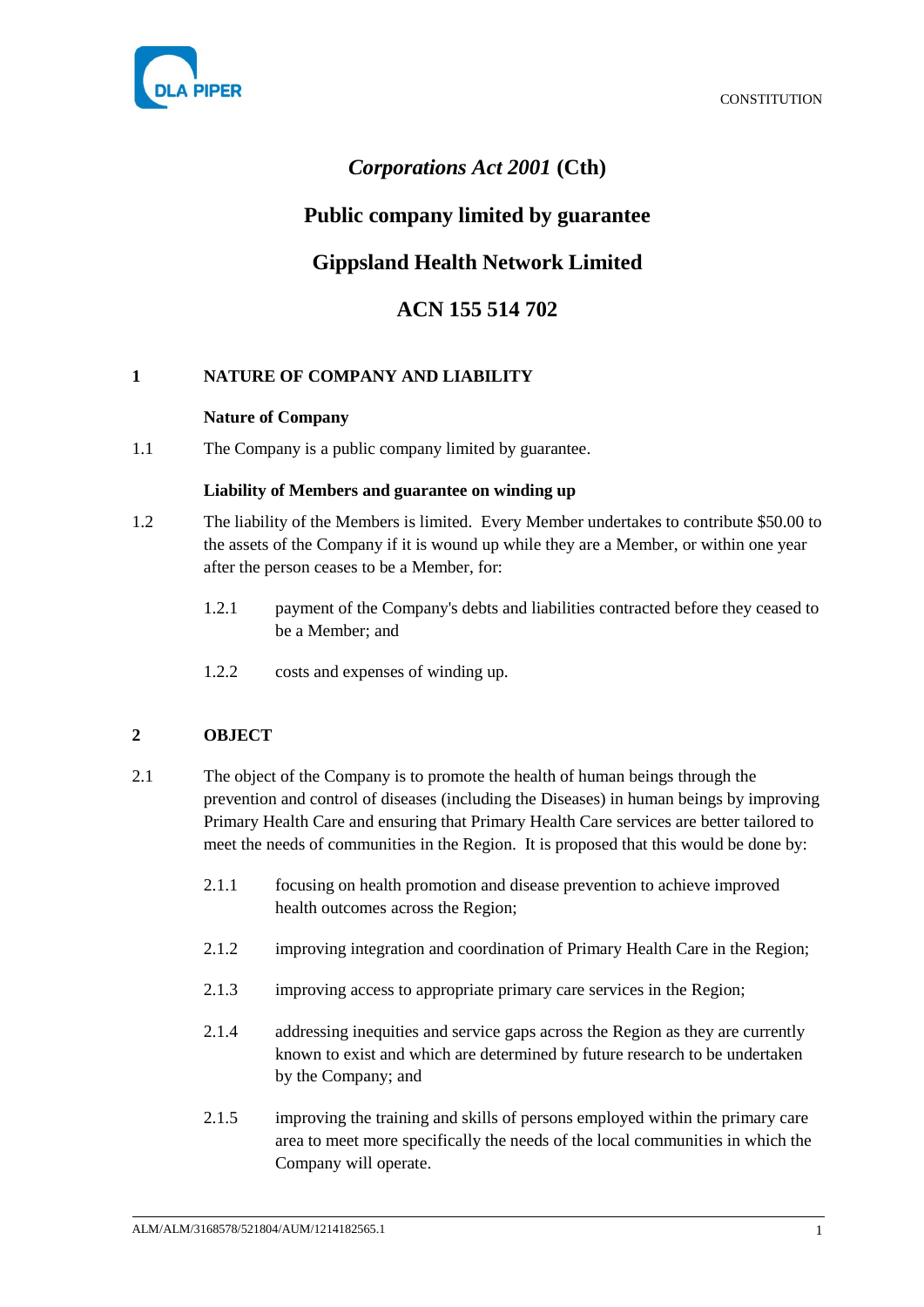

- 2.2 The Company will have all the powers and functions necessary or desirable to the maximum extent permitted by law. Without limitation, the Company may seek to achieve its object by:
	- 2.2.1 Raising money to further the objects of the Company and to secure sufficient funds for the pursuit of the object of the Company.
	- 2.2.2 Receiving any funds and to distribute these funds in a manner that best attains the object of the Company.
	- 2.2.3 Doing all such things as are incidental, convenient or conducive to the attainment of all or any of the object of the Company.

# <span id="page-6-1"></span><span id="page-6-0"></span>**3 MEMBERSHIP**

### **Membership**

- 3.1 The Members of the Company are the initial Members, as identified in the application for incorporation of the Company to the Australian Securities and Investments Commission, and such other persons as may be admitted to membership in accordance with this constitution, in each case until such time as the relevant person ceases to be a Member under clause [5.](#page-11-0)
- <span id="page-6-2"></span>3.2 A person is eligible to become a Member if:
	- 3.2.1 the person engages in or has a legitimate interest in the provision of Primary Health Care within the Region (for example, by being involved in the delivery, coordination, management, or capacity building of Primary Health Care); and
	- 3.2.2 the person is one of the following:
		- (a) a company registered under the Corporations Act or an incorporated association or other body corporate established or registered under another Act of Parliament, having either an Australian Company Number and/or an Australian Business Number; or
		- (b) an individual primary health care practitioner registered with the Agency; or
		- (c) an individual allied health practitioner meeting any requirements that may be specified in regulations adopted by the Board from time to time; and
	- 3.2.3 the person is not an officer or employee of the Company.
- 3.3 Each Member as at the date of adoption of this constitution is deemed to satisfy the membership eligibility requirements set out in clause [3.2](#page-6-2) as at the date the Company is registered.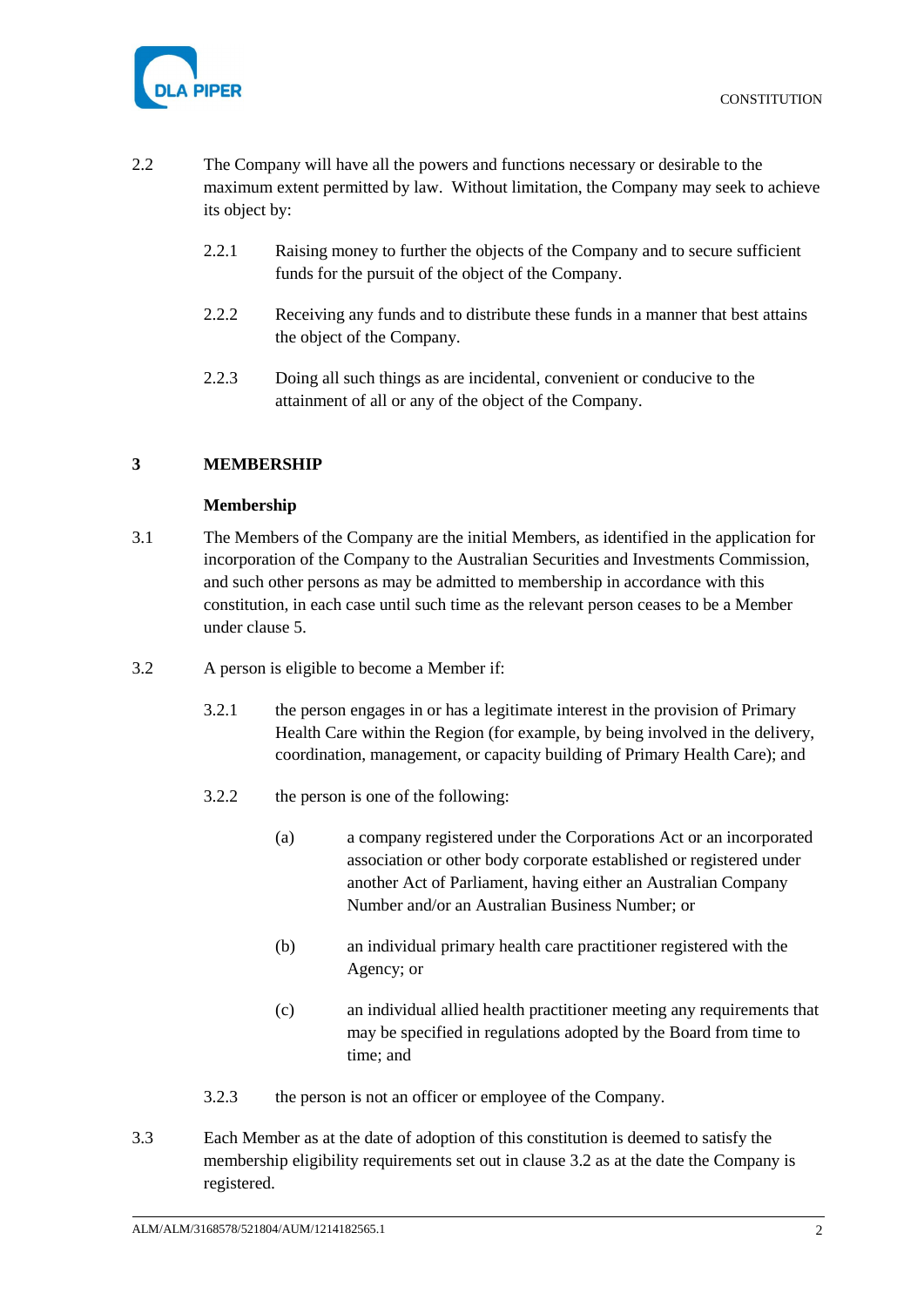

### **Rights of Members**

<span id="page-7-1"></span><span id="page-7-0"></span>3.4 Unless this constitution provides otherwise, all Members have the same rights.

### **Membership not transferable**

3.5 A Member's rights, privileges and benefits of membership are personal to the Member and membership of the Company is not transferable.

### **Trust and related arrangements**

- <span id="page-7-2"></span>3.6 Except as required by law:
	- 3.6.1 No person is to be recognised by the Company as holding its membership on trust or otherwise holding the membership as a representative of another person.
	- 3.6.2 Regardless of it having notice of any other interest or right, the Company is not bound by, or compelled in any way to recognise, any equitable, contingent, future, partial or other right or interest in a Member's membership of the Company.

### **Members**

- <span id="page-7-3"></span>3.7 A person that is a Member must do all of the following:
	- 3.7.1 If the person applies for membership of the Company after the date of adoption of this constitution, pay the application fee determined in accordance with clause [4.1](#page-10-4) (if any).
	- 3.7.2 Pay the annual subscription determined in accordance with clause [4.2](#page-10-5) (if any).
	- 3.7.3 Comply with the provisions of this constitution.
- 3.8 A Member has the right to receive notices of any general meeting, attend and be heard at any general meeting and vote at any general meeting.

### **Form of application**

- <span id="page-7-4"></span>3.9 An application for membership that is submitted after the date the Company is registered must comply with the following requirements:
	- 3.9.1 It must be signed by or on behalf of the applicant.
	- 3.9.2 It must be accompanied by the application fee determined in accordance with clause [4.1](#page-10-4) (if any) and the annual subscription determined in accordance with clause [4.2](#page-10-5) (if any).
	- 3.9.3 It must be accompanied by such documents or evidence as to qualification for membership as the Board may, in its absolute discretion, determine from time to time.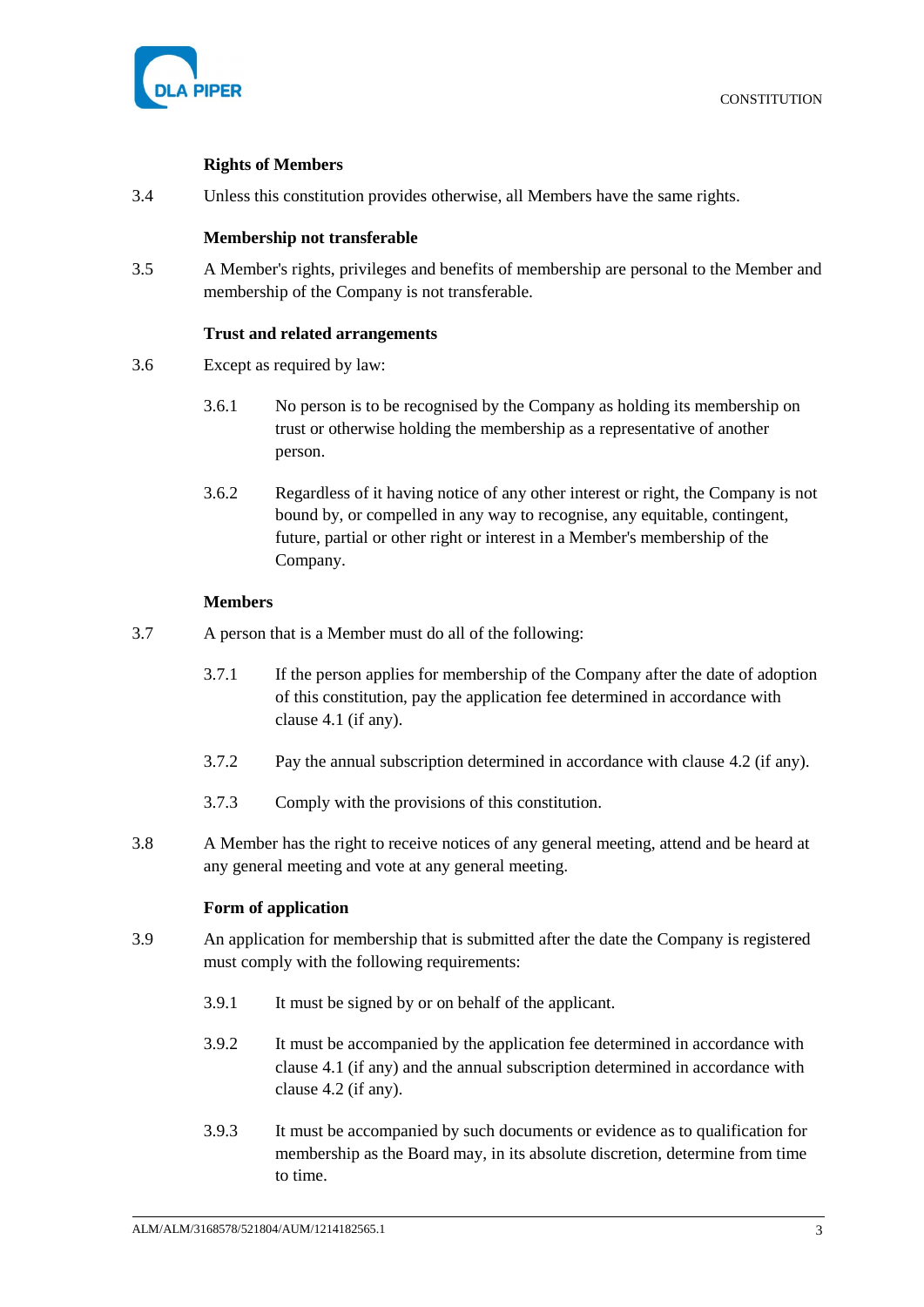

### **Admission to membership**

- <span id="page-8-3"></span><span id="page-8-0"></span>3.10 Any person that considers that it satisfies the eligibility criteria set out in clause [3.2](#page-6-2) may apply for membership of the Company.
- 3.11 The Board may delegate to another person both the review of applications for membership and the final decision whether to admit or reject an applicant. The Board (or its delegate, as applicable) must consider an application for membership that is submitted in accordance with clause [3.10](#page-8-3) as soon as practicable after its receipt and determine, with reference to the eligibility criteria set out in clause [3.2](#page-6-2) but otherwise in the absolute discretion of the Board or its delegate (as applicable) the admission or rejection of the applicant.
- 3.12 Neither the Board nor its delegate has to give reasons for admitting or rejecting an applicant for membership.
- 3.13 If an application for membership is rejected, the Secretary must notify the applicant in writing of that fact within a reasonable period and refund to the applicant any application fee and any annual subscription paid by the applicant.
- 3.14 If an applicant is accepted for membership, the Secretary must notify the applicant of admission in such form as the Board may determine from time to time, and the name and details of the applicant must be entered in the Register.
- 3.15 An applicant that is accepted for membership becomes a Member when the applicant's name is entered in the Register.

### **Duration of membership**

- <span id="page-8-6"></span><span id="page-8-1"></span>3.16 The membership of all Members as at the date of adoption of this constitution, and all persons subsequently admitted to membership prior to the First AGM, will end at the close of the First AGM. Thereafter, subject to clause [3.17,](#page-8-4) and without limiting clause [5,](#page-11-0) on and from the close of the First AGM, a Member's membership ends at the close of the third-next AGM (namely, the close of the Fourth AGM, Seventh AGM, Tenth AGM and every third successive AGM thereafter).
- <span id="page-8-4"></span>3.17 If a Member is readmitted to membership in the relevant year in accordance with clause [3.18,](#page-8-5) the Member's membership is deemed not to have ended under clause [3.16.](#page-8-6)

### **Application for readmission to membership**

- <span id="page-8-7"></span><span id="page-8-5"></span><span id="page-8-2"></span>3.18 In a year during which a Member's membership ends in accordance with clause [3.16,](#page-8-6) the relevant person is entitled to apply to be readmitted to membership as follows:
	- 3.18.1 The Member must apply to be readmitted to membership from the close of that year's AGM, using such form and providing such supporting information as the Board may prescribe from time to time before that AGM. The Member's application must be accompanied by payment of the annual subscription determined in accordance with clause [4.2](#page-10-5) (if any). For the avoidance of doubt, if a Member fails to apply to be readmitted to membership in accordance with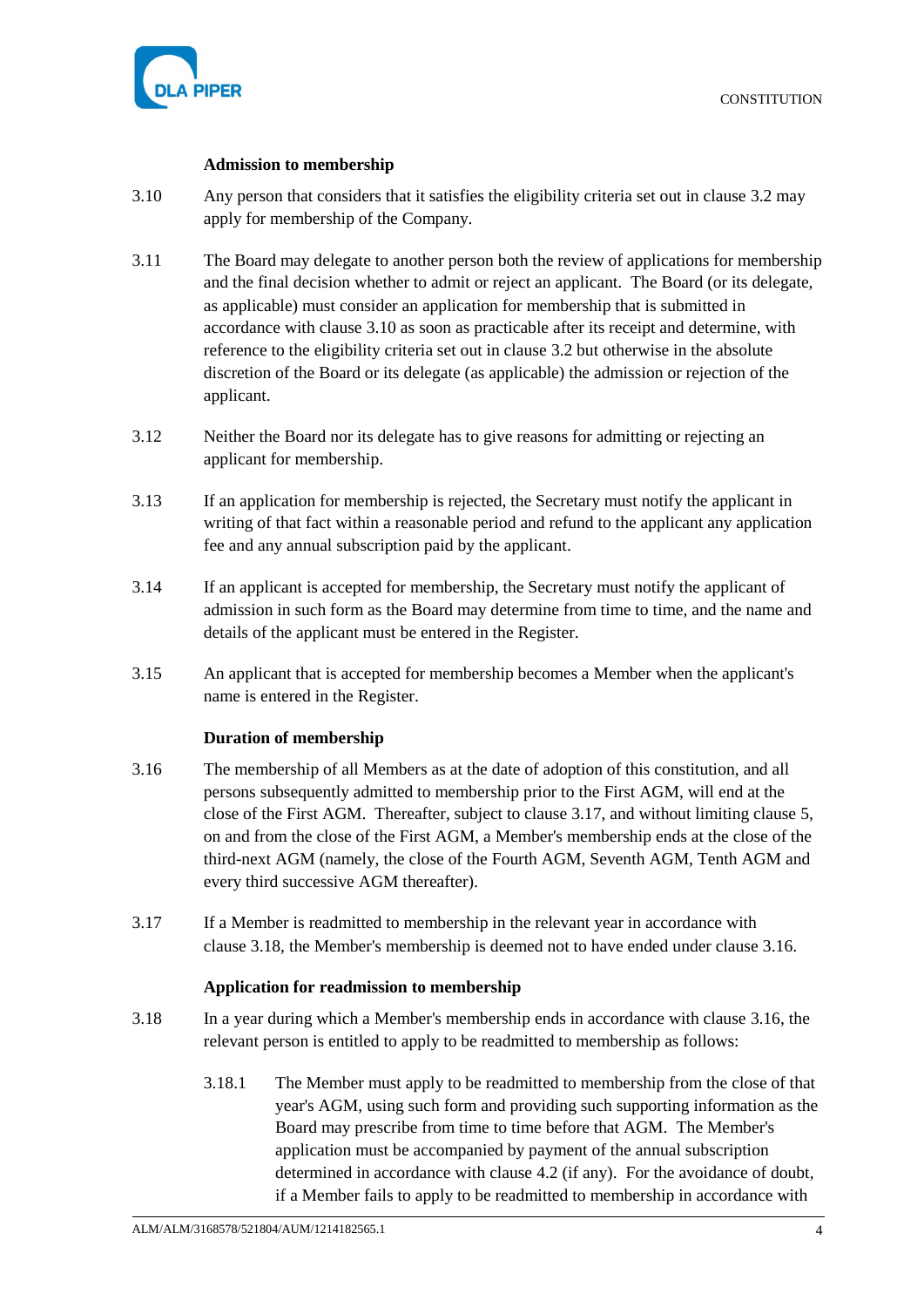

this clause [3.18,](#page-8-5) the Member's membership will end automatically in accordance with clause [3.16.](#page-8-6)

- <span id="page-9-1"></span>3.18.2 The application to be readmitted to membership, any annual subscription and any required supporting information must be lodged on or before a date specified by the Board, being a date that is a reasonable period before the relevant AGM and in any event no less than 40 business days before that AGM.
- 3.18.3 For the avoidance of doubt, the Board may delegate to another person both the review of applications to be readmitted to membership and the final decision whether to admit or reject an applicant for readmission to membership.
- 3.18.4 The Board (or its delegate, as applicable) must consider an application for readmission to membership that is submitted in accordance with clauses [3.18.1](#page-8-7) and [3.18.2](#page-9-1) as soon as practicable after its receipt and determine, with reference to the eligibility criteria set out in clause [3.2](#page-6-2) but otherwise in the absolute discretion of the Board (or its delegate, as applicable), the admission or rejection of the applicant. Such determination must be made a reasonable period before the relevant AGM.
- 3.18.5 The Board does not have to give reasons for accepting or rejecting an application for readmission to membership.
- 3.18.6 If an application for readmission to membership is accepted, the Secretary must notify the applicant in writing of that fact within a reasonable time before the relevant AGM.
- 3.18.7 If an application for readmission to membership is rejected, the Secretary must notify the applicant in writing of that fact within a reasonable time before the relevant AGM and refund to the applicant any annual subscription paid by the applicant at the time the relevant application was lodged.

### **Register of Members**

- <span id="page-9-0"></span>3.19 A register of the Members of the Company must be kept in accordance with the Corporations Act.
- 3.20 The following details must be entered in the Register in respect of each Member:
	- 3.20.1 The full name of the Member including the ACN or ABN of a Member that is a body corporate.
	- 3.20.2 The address of the Member (being the registered address in the case of a corporate Member).
	- 3.20.3 The date on which the entry of the Member's name in the Register is made.
- 3.21 The Register must also show the following information, which may be kept separately from the rest of the Register: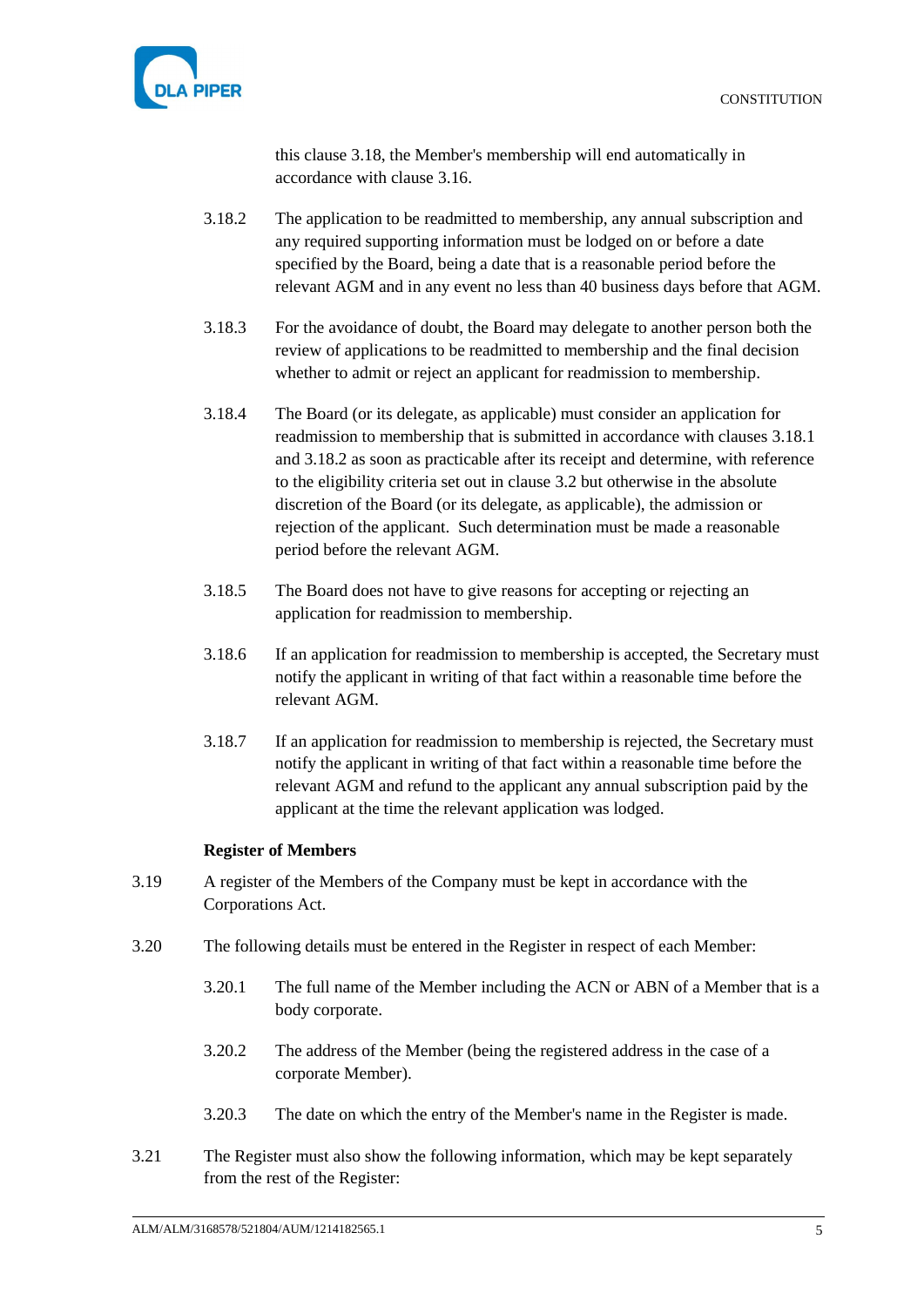

- 3.21.1 The name and details of each person which stopped being a Member within the last 7 years.
- 3.21.2 The date on which each such person stopped being a Member.
- 3.22 The Company may also keep further registers recording other information about Members that is not required to be kept under the Corporations Act, for example:
	- 3.22.1 The telephone number, facsimile number and email address (as applicable) of the Member.
	- 3.22.2 The full name, address, telephone number, facsimile number and email address (as applicable) of the Member's representative.
	- 3.22.3 Such other information as the Board may require.
- 3.23 Each Member must notify the Secretary in writing of any change in that Member's name, address, telephone or facsimile number or email address within one month after the change.

### <span id="page-10-1"></span><span id="page-10-0"></span>**4 APPLICATION FEE AND ANNUAL SUBSCRIPTION**

### **Application fee**

<span id="page-10-4"></span>4.1 The application fee payable by each applicant for membership after the date of adoption of this constitution is such sum as the Board may prescribe from time to time. For the avoidance of doubt, the application fee may be different for different applicants and may be nil.

### **Annual subscription**

- <span id="page-10-5"></span><span id="page-10-2"></span>4.2 The annual subscription payable by a Member is such sum as the Board may prescribe from time to time. For the avoidance of doubt, the annual subscription may be different for different Members and may be nil.
	- 4.2.1 Where the Board has prescribed that an annual subscription is payable, all annual subscriptions for the forthcoming period of approximately 12 months are due and payable in advance by no later than the date of the AGM in each year.
	- 4.2.2 If a person applies for membership after the most recent AGM, the Board may reduce the annual subscription payable by the applicant for the remainder of the relevant 12 month period in such manner as the Board in its absolute discretion considers fit.

### **Unpaid annual subscriptions**

<span id="page-10-6"></span><span id="page-10-3"></span>4.3 A Member ceases to be entitled to any of the rights or privileges of membership if any annual subscription payable by the Member in accordance with this clause [4](#page-10-0) remains unpaid for two months after it becomes payable and a notice of default is given to the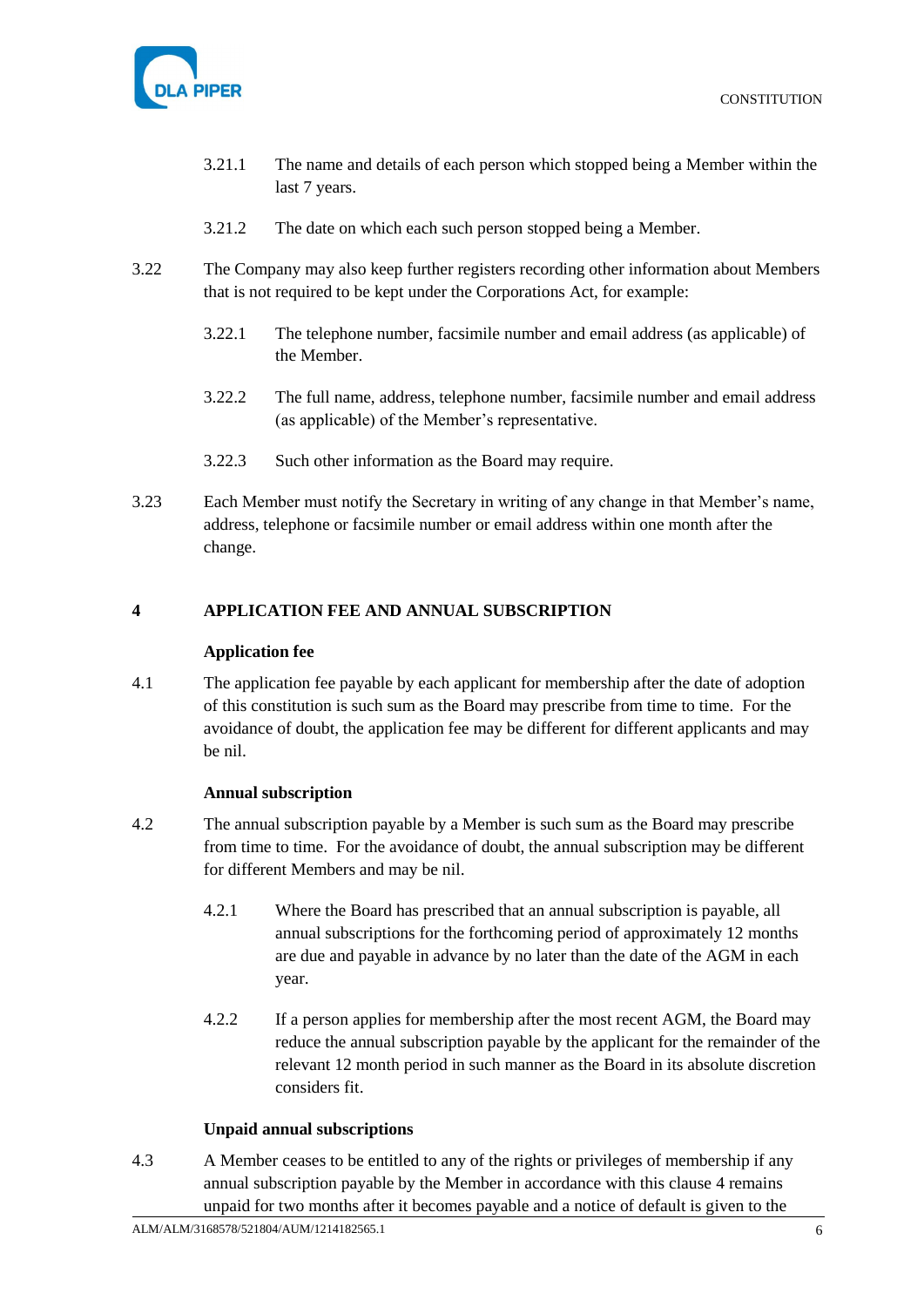

Member pursuant to a resolution of the Board. However, the rights or privileges of membership may be reinstated on payment of all arrears if the Board (in its absolute discretion) so resolves.

# <span id="page-11-1"></span><span id="page-11-0"></span>**5 REMOVAL AND CESSATION OF MEMBERSHIP**

### **Resignation**

- <span id="page-11-6"></span>5.1 A Member may resign from membership of the Company by giving written notice to the Secretary.
- 5.2 Without limiting clause [5.12,](#page-12-4) the resignation of a Member is deemed to take effect from the date of receipt of the notice of resignation or such later date as is provided in the notice.

#### **Other cessation of membership**

<span id="page-11-7"></span><span id="page-11-2"></span>5.3 Without limiting clause [5.12,](#page-12-4) a Member ceases to be a Member immediately upon any Termination Event occurring in respect of the Member.

#### **Failure to pay**

- <span id="page-11-8"></span><span id="page-11-3"></span>5.4 If a Member has not paid all arrears of annual subscriptions in accordance with clause [4.2](#page-10-5) or, if paid, the Member's rights and privileges are not reinstated by the Board in accordance with clause [4.3,](#page-10-6) all of the following apply in respect of that Member:
	- 5.4.1 The Member remains liable for all the obligations and liabilities of membership for six months after the date of notification under clause [4.3.](#page-10-6)
	- 5.4.2 Without limiting clause [5.12,](#page-12-4) the Member ceases to be a Member and the Member's name must be removed from the Register at the end of the six month period.

### **Removal from membership**

- <span id="page-11-5"></span><span id="page-11-4"></span>5.5 The Board may convene a meeting of Members to consider the removal of a Member from the Register if the Board in its absolute discretion resolves that the Member is no longer considered suitable for membership of the Company including where (in the Board's opinion):
	- 5.5.1 the Member no longer satisfies the eligibility criteria set out in clause [3.2;](#page-6-2) or
	- 5.5.2 the Member has committed any act or omission which is unbecoming of a Member or which has adversely affected the Company's interests or has the potential to do so.
- 5.6 The Board does not have to give reasons for recommending the removal of any Member from the Register.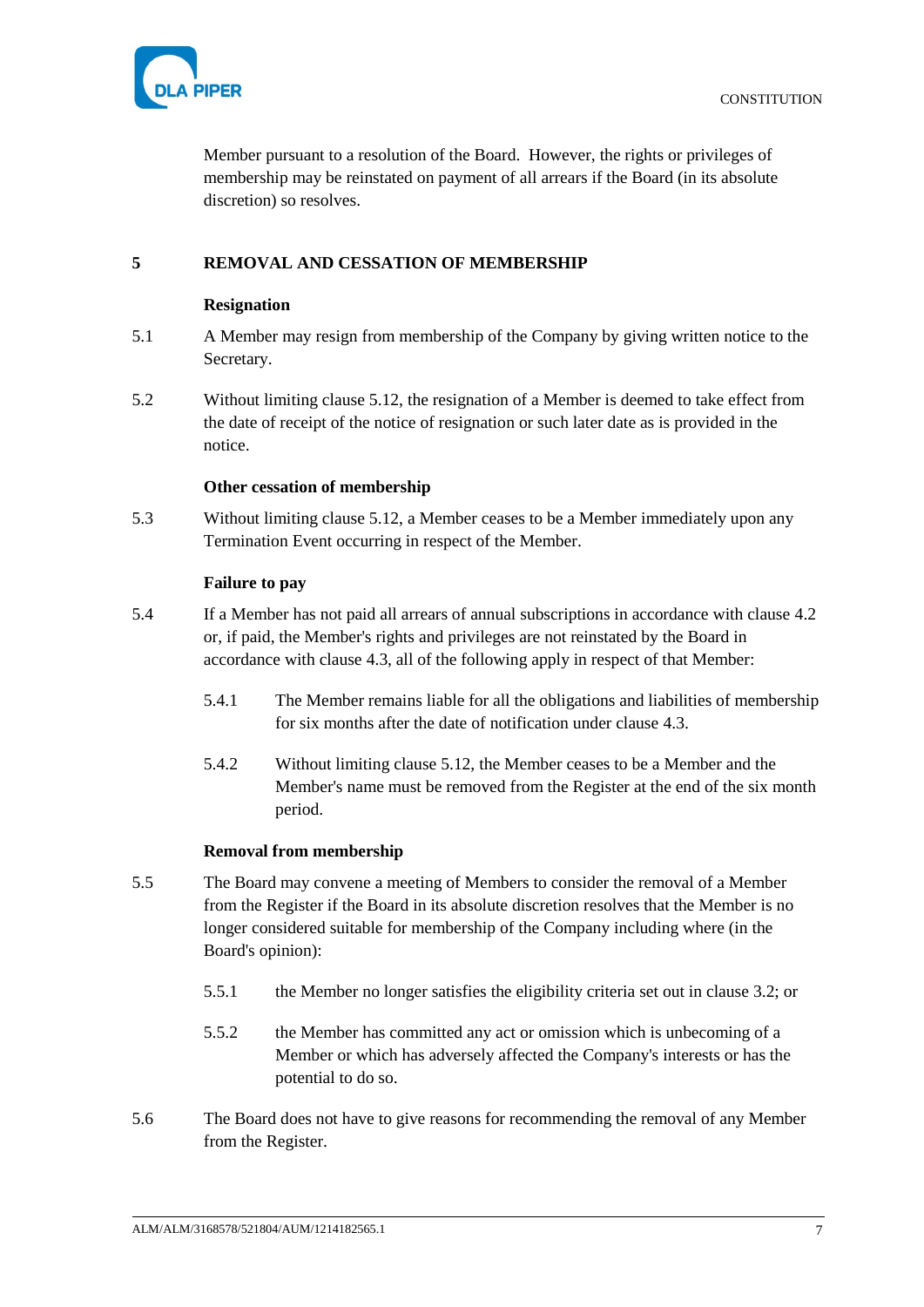

- <span id="page-12-5"></span>5.7 The Board must provide at least two month's written notice to any Member of any intention to remove the Member from the Register, so as to enable the Member to provide any written representations to the Company.
- <span id="page-12-6"></span>5.8 Where a Member referred to in clause [5.7](#page-12-5) makes any written representations and the Member requests that the representations be notified to Members of the Company, the Company must do both of the following:
	- 5.8.1 State that the representations have been made in any notice of the resolution given to Members of the Company.
	- 5.8.2 Send a copy of the representations to every Member of the Company to whom the notice of the meeting has been or is sent.
- <span id="page-12-7"></span>5.9 The requirements in clause [5.8](#page-12-6) do not apply to the Company if the Company receives the representations too late for it to satisfy those requirements.
	- 5.9.1 If a copy of the representations is not so sent because they were received too late or because of the Company's default, the Member referred to in clause [5.7](#page-12-5) may, without affecting any right to be heard orally, require the representations be read out at the meeting.
- 5.10 Despite clauses [5.8](#page-12-6) and [5.9,](#page-12-7) copies of the representations need not be sent out and the representations need not be read out at the meeting if the Board is satisfied on reasonable grounds that the rights conferred by clause [5.8](#page-12-6) are being abused, including to secure publicity for a defamatory matter.
- <span id="page-12-8"></span>5.11 An ordinary resolution of Members is required to pass the necessary resolution to remove the Member referred to in clause [5.7](#page-12-5) under clause [5.5.](#page-11-5)

### **Consequences of resignation or other cessation of membership**

<span id="page-12-4"></span><span id="page-12-0"></span>5.12 Resignation from membership in accordance with clause [5.1,](#page-11-6) or a Member's membership ceasing in accordance with clause [3.16,](#page-8-6) clause [5.3,](#page-11-7) clause [5.4](#page-11-8) or clause [5.11,](#page-12-8) does not limit the Member's liability under this constitution, and despite that cessation of membership the former Member continues to be liable for all fees and other money owing to the Company as at the date of the cessation of its membership of the Company and for any amount payable in accordance with clause [1.2.](#page-5-4)

### <span id="page-12-2"></span><span id="page-12-1"></span>**6 NO PROFITS FOR MEMBERS**

### **Transfer of income or property**

6.1 Subject to clauses [6.2](#page-12-9) and [20,](#page-41-1) the Company may not pay or transfer any income or property, directly or indirectly, to any Member.

### **Payments, services and information**

<span id="page-12-9"></span><span id="page-12-3"></span>6.2 Nothing in this clause [6](#page-12-1) prevents the Company: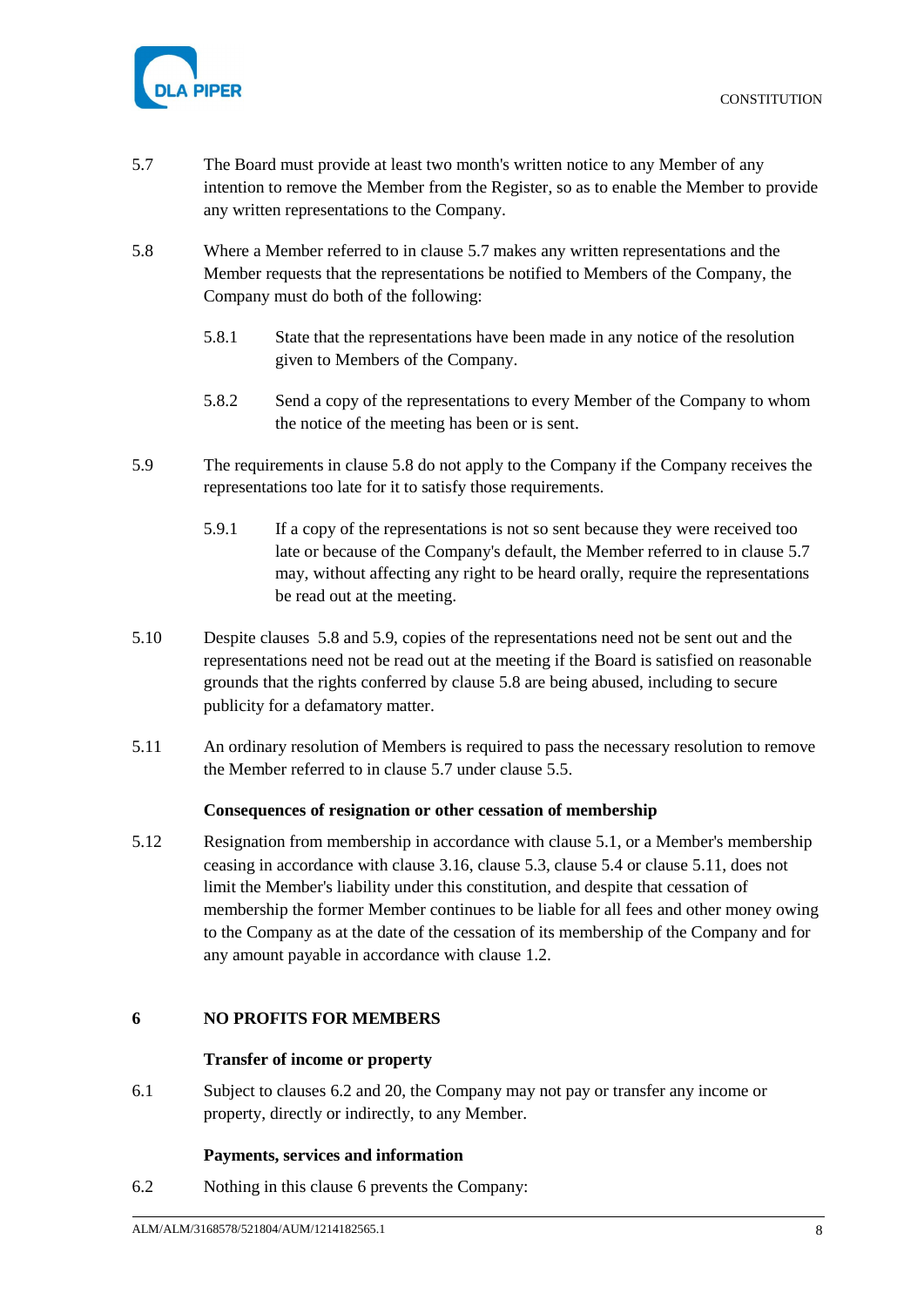



- 6.2.1 making a payment in good faith to a Member in carrying out the Company's charitable purposes;
- 6.2.2 making a payment in good faith of any of the following:
	- (a) remuneration to any officers or employees of the Company for services actually rendered to the Company (including payment of directors' fees in accordance with clause [11.1\)](#page-31-9);
	- (b) an amount to any Member in return for any services actually rendered to the Company or for goods supplied to the Company by the Member on commercial arm's-length terms or terms more favourable to the Company;
	- (c) reasonable and proper interest on money borrowed from any Member;
	- (d) reasonable and proper rent for premises let by any Member to the Company; or
	- (e) reimbursement of expenses reasonably and properly incurred by any Member on the Company's behalf with the consent of the Board; or
- 6.2.3 from providing services or information to the Members on terms which are different from the terms on which services or information are provided to persons who are not Members, or from providing services or information to Members on different terms from time to time.

# <span id="page-13-1"></span><span id="page-13-0"></span>**7 GENERAL MEETINGS**

### **Convening of meetings by Directors**

<span id="page-13-2"></span>7.1 Any two Directors may convene a general meeting.

#### **Convening of meetings by Members**

7.2 The Board must call and arrange to hold a general meeting if required to do so under the Corporations Act and in accordance with any requirements under the Corporations Act.

#### **Notice of general meeting**

- <span id="page-13-3"></span>7.3 The Board may give notice of a general meeting by any form of communication permitted by the Corporations Act.
	- 7.3.1 The notice of a general meeting must specify the place, the day and the hour of meeting and if the meeting is to be held in two or more places, the technology that will be used to facilitate the meeting, the general nature of the business to be transacted and any other matters as are required by the Corporations Act.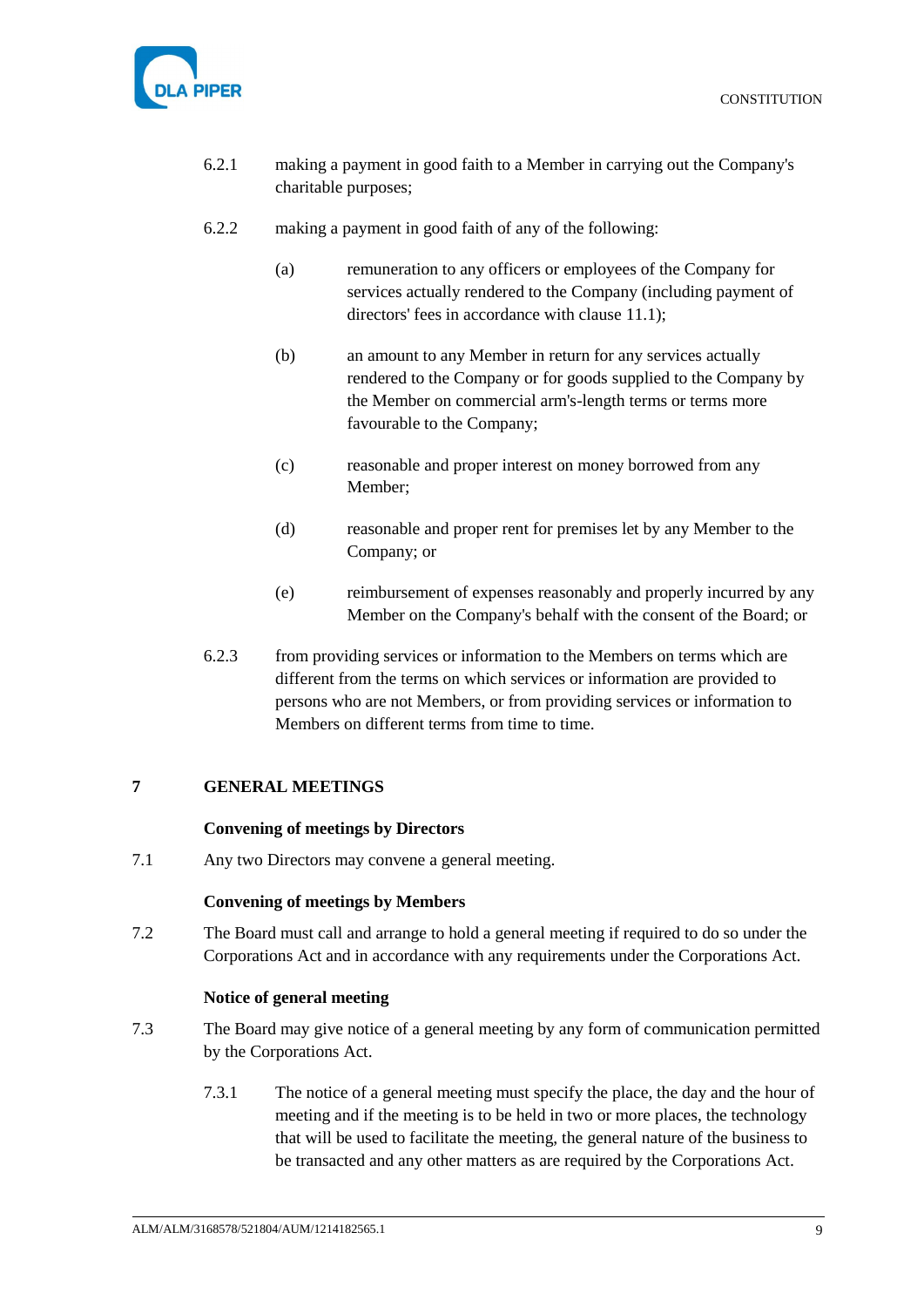

7.3.2 The accidental omission to give notice of any general meeting to, or the nonreceipt of a notice by, a person entitled to receive notice does not invalidate a resolution passed at the general meeting.

### **Cancellation of general meetings**

- <span id="page-14-0"></span>7.4 The Board may cancel a general meeting, other than a general meeting which the Board is required to convene and hold under the Corporations Act.
- 7.5 The Board may cancel a general meeting if notice of the cancellation is given to all persons entitled to receive notice of the meeting at least two business days prior to the time of the meeting as specified in notice of meeting.

### **Quorum at general meetings**

- <span id="page-14-1"></span>7.6 The Members in general meeting may not transact any business unless a quorum of Members is present at the time when the meeting proceeds to business.
- <span id="page-14-3"></span>7.7 Except as otherwise set out in this constitution, a quorum for the purposes of a general meeting is the lesser of:
	- 7.7.1 15 Members entitled to vote at the meeting (whether present in person or by representative, proxy or attorney); and
	- 7.7.2 the number equal to 10% of the total number of Members entitled to vote at the meeting (whether present in person or by representative, proxy or attorney), rounded up to the next highest whole number.
- 7.8 If a quorum is not present within half an hour from the time appointed for the meeting or a longer period allowed by the chairperson:
	- 7.8.1 If the meeting was convened by or on the requisition of Members, it must be dissolved.
	- 7.8.2 Otherwise, it must stand adjourned to the same day in the next week at the same time and place or to another day and at another time and place determined by the Board.
- 7.9 If a meeting has been adjourned to another time and place determined by the Board, not less than five business days' notice of the adjourned meeting must be given in the same manner as in the case of the original meeting.

### **Quorum at adjourned general meetings**

<span id="page-14-2"></span>7.10 At the adjourned meeting, the quorum requirements in clause [7.7](#page-14-3) apply, but if a quorum is not present within half an hour after the time appointed for the meeting, the meeting must be dissolved.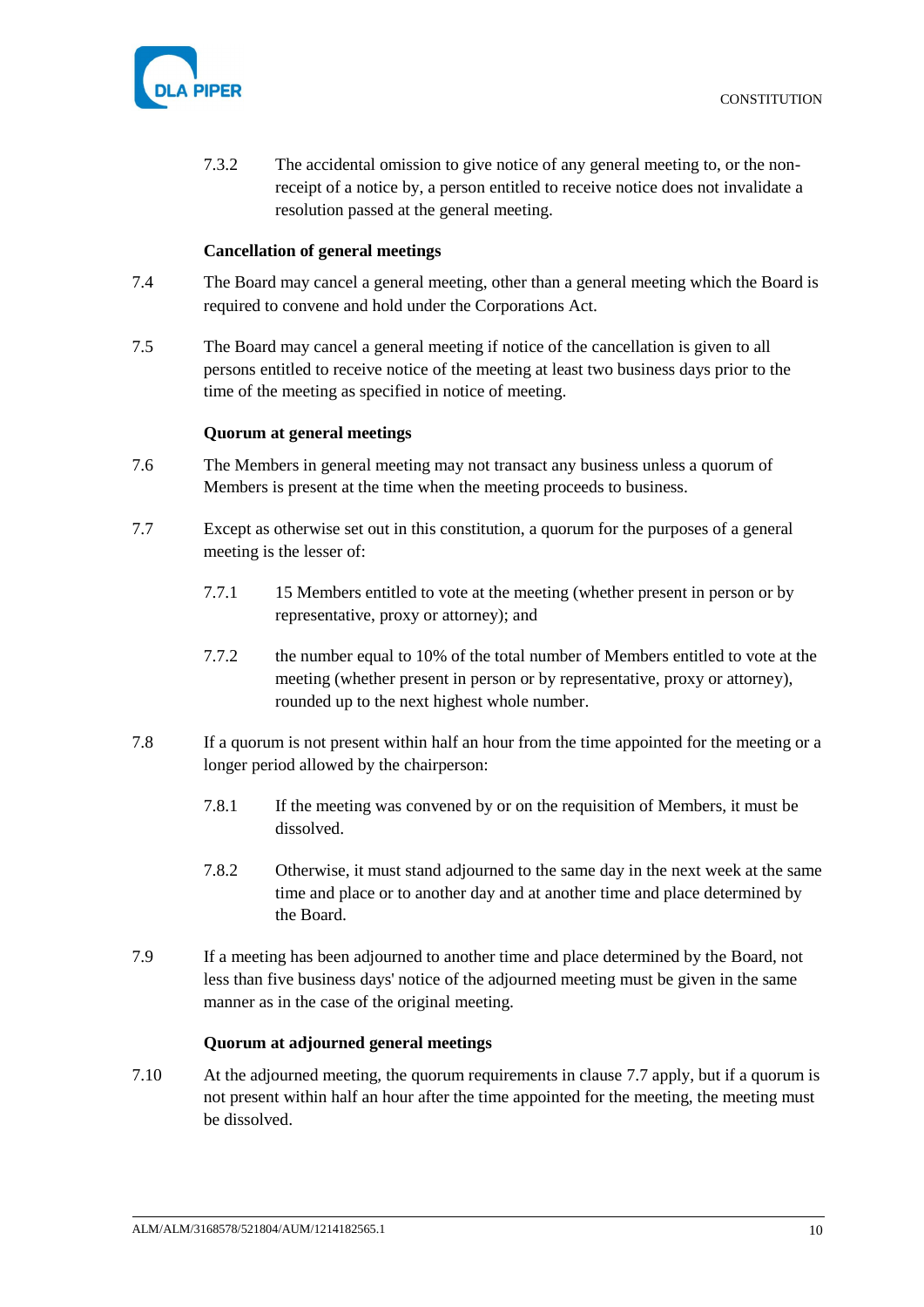### **Appointment of chairperson**

- <span id="page-15-0"></span>7.11 Every general meeting must be chaired by a chairperson. The chairperson will be determined as follows:
	- 7.11.1 If the Board has elected a Director as Chair in accordance with clause [13.7,](#page-32-4) that person is entitled to chair every general meeting.
	- 7.11.2 Secondly, if the Board has elected a Director as Deputy Chair in accordance with clause [13.8,](#page-32-5) that person is entitled to chair that meeting if either of the following applies:
		- (a) No Chair has been elected in accordance with clause [13.7.](#page-32-4)
		- (b) The Chair is not present within 15 minutes after the time appointed for the holding of the meeting or is unwilling to act.
	- 7.11.3 Thirdly, the Directors present at the meeting must elect one of their number to chair that meeting if either of the following applies:
		- (a) No Chair has been elected in accordance with clause [13.7,](#page-32-4) and no Deputy Chair has been elected in accordance with clause [13.8.](#page-32-5)
		- (b) Neither the Chair nor the Deputy Chair is present within 15 minutes after the time appointed for the holding of the meeting, or if present is not willing to act.
	- 7.11.4 Fourthly, the Members entitled to vote at the meeting present in person or by representative, proxy or attorney at the meeting must elect one of those Members to chair that meeting if either of the following applies:
		- (a) There are no Directors present within 15 minutes after the time appointed for the holding of the meeting.
		- (b) All Directors present decline to chair the meeting.

### **Chairperson's powers**

- <span id="page-15-1"></span>7.12 The chairperson may temporarily vacate the chair at a general meeting in favour of another person present at any time and for any reason they see fit, and must do so if the Members are voting on the chairperson's election or re-election as a Director (if applicable).
- 7.13 Subject to the terms of this constitution regarding adjournment of meetings, the chairperson's ruling on all matters relating to the order of business, procedure and conduct of the general meeting is final and no motion of dissent from a ruling of the chairperson may be accepted.
- 7.14 The chairperson may, in his or her absolute discretion, refuse any person admission to a general meeting, or expel the person from the general meeting and not permit them to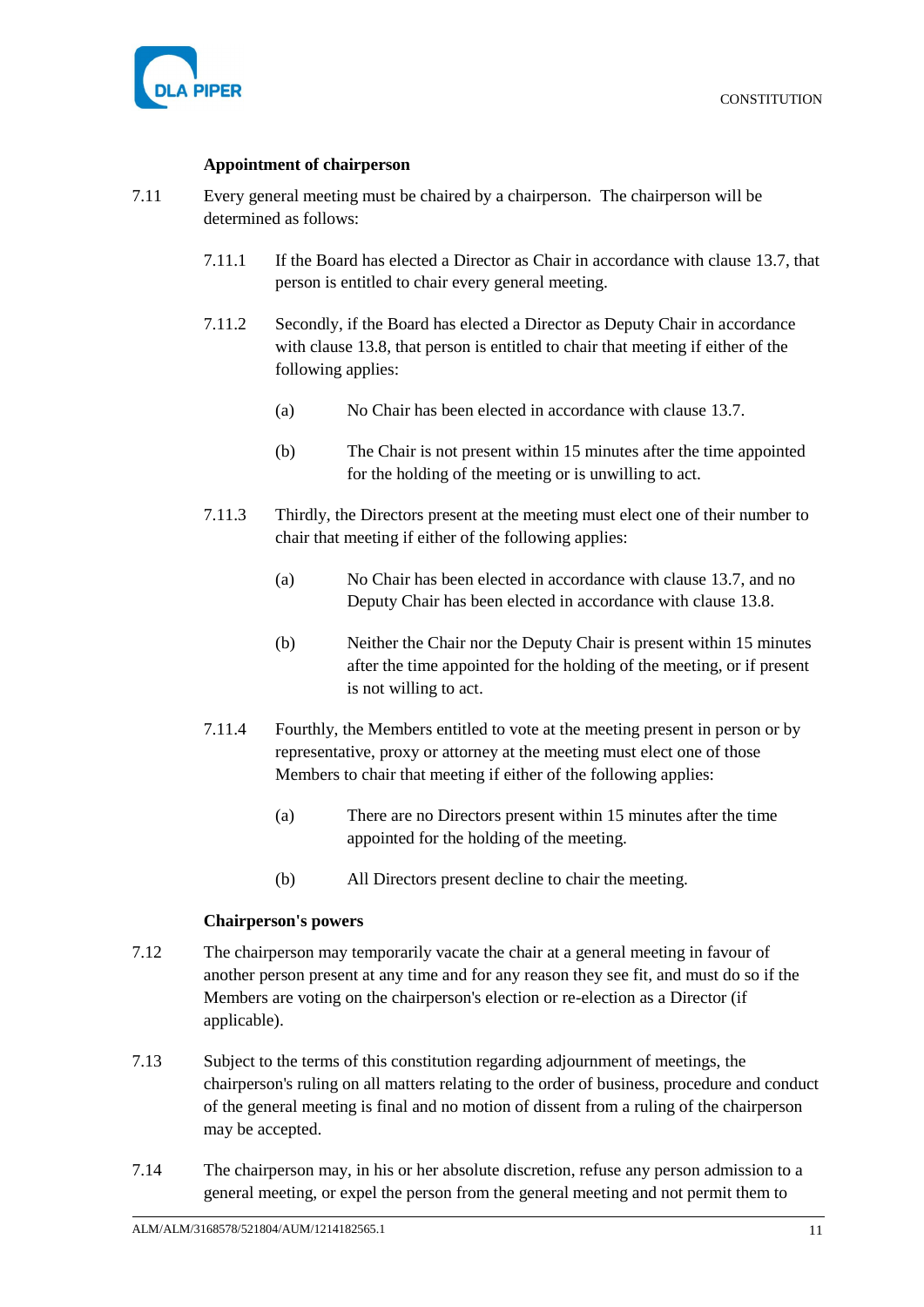

return, if the chairperson reasonably considers that the person's conduct is inappropriate. Inappropriate conduct in a general meeting includes:

- 7.14.1 The use of offensive or abusive language which is directed to any person, object or thing.
- 7.14.2 Attendance at the meeting while under the influence of any kind of drug, or using or consuming any drug at the meeting, including any alcoholic substance.
- 7.14.3 Possession of any article, including a recording device or other electronic device or a sign or banner, which the chairperson considers is dangerous, offensive or disruptive or likely to become so.

## **Adjournment of meetings**

- <span id="page-16-0"></span>7.15 The chairperson may, with the consent of any meeting at which a quorum is present, and must if so directed by the meeting, adjourn the meeting to another time and to another place.
	- 7.15.1 The only business that may be transacted at any adjourned meeting is the business left unfinished at the meeting from which the adjournment took place.
	- 7.15.2 When a meeting is adjourned for 20 business days or more, notice of the adjourned meeting must be given as in the case of an original meeting.
	- 7.15.3 Except when a meeting is adjourned for 20 business days or more, it is not necessary to give a notice of an adjournment or of the business to be transacted at an adjourned meeting.

### **Voting on show of hands**

- <span id="page-16-1"></span>7.16 At a general meeting a resolution put to the vote of the meeting must be decided on a show of hands unless a poll is demanded before that vote is taken or before the result is declared or immediately after the result is declared.
- 7.17 If a poll is not duly demanded, a declaration by the chairperson that a resolution has on a show of hands been carried or carried unanimously, or by a particular majority, or lost, and an entry to that effect in the book containing the minutes of the proceedings of the Company, is conclusive evidence of the fact without proof of the number or proportion of the votes recorded in favour of or against the resolution.

# **Demand for a poll**

- <span id="page-16-2"></span>7.18 A poll may be demanded by either:
	- 7.18.1 The chairperson.
	- 7.18.2 At least five Members entitled to vote on the resolution.
	- 7.18.3 Any Member or Members with at least 5% of the votes that may be cast on the resolution on a poll.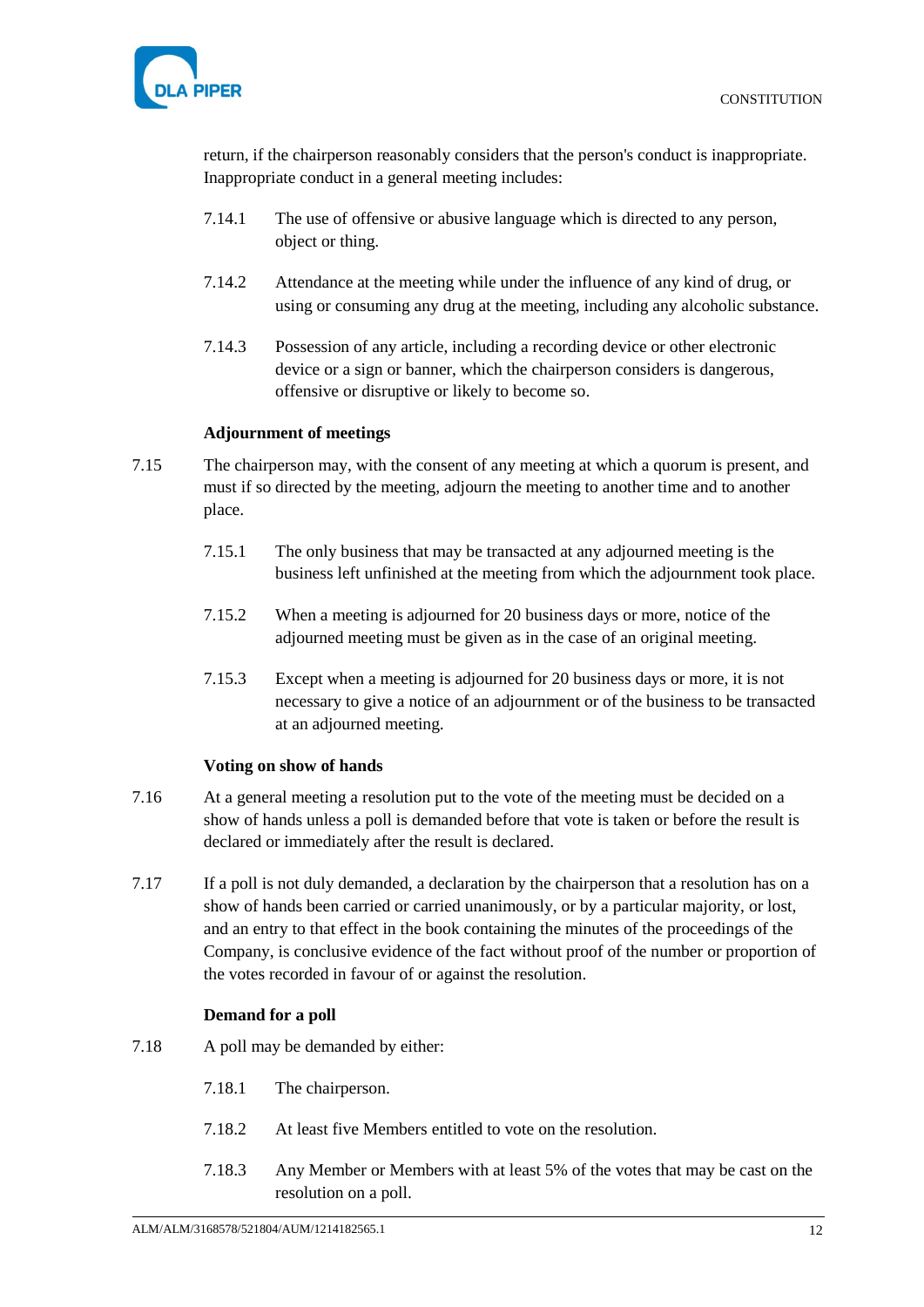

- 7.19 The demand for a poll may be withdrawn.
- 7.20 The demand for a poll does not prevent the continuance of a meeting for the transaction of business other than the question on which a poll is demanded.
- 7.21 If a poll is duly demanded, it must be taken in the manner and, except as to the election of a chairperson or on a question of adjournment, either at once or after an interval or adjournment or otherwise as the chairperson directs. The result of the poll is the resolution of the meeting at which the poll is demanded.
- 7.22 A poll demanded on the election of a chairperson or on a question of adjournment must be taken immediately.

### **Voting rights of Members**

- <span id="page-17-5"></span><span id="page-17-0"></span>7.23 On a Ballot, every Member has one vote.
- 7.24 On a show of hands, every Member present in person or by representative, proxy or attorney has one vote.
- <span id="page-17-6"></span>7.25 On a poll, every Member present in person or by representative, proxy or attorney has one vote.

### **Vote of the chairperson at general meetings**

<span id="page-17-1"></span>7.26 In a case of an equality of votes, whether on a show of hands or on a poll, the chairperson of a general meeting has a second or casting vote in addition to any votes he or she may have as a representative, proxy or attorney of a Member.

#### **Objections to voter qualification**

- <span id="page-17-2"></span>7.27 No objection may be raised to the qualification of a voter except at the meeting or adjourned meeting at which the vote objected to is given or tendered.
- 7.28 An objection to the qualification of a voter must be referred to the chairperson, whose decision is final.
- 7.29 A vote not disallowed according to an objection as provided in this constitution is valid for all purposes.

#### **Mode of meeting for Members**

<span id="page-17-3"></span>7.30 A general meeting may be called or held (including at more than one venue) using any technology that gives the Members as a whole a reasonable opportunity to participate in the meeting. The Members may otherwise regulate their meetings as they think fit.

#### **Resolution in writing**

<span id="page-17-4"></span>7.31 A resolution in writing signed by all Members entitled to vote on the resolution is to be treated as a determination of the Members passed at a meeting of the Members duly convened and held.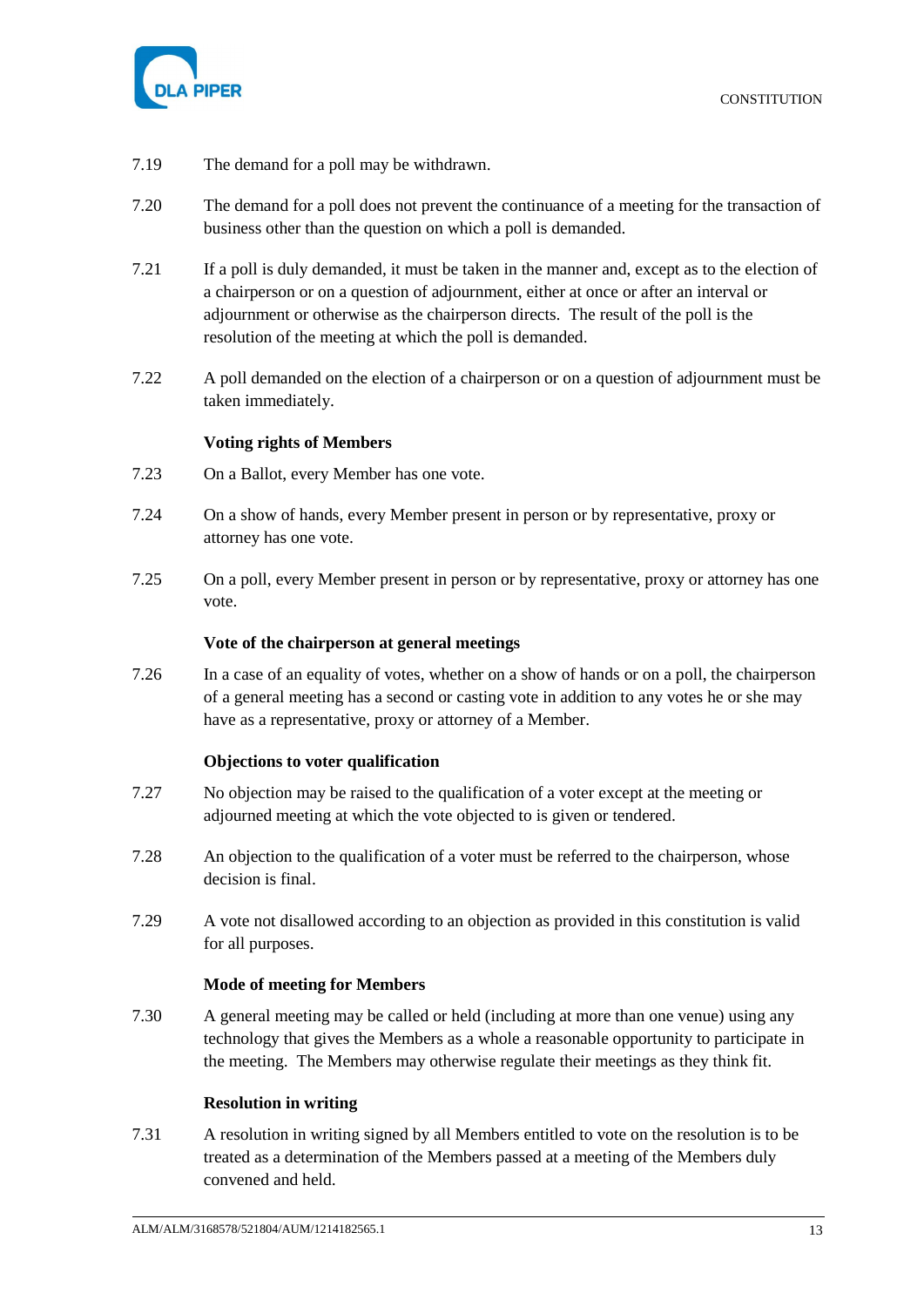

### **Form of resolution in writing**

- <span id="page-18-0"></span>7.32 A resolution in writing may consist of several documents in like form, each signed by one or more Members and if so signed it takes effect on the latest date on which a Member signs one of the documents.
- 7.33 If a resolution in writing is signed by a proxy of a Member, it must not also be signed by the appointing Member and vice versa.
- 7.34 In relation to a resolution in writing a document generated by electronic means which purports to be a facsimile of a resolution of Members is to be treated as a resolution in writing and a document bearing a facsimile of a signature is to be treated as signed.

### <span id="page-18-2"></span><span id="page-18-1"></span>**8 BALLOTS**

#### **General rules regarding Ballots**

- <span id="page-18-4"></span>8.1 Subject to the requirements of the law and this clause [8,](#page-18-1) the Board may submit any question or proposed resolution (including the proposed election of any Director) to the vote of Members by means of a Ballot.
- 8.2 A resolution of Members decided by Ballot is as valid and effective as if the resolution had been passed at a duly convened and constituted general meeting of the Company.
- <span id="page-18-3"></span>8.3 Subject always to the requirements of the law, where the Corporations Act or this constitution provides that the relevant resolution may only be passed as a special resolution:
	- 8.3.1 The Ballot paper and any relevant background material that accompanies it when it is sent to Members must set out an intention to propose the special resolution and state the resolution.
	- 8.3.2 The resolution must be passed by at least 75% of the votes cast by Members entitled to vote on the resolution.
- 8.4 Subject always to the requirements of the law and clause [8.3,](#page-18-3) a Ballot may be conducted in any manner that the Board may in its absolute discretion determine from time to time, subject always to the following requirements:
	- 8.4.1 The Ballot must be a secret ballot, and the Board must take all reasonable steps to ensure that the manner in which the Ballot is taken will preserve its secrecy.
	- 8.4.2 A Ballot may be conducted by post or by facsimile or other electronic means, as the Board may determine in its absolute discretion from time to time.
	- 8.4.3 A Ballot must not be combined with any other method of voting provided for in this constitution (for example, voting at a general meeting of Members).
	- 8.4.4 Every Ballot must be conducted by a returning officer appointed by the Board.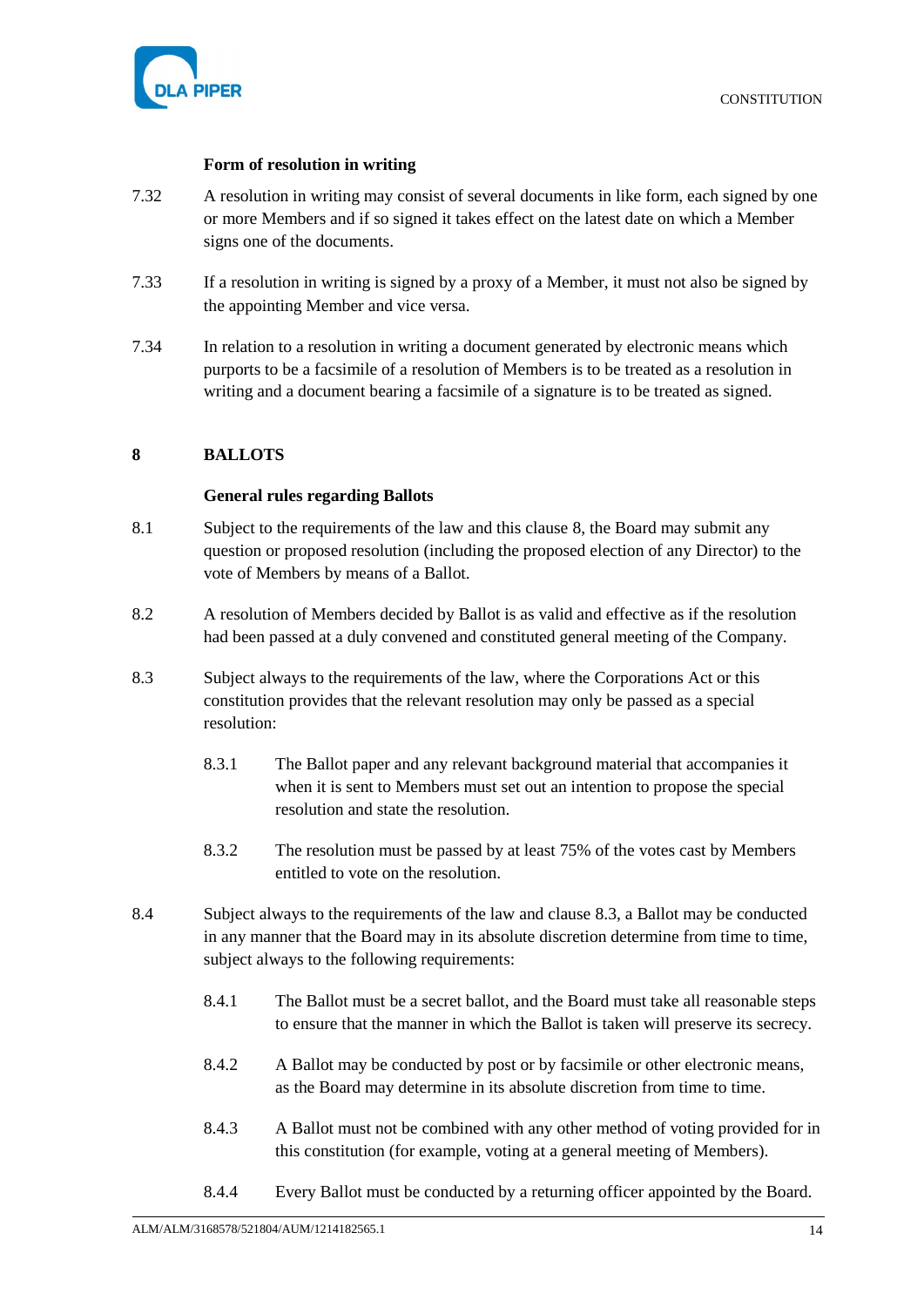

- (a) The returning officer may be any type of person or entity, but must not be a Director (or, if clause [8.6](#page-19-1) applies, a person who is seeking election as a Director under the relevant Ballot).
- (b) If the Board does not appoint a returning officer, or if the person appointed by the Board cannot or will not act, a Secretary must act as returning officer.
- 8.4.5 Only votes that are received by the applicable returning officer on or before 5.00 pm on the Polling Date will be counted. All votes received after that time will be invalid and must be disregarded.
- 8.4.6 Without limiting clause [8.3,](#page-18-3) the proposed resolution or other question submitted to Members by means of a Ballot will be determined by a simple majority according to the number of valid votes cast for or against the resolution or question. If there is an equality of votes, the Chair has a second or casting vote in addition to any votes he or she may have as a representative, proxy or attorney of a Member (without limiting clause [9.3\)](#page-21-3).
- 8.4.7 No resolution or other question determined by Ballot is invalid merely because there has been an accidental omission to give the Ballot paper or other relevant material to a Member, or a Member has not received those documents.
- <span id="page-19-2"></span>8.4.8 An objection to the qualification of a Member to vote in a particular Ballot must be referred to the Chair no later than five business days prior to the relevant Polling Date. The Chair's decision is final. A vote not disallowed according to an objection as provided for in this clause [8.4.8](#page-19-2) is valid for all purposes.
- <span id="page-19-3"></span>8.5 For the avoidance of doubt, subject to the requirements set out in this clause [8](#page-18-1) the Board may in its absolute discretion determine:
	- 8.5.1 The form of the Ballot paper and the form and content of any material that is intended to accompany the Ballot paper.
	- 8.5.2 The Polling Date.
	- 8.5.3 The manner in which objections regarding the conduct or outcome of a Ballot must be raised, and the manner in which any such disputes will be resolved.
	- 8.5.4 All other matters relevant to the form, conduct and outcome of the Ballot.

### **Election of Directors conducted by Ballot**

<span id="page-19-1"></span><span id="page-19-0"></span>8.6 Where the election of Directors to any of Director positions 'A1', 'A2', 'B1', 'C1' and 'C2' is to occur by means of a Ballot (as opposed to where the election of Directors is to occur by means of a show of hands or poll at the relevant AGM), the following rules apply in addition to the general rules set out in clauses [8.1](#page-18-4) to [8.5:](#page-19-3)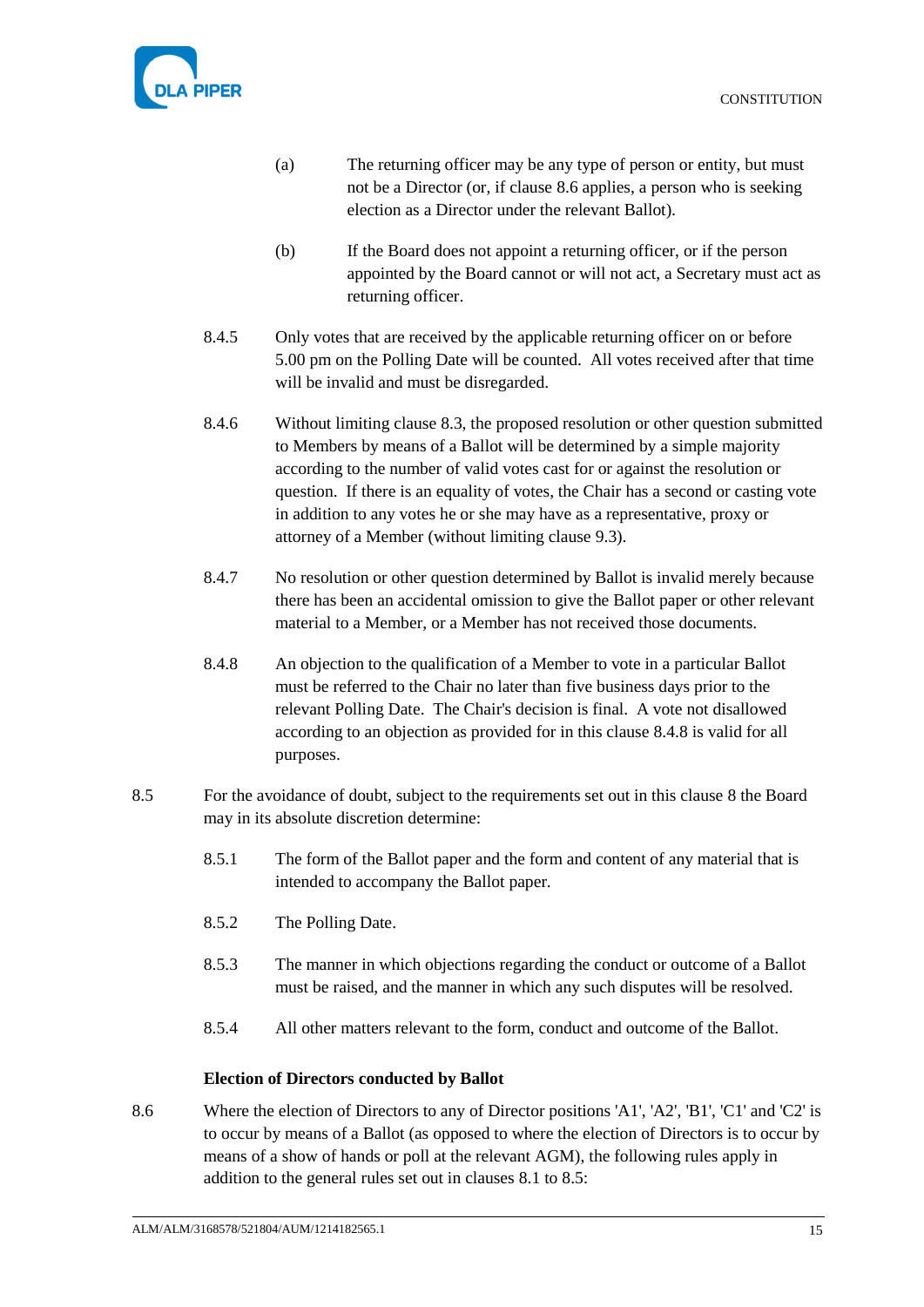

- 8.6.1 The requirements of clause [10.14.2](#page-28-0) apply for all nominations for the position of Director to be voted upon by Members by means of a Ballot.
- 8.6.2 The requirements of clauses [10.14.3](#page-28-1) to [10.14.5](#page-28-2) apply to Directors elected by means of a Ballot including under clause [8.6.6.](#page-20-2)
- 8.6.3 Where the relevant Board positions will fall vacant at the close of the next AGM:
	- (a) The Polling Date must be a date that is not more than 40 business days, and not less than 10 business days, before the intended date for holding the AGM, with the intention that the outcome of the Ballot will be determined at least 5 business days before the intended date for holding the AGM.
	- (b) A Director (other than a retiring Director seeking re-election) who is elected by means of a Ballot will only commence to hold that office on and from the close of the relevant AGM, and not on and from the Polling Date or the date that the outcome of the Ballot is determined.
- 8.6.4 Without limiting clause [8.6.6,](#page-20-2) the Board must ensure that the Ballot paper to be sent to Members contains only the names of each of the Approved Candidates for election in alphabetical order, along with the number of vacancies to be filled, and enables each Member to specify the manner in which the Member votes on each proposed resolution. The Board may also cause the Ballot paper to be accompanied by an explanatory statement detailing any information the Board considers appropriate.
- 8.6.5 Elected Board positions will be determined by a 'first past the post' voting system such that Board positions are filled by candidates with the highest number of votes in descending order. However, if two or more candidates receive an equal number of votes under the Ballot, the returning officer will determine their respective rankings for the purposes of the election by lot.
- <span id="page-20-2"></span>8.6.6 Where the number of Approved Candidates for the position of Director is equal to or less than the number of vacant positions to be filled by the Members in a Ballot, none of those Approved Candidates will be deemed to be elected and a Ballot must be conducted.

# <span id="page-20-1"></span><span id="page-20-0"></span>**9 REPRESENTATIVES, PROXIES AND ATTORNEYS**

### **Representatives, proxies and attorneys of Members**

- 9.1 At meetings of Members each Member entitled to vote may vote in person or by representative, proxy or by attorney in accordance with clauses [7.23](#page-17-5) to [7.25.](#page-17-6)
- <span id="page-20-3"></span>9.2 Subject to the terms of their appointment, a person attending as a proxy, or as the attorney of a Member, or as a representative of a Member appointed in accordance with this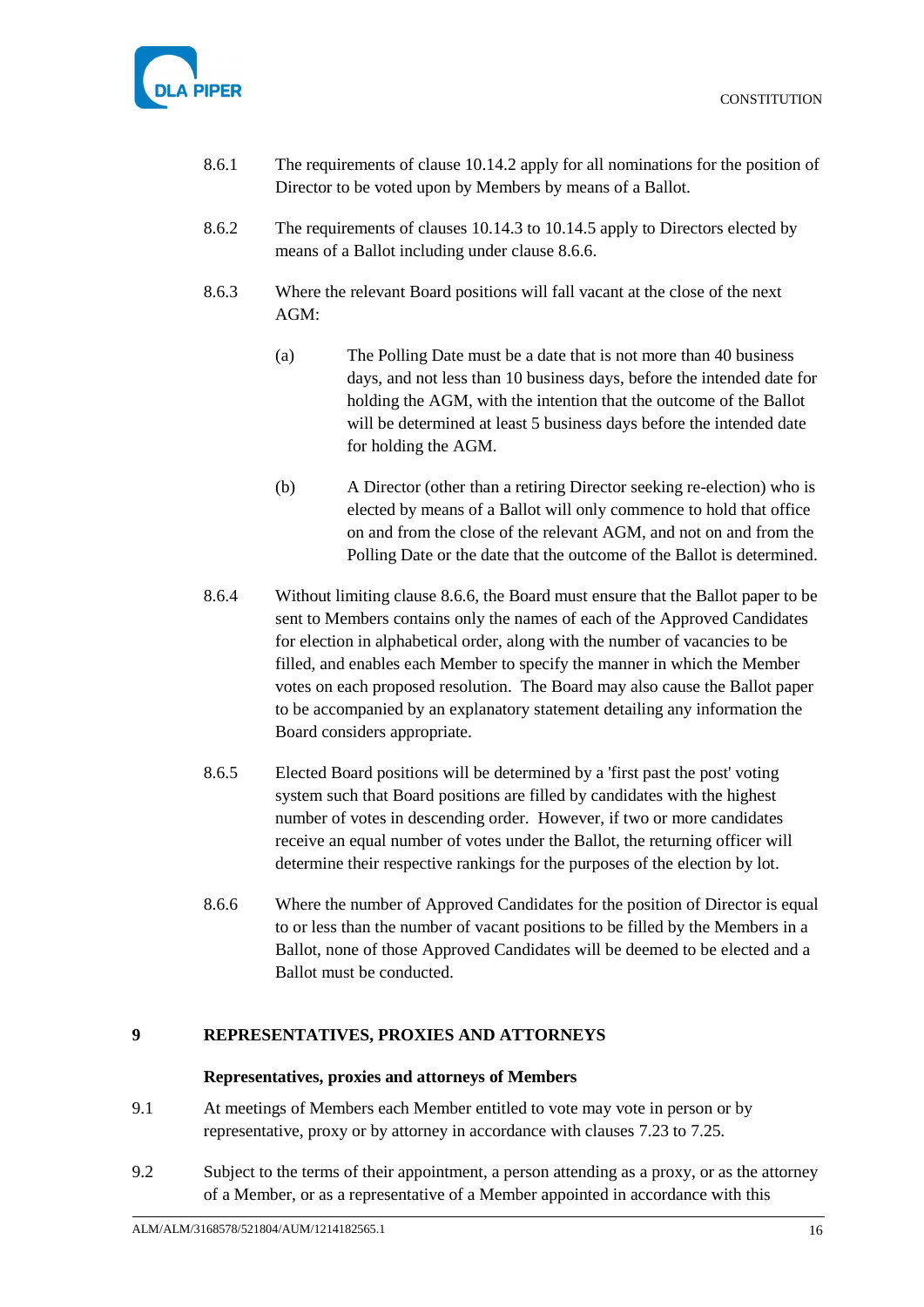

Constitution, has all the powers of a Member at a meeting of Members, except where expressly stated to the contrary.

<span id="page-21-3"></span>9.3 Where a vote is conducted by Ballot, a Member may only vote personally (where the Member is a natural person), or otherwise by representative, unless the Board in its absolute discretion approves in writing some other method of voting.

## **Appointment and removal of representatives**

- <span id="page-21-0"></span>9.4 A Member which is a body corporate may from time to time appoint a natural person as its sole representative in any matters connected with the Company, including as permitted by the Corporations Act.
	- 9.4.1 A Member may appoint, and remove, its representative for the time being by written notice to the Secretary in such form as the Board may in its absolute discretion prescribe from time to time.
	- 9.4.2 A document executed by a Member in accordance with section 127 of the Corporations Act (where applicable to the Member) is rebuttable evidence of the appointment, or removal, of the named representative.
	- 9.4.3 For the avoidance of doubt, a representative is entitled to exercise the powers of the Member which appointed him or her (in accordance with clause [9.2\)](#page-20-3) and a representative present must be counted towards a quorum on the basis that the Member is to be considered personally present at the general meeting by its representative.

### **Appointment of attorneys**

- <span id="page-21-4"></span><span id="page-21-1"></span>9.5 If a Member executes or proposes to execute any document or do any act by or through an attorney which affects the Company or the Member's membership of the Company, the Member must promptly provide the Company with any or all of the following upon written request from the Company:
	- 9.5.1 The original executed instrument appointing the attorney, for notation.
	- 9.5.2 A certified copy of the original executed instrument appointing the attorney, for the Company to retain.
	- 9.5.3 Any other evidence the Company may request from time to time regarding the power of attorney, including evidence that the power of attorney is effective and remains in force.

### **Appointment of proxies**

- <span id="page-21-2"></span>9.6 A Member may appoint another person as their proxy to attend and vote instead of the Member. A proxy need not be, or be associated with, a Member, but must be a natural person.
	- 9.6.1 A document appointing a proxy must be in writing, in any form permitted by the Corporations Act and signed by the Member making the appointment.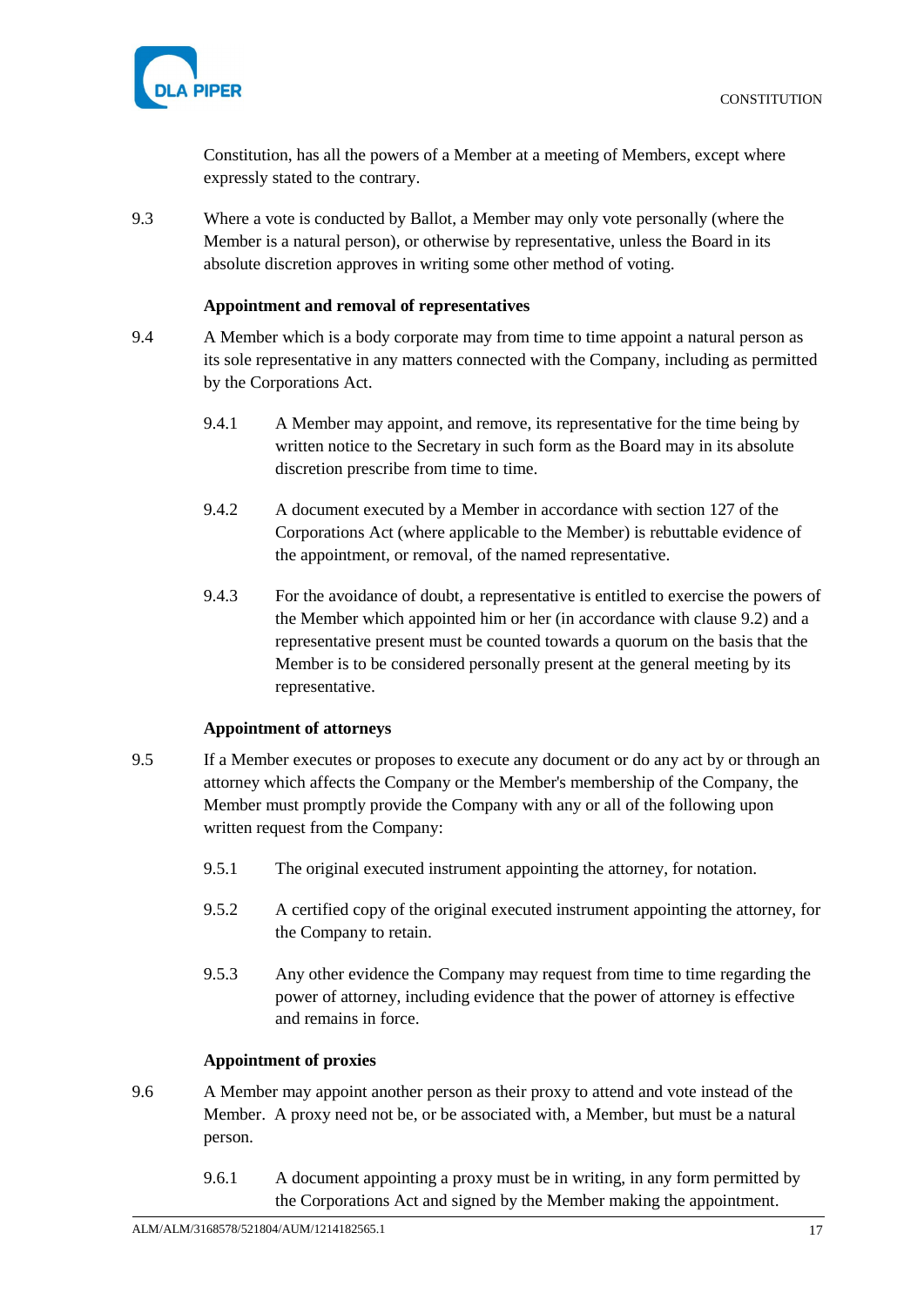

- 9.6.2 A document appointing a proxy may specify the manner in which the proxy is to vote in respect of a particular resolution and, where the document so provides, the proxy is not entitled to vote on the resolution except as specified in the document.
- 9.6.3 Except as expressly provided by the document appointing a proxy, an appointment of a proxy confers authority to do all things that the Member can do in respect of a general meeting.

## **Verification of proxies**

- <span id="page-22-0"></span>9.7 Before the time for holding the meeting or adjourned meeting at which a proxy proposes to vote, both of the following documents must be deposited with the Company:
	- 9.7.1 The document appointing the proxy.
	- 9.7.2 If the appointment is signed by the appointor's attorney, the authority under which the appointment was signed or a certified copy of that authority (even if previously provided to the Company in accordance with clause [9.5\)](#page-21-4).
- 9.8 Those documents must be received at the Office, at a fax number at the Office or at another place, fax number or electronic address specified for that purpose in the notice convening the meeting not less than 24 hours before the time for holding the meeting.
- 9.9 If a general meeting has been adjourned, an appointment and any authority received by the Company at least 48 hours before the resumption of the meeting are effective for the resumed part of the meeting.

# **Validity of proxies**

<span id="page-22-1"></span>9.10 A proxy document is invalid if it is not deposited prior to a meeting as required by this constitution.

### **Revocation of appointment of proxy**

- <span id="page-22-2"></span>9.11 A vote given in accordance with the terms of a proxy document or power of attorney is valid despite the occurrence of any one or more of the following events if no notice in writing of any of those events has been received by the Company at the Office before the commencement of the meeting or adjourned meeting at which the document is used:
	- 9.11.1 the previous death or unsoundness of mind of the principal; or
	- 9.11.2 the revocation of the instrument or of the authority under which the instrument was executed.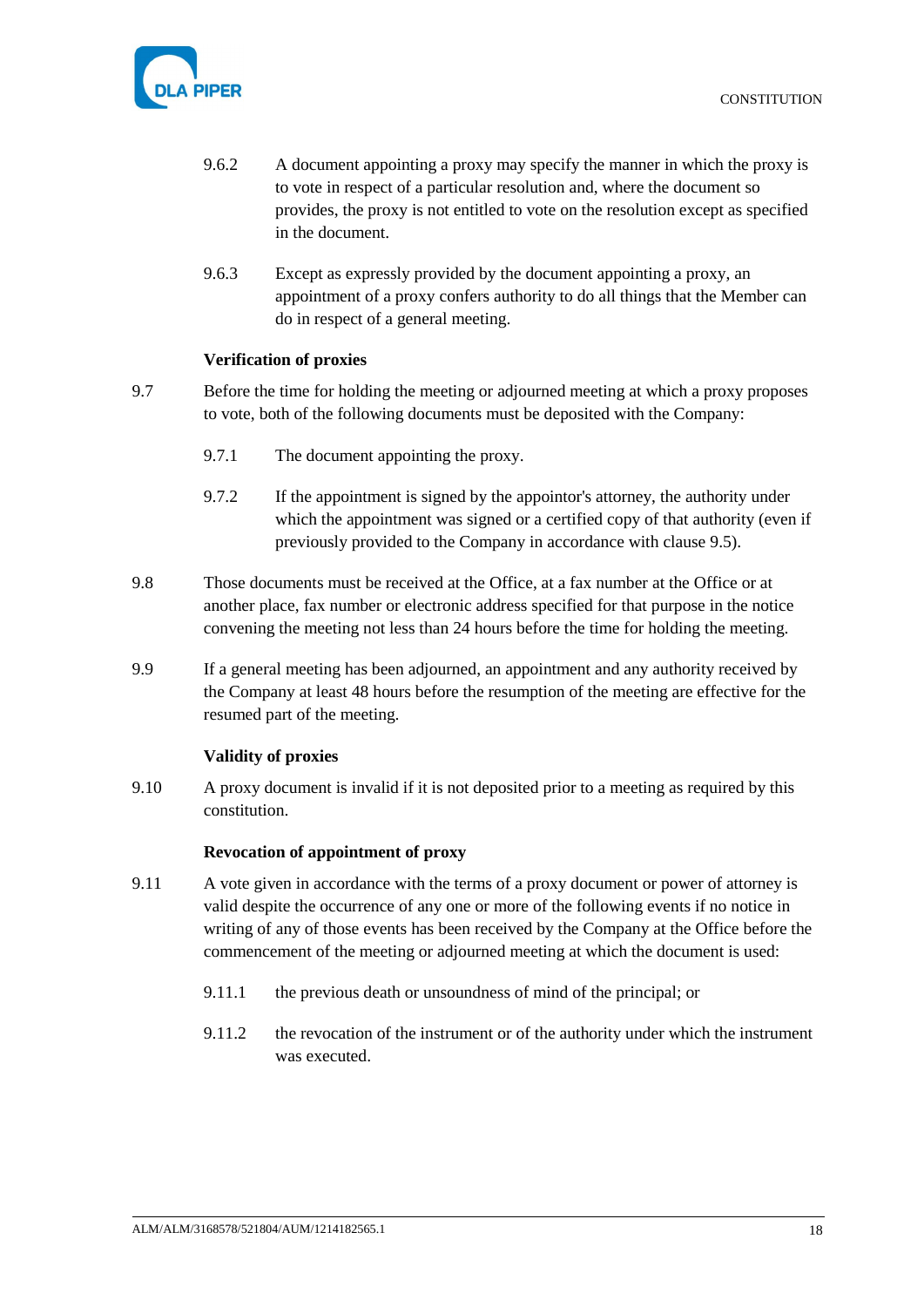

## <span id="page-23-1"></span><span id="page-23-0"></span>**10 APPOINTMENT AND RETIREMENT OF DIRECTORS**

#### **Structure of the Board**

- 10.1 The Company will be governed by a skills-based board that will consist of Directors having appropriate competencies, skills and experience determined in light of the Skills Matrix (if any).
- 10.2 The Board may adopt a Skills Matrix at any time. The Board may amend, revoke or replace the then-prevailing Skills Matrix at any time and from time to time, in the Board's absolute discretion.

#### **Number of Directors**

<span id="page-23-3"></span><span id="page-23-2"></span>10.3 The number of Directors must not be less than three nor more than nine.

### **Election and appointment of Directors**

- 10.4 Without limiting the Members' rights under clause [10.20](#page-30-2) or the Corporations Act, Directors will either be:
	- 10.4.1 elected by the Members in accordance with clause [10.14,](#page-27-2) with up to five Directors occupying 'elected' Director positions 'A1', 'A2', 'B1', 'C1' and 'C2' as set out in the table in clause [10.5;](#page-24-1) or
	- 10.4.2 appointed by the Board (or the sole Director) in accordance with clause [10.16](#page-29-1) or clause [10.17,](#page-30-3) with up to four Directors occupying 'appointed' Director positions 'A3', 'B2', 'B3' and 'C3' as set out in the table in clause [10.5,](#page-24-1)

and with the number of Directors to be elected, and appointed, in any given year to be determined in accordance with this clause [10.](#page-23-0)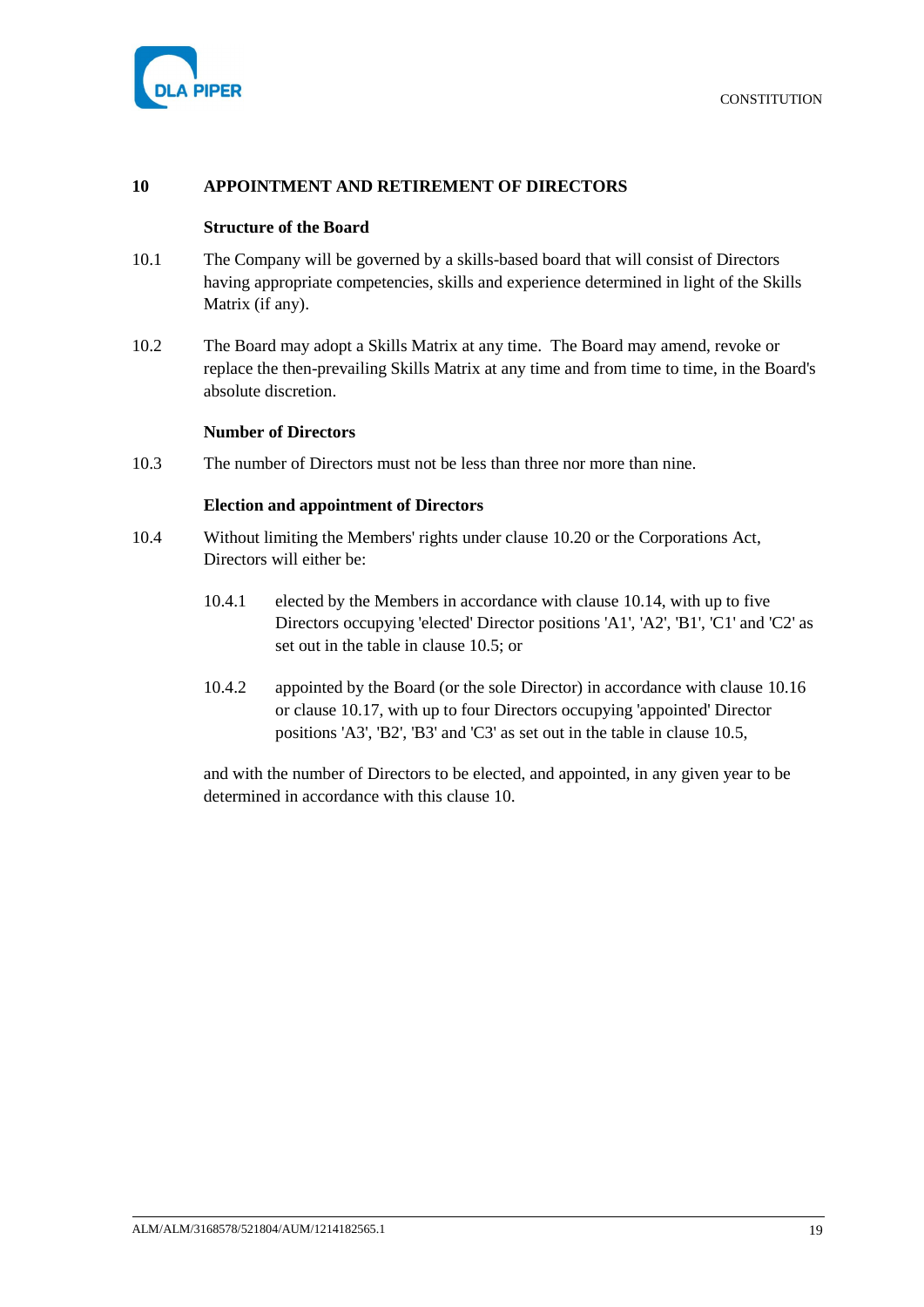

# **Director positions**

<span id="page-24-1"></span><span id="page-24-0"></span>10.5 The Board will consist of the following Director positions:

| <b>Director</b><br>position | Details $1$                                                                                                                                                                                                      | <b>Initial term</b><br>of office <sup>4</sup>                                                            | <b>Subsequent term</b><br>of office <sup>4</sup>                                                                                                                                                               |
|-----------------------------|------------------------------------------------------------------------------------------------------------------------------------------------------------------------------------------------------------------|----------------------------------------------------------------------------------------------------------|----------------------------------------------------------------------------------------------------------------------------------------------------------------------------------------------------------------|
| $\mathbf{A1}$               | <b>Elected</b> Director position.<br>Will be occupied by an Initial Director<br>(Sinead deGooyer) and subsequently<br>by a Director elected by the Members<br>in accordance with clause 10.14. <sup>2</sup>      | For each of<br>Director<br>positions 'A1',<br>'A2' and 'A3':<br>until the close<br>of the<br>First AGM.  | For each of<br>Director positions<br>'A1', 'A2' and 'A3':<br>until the close of<br>the Fourth AGM<br>and each<br>successive third                                                                              |
| A2                          | <b>Elected</b> Director position.<br>Will be occupied by an Initial Director<br>(Julie Rogalsky) and subsequently by<br>a Director elected by the Members in<br>accordance with clause 10.14. <sup>2</sup>       |                                                                                                          | <b>AGM</b> thereafter<br>(as applicable).<br><b>Example: If the First</b><br>AGM is held in 2017,<br>the term of office for<br>a Director who is                                                               |
| A3                          | <b>Appointed Director position.</b><br>Will be occupied by a Director<br>appointed by the Board in accordance<br>with clause $10.16$ . <sup>3</sup>                                                              |                                                                                                          | assigned Director<br>position 'A1', 'A2' or<br>'A3' will end at the<br>close of the<br><b>First AGM and</b><br>thereafter at the close<br>of the AGM held in<br>2020, 2023, 2026 and<br>so on (as applicable). |
| <b>B1</b>                   | <b>Elected</b> Director position.<br>Will be occupied by an Initial Director<br>(Nola Maxfield) and subsequently by a<br>Director elected by the Members in<br>accordance with clause 10.14. <sup>2</sup>        | For each of<br>Director<br>positions 'B1',<br>'B2' and 'B3':<br>until the close<br>of the<br>Second AGM. | For each of<br>Director positions<br>'B1', 'B2' and 'B3':<br>until the close of<br>the Fifth AGM<br>and each                                                                                                   |
| B <sub>2</sub>              | <b>Appointed Director position.</b><br>Will be occupied by an Initial Director<br>(Kellie O'Callaghan) and subsequently<br>by a Director appointed by the Board<br>in accordance with clause 10.16. <sup>3</sup> |                                                                                                          | successive third<br><b>AGM</b> thereafter<br>(as applicable).<br><b>Example: If the First</b><br>AGM is held in 2017,<br>the term of office for<br>a Director who is                                           |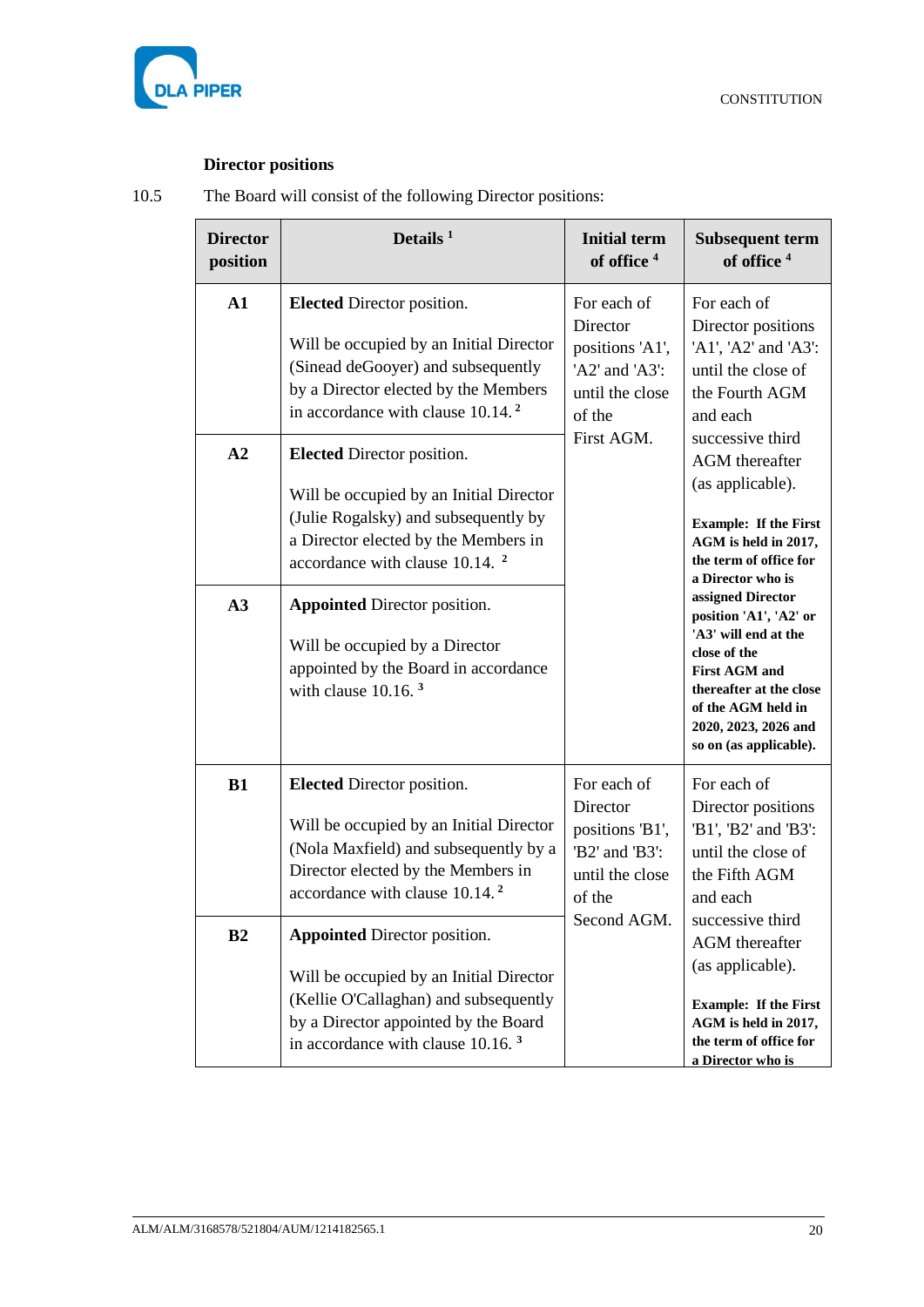

| <b>Director</b><br>position | Details $1$                                                                                                                                                                                               | <b>Initial term</b><br>of office <sup>4</sup>                                             | <b>Subsequent term</b><br>of office <sup>4</sup>                                                                                                                                                               |
|-----------------------------|-----------------------------------------------------------------------------------------------------------------------------------------------------------------------------------------------------------|-------------------------------------------------------------------------------------------|----------------------------------------------------------------------------------------------------------------------------------------------------------------------------------------------------------------|
| B <sub>3</sub>              | <b>Appointed Director position.</b>                                                                                                                                                                       |                                                                                           |                                                                                                                                                                                                                |
|                             | Will be occupied by an Initial Director<br>(Murray Bruce) and subsequently by a<br>Director appointed by the Board in<br>accordance with clause 10.16. <sup>3</sup> .                                     |                                                                                           |                                                                                                                                                                                                                |
| C1                          | <b>Elected Director position.</b><br>Will be occupied by an Initial Director<br>and subsequently by a Director elected<br>by the Members in accordance with<br>clause 10.14. <sup>2</sup>                 | For each of<br>Director<br>positions 'C1',<br>'C2' and 'C3':<br>until the close<br>of the | For each of<br>Director positions<br>'C1', 'C2' and 'C3':<br>until the close of<br>the Sixth AGM<br>and each                                                                                                   |
| C <sub>2</sub>              | <b>Elected</b> Director position.                                                                                                                                                                         | Third AGM.                                                                                | successive third<br><b>AGM</b> thereafter                                                                                                                                                                      |
|                             | Will be occupied by an Initial Director<br>and subsequently by a Director elected<br>by the Members in accordance with<br>clause $10.14$ . <sup>2</sup>                                                   |                                                                                           | (as applicable).<br><b>Example: If the First</b><br>AGM is held in 2017,<br>the term of office for<br>a Director who is                                                                                        |
| C <sub>3</sub>              | <b>Appointed Director position.</b><br>Will be occupied by an Initial Director<br>(Jim Turcato) and subsequently by a<br>Director appointed by the Board in<br>accordance with clause 10.16. <sup>3</sup> |                                                                                           | assigned Director<br>position 'C1', 'C2' or<br>'C3' will end at the<br>close of the Third<br><b>AGM</b> and thereafter<br>at the close of the<br>AGM held in 2022,<br>2025, 2028 and so on<br>(as applicable). |

**Note 1: Up to eight Initial Directors are assigned Director positions 'A1', 'A2', 'B1', 'B2', 'B3', 'C1', 'C2' and 'C3' as per the above table, up to two of whom may have been elected as Directors at the 2016 AGM immediately prior to the adoption of this Constitution.**

**Note 2: The Board may appoint a Director to any of the 'elected' Director positions 'A1', 'A2', 'B1', 'C1' and 'C2' in the circumstances set out in clause [10.17.](#page-30-3)**

**Note 3: The Members in general meeting may replace a Director occupying any of the 'appointed' Director positions 'A3', 'B2', 'B3' and 'C3' in the circumstances set out in clause [10.20.](#page-30-2)**

**Note 4: The maximum terms of office in columns three and four above are indicative only and are subject to the other provisions of this clause [10.](#page-23-0)**

<span id="page-25-0"></span>10.6 Each Initial Director and each subsequent Director upon election or appointment (as the case may be) must be assigned a Director position in accordance with the table set out in clause [10.5](#page-24-1) and the other rules set out in this clause [10,](#page-23-0) for the purposes of determining each Director's indicative term of office and the manner in which Directors will retire by rotation.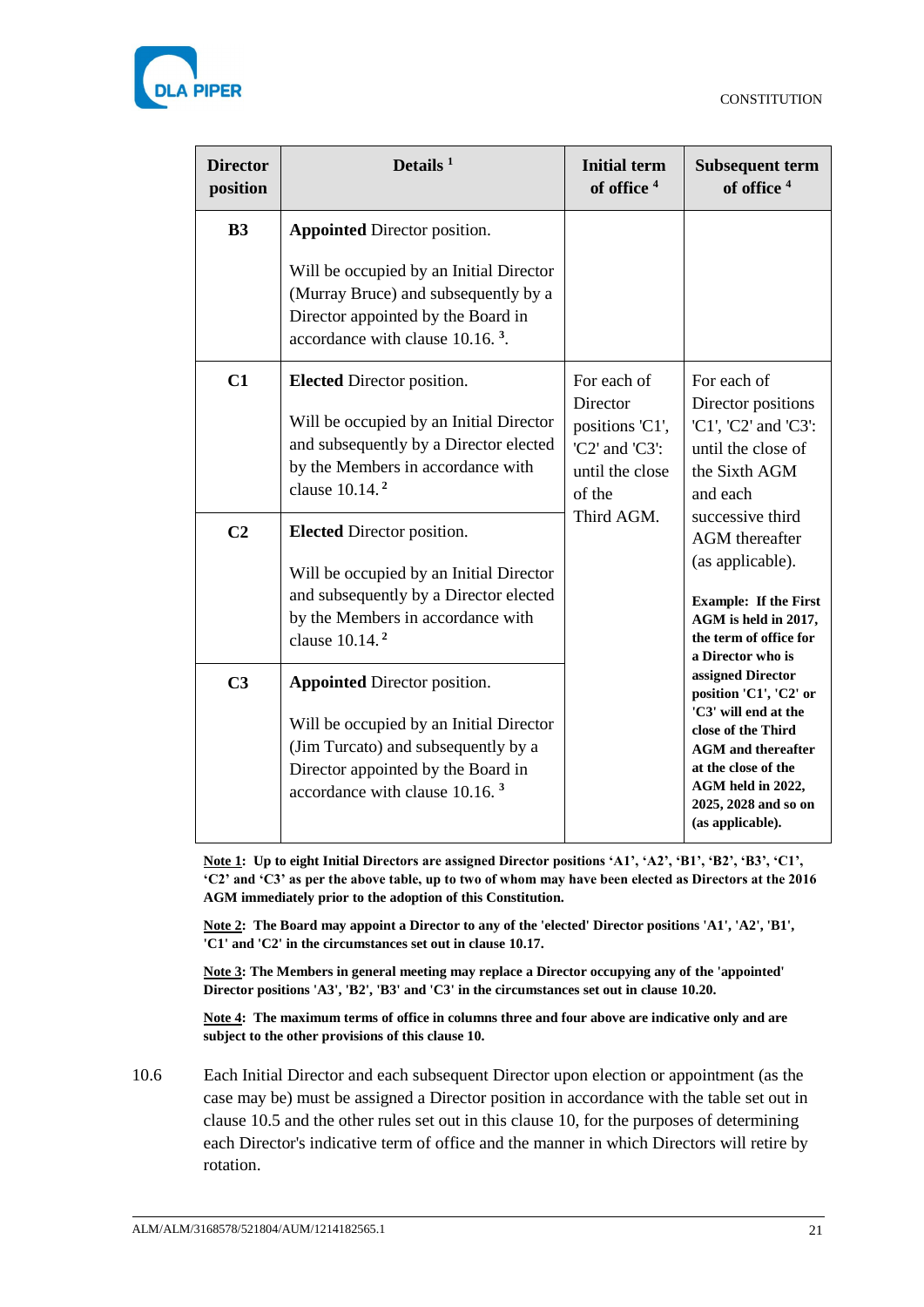

- 10.7 If the Initial Directors cannot agree at the first Board meeting after the date of adoption of this constitution on the assignment of Director positions among any Initial Directors who are not named in the table set out in clause [10.5,](#page-24-1) such Director positions must be assigned by lot and in the descending alphabetical order set out in the table set out in clause [10.5.](#page-24-1)
- <span id="page-26-3"></span><span id="page-26-1"></span>10.8 Each subsequent Director who is elected or appointed (as the case may be) will be assigned the Director position that applies to the Director whom he or she is replacing. If such a subsequent Director is not replacing another Director, the Director position to be assigned to him or her will be determined by the Board with reference to the following principles:
	- 10.8.1 To the extent that any of Director positions 'A1' to 'A3', 'B1' to 'B3' and 'C1' to 'C3' are vacant at the time of the Director's election or appointment (as the case may be), the Director must be allocated the first vacant 'elected' or 'appointed' Director position (as applicable) in the descending alphabetical order set out in the table set out in clause [10.5.](#page-24-1)
	- 10.8.2 If clause [10.8.1](#page-26-1) applies to two or more newly-elected or appointed Directors (as the case may be), the applicable vacant Director positions must be assigned to them by lot unless those newly-elected or appointed Directors agree otherwise among themselves.
	- 10.8.3 A Director position cannot be occupied by two or more Directors simultaneously.
	- 10.8.4 Directors cannot change or re-assign Director positions while in office or when seeking re-election. However, this does not prevent:
		- (a) a Director who has previously been assigned any of the 'appointed' Director positions 'A3', 'B2', 'B3' and 'C3' from being elected to any of the 'elected' Director positions 'A1', 'A2', 'B1', 'C1' and 'C2' in accordance with clause [10.14](#page-27-2) or appointed to any those 'elected' Director positions by the Board in accordance with clause [10.17;](#page-30-3) or
		- (b) a Director who has previously been assigned any of the 'elected' Director positions 'A1', 'A2', 'B1', 'C1' and 'C2' from being appointed to any of the 'appointed' Director positions 'A3', 'B2', 'B3' and 'C3' by the Board in accordance with clause [10.16](#page-29-1) or clause [10.17](#page-30-3) (as the case may be).
	- (c) Subject to clause [10.8.4,](#page-26-2) a Director who is re-elected or re-appointed (as the case may be) will retain his or her existing Director position.

# <span id="page-26-2"></span>**Term of office**

<span id="page-26-0"></span>10.9 Subject to the other terms of this constitution, a Director will hold office for a maximum period ending at the close of the relevant AGM of the Company determined in accordance with the table in clause [10.5](#page-24-1) for the Director position assigned to him or her.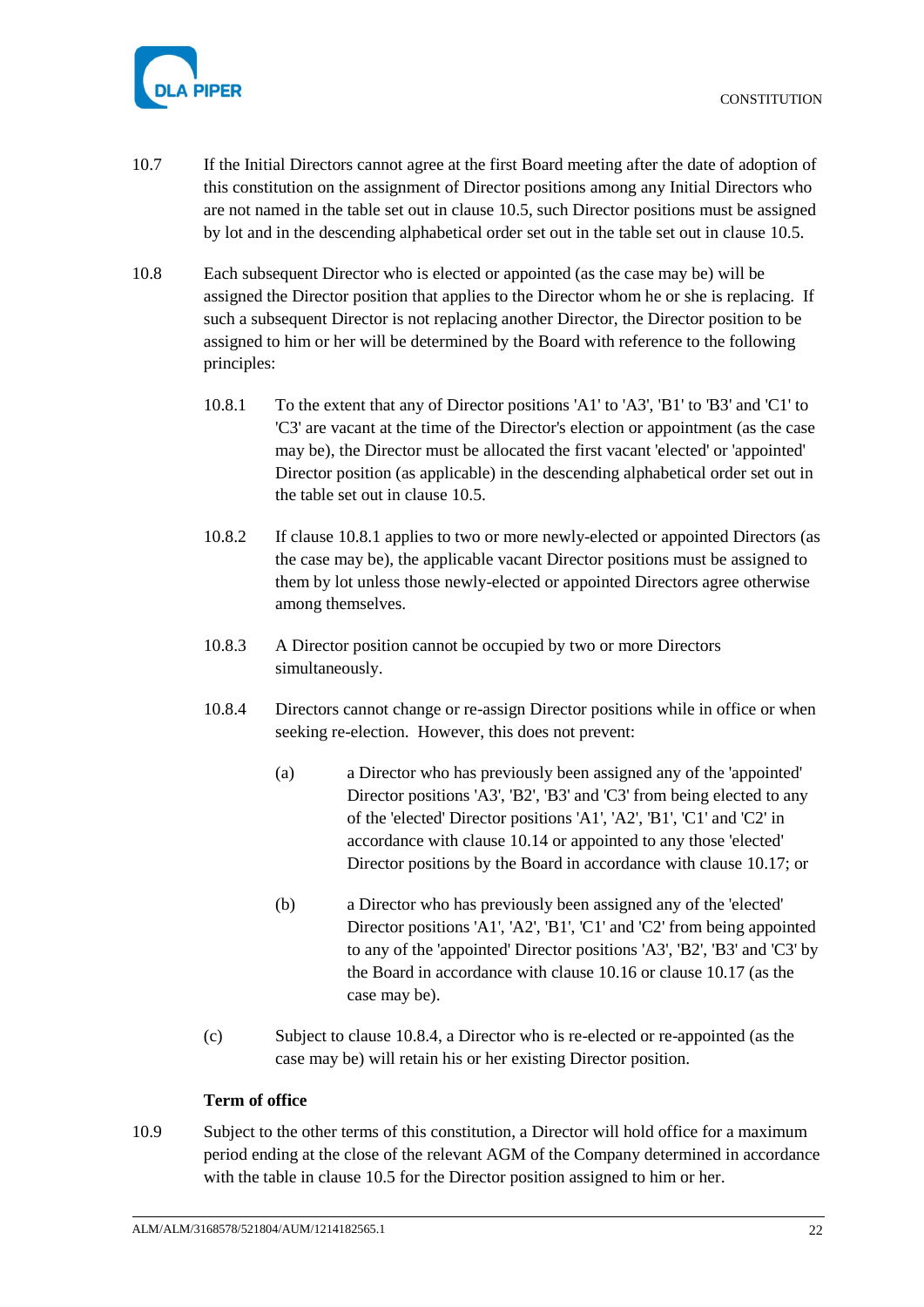

- <span id="page-27-4"></span><span id="page-27-3"></span>10.10 A retiring Director is eligible for re-election or re-appointment, save that a Director will be ineligible for re-election or re-appointment after holding office for three consecutive terms of approximately three years each in accordance with the table set out in clause [10.5.](#page-24-1) However, the following additional rules apply:
	- 10.10.1 Subject to clause [10.10.2,](#page-27-3) each Initial Director and any other Director whose initial term of office after the date of adoption of this constitution is less than three years is eligible to be re-elected (or re-appointed) for a maximum of two additional consecutive terms of approximately three years each as a Director immediately following the Director's initial term of office after the date of adoption of this constitution.
	- 10.10.2 For each Initial Director, any continuous period spent as a Director that is continuing immediately prior to the date of adoption of this constitution will be counted for the purposes of determining the Initial Director's maximum term of office under this clause [10.10.](#page-27-4)
	- 10.10.3 A person will not be eligible for election, re-election, appointment or reappointment if, were he or she to be elected, re-elected, appointed or reappointed (as the case may be) and serve for the maximum period ending at the close of the relevant AGM determined in accordance with the table in clause [10.5](#page-24-1) for the Director position assigned to him or her, this would result in a continuous period of office as a Director of greater than nine years and two months.

### **Retirement of Directors**

- <span id="page-27-0"></span>10.11 At the First AGM and at each subsequent AGM thereafter, the Directors who must retire from office are those assigned the applicable Director positions as set out in the table in clause [10.5](#page-24-1) with respect to the relevant AGM.
- 10.12 A Director retiring at an AGM may act as a director until the conclusion of that meeting and is eligible for re-election or re-appointment to the extent permitted by law and this constitution.
- 10.13 A Director may also retire from office by giving notice in writing to the Company of that Director's intention to retire. A notice of resignation takes effect at the time which is the later of the time of giving the notice to the Company and the expiration of the period, if any, specified in the notice.

#### **Election of Directors**

- <span id="page-27-2"></span><span id="page-27-1"></span>10.14 At the First AGM and at each subsequent AGM thereafter, the process for electing Directors to any of Director positions 'A1', 'A2', 'B1', 'C1' and 'C2' is as follows:
	- 10.14.1 The Board may determine in its absolute discretion whether the election of Directors will be conducted by Ballot or by voting at that AGM.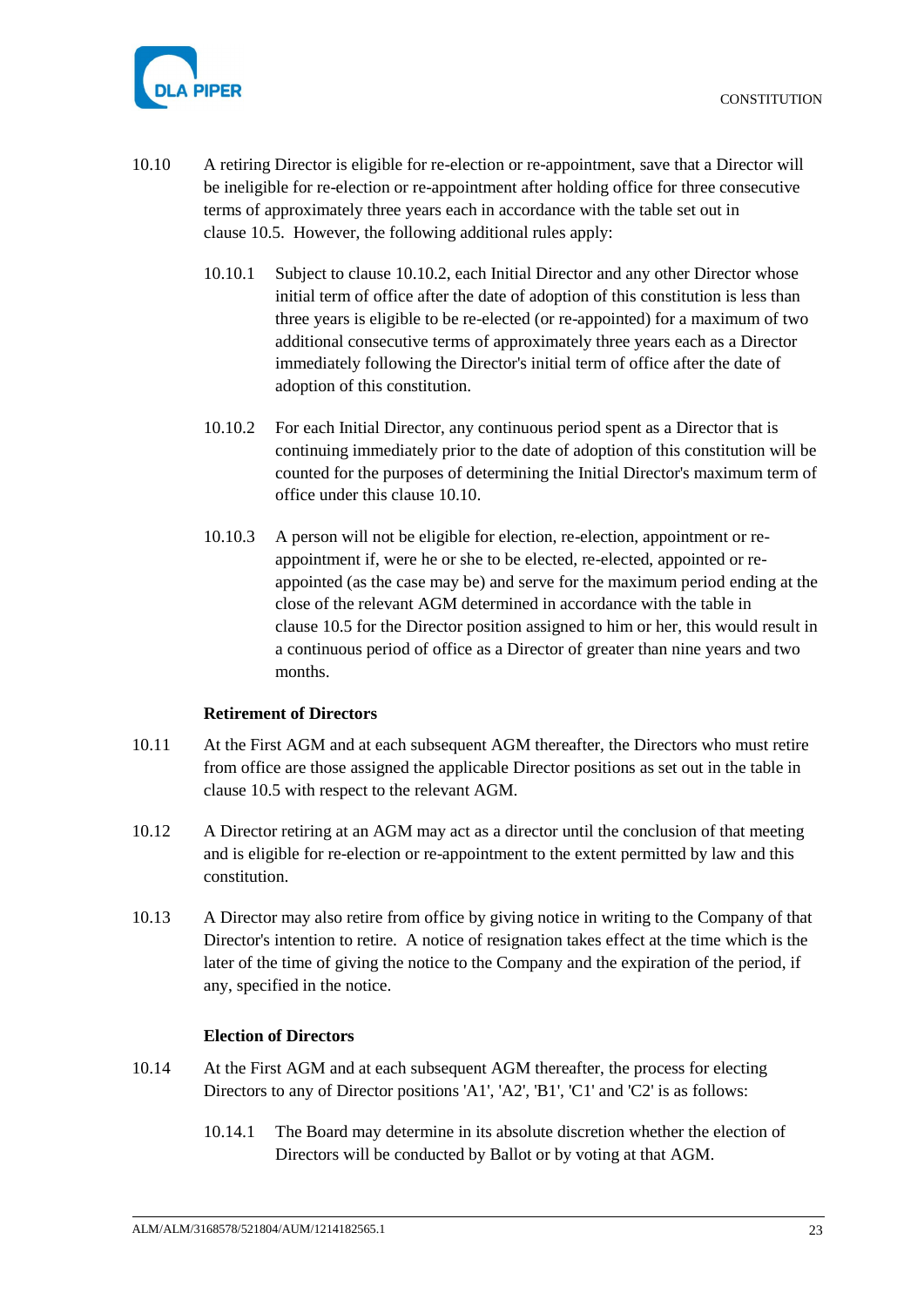

- <span id="page-28-0"></span>10.14.2 Nominations for the position of Director, to be voted upon by Members by means of a Ballot or at an AGM (as determined by the Board in accordance with clause [8.1\)](#page-18-4), may be submitted by any person, including for the avoidance of doubt a Member or a retiring Director, unless the Selection Committee in its absolute discretion determines otherwise from time to time. Any such nomination must:
	- (a) be in writing and signed by the proposer and (if not the same as the proposer) the nominee for election;
	- (b) be accompanied by a consent to act as a Director signed by the nominee for election, as required under the Corporations Act; and
	- (c) be submitted to the Secretary and received by the Selection Committee by no later than 40 business days prior to the Polling Date (if the election is to be conducted by Ballot in accordance with clause [8\)](#page-18-1) or by no later than 40 business days prior to the date of the AGM (if the election to be conducted at the AGM).
- <span id="page-28-1"></span>10.14.3 For the avoidance of doubt, a nominee for election need not be an employee of or otherwise associated with a Member.
- 10.14.4 A nomination may be withdrawn by the relevant nominee for election or the relevant proposer at any time prior to the relevant AGM by giving written notice to the Secretary. The Secretary must ensure that a copy of any such notice is promptly provided to the Selection Committee.
- <span id="page-28-4"></span><span id="page-28-3"></span><span id="page-28-2"></span>10.14.5 The following rules apply to Director elections, whether conducted by Ballot in accordance with clause [8](#page-18-1) or conducted at the AGM:
	- (a) The Selection Committee must only consider nominations for the position of Director that satisfy all of the requirements set out in clause [10.14.2](#page-28-0) (**Valid Nominations**). The Selection Committee must reject all nominations that are not Valid Nominations. The Selection Committee does not have to give reasons for determining that a particular nomination is or is not a Valid Nomination.
	- (b) The Selection Committee may, in its absolute discretion, determine which of the Valid Nominations will be Approved Candidates, and which (if any) will be rejected and hence not submitted to Members. The Selection Committee must promptly notify the Board in writing of the Approved Candidates after making that determination. The Selection Committee does not have to give reasons for approving or rejecting any Valid Nominations, and its decision is final and cannot be overridden by the Board or any other person.
	- (c) The Board must provide notice of the Approved Candidates to all Members in accordance with this constitution by no later than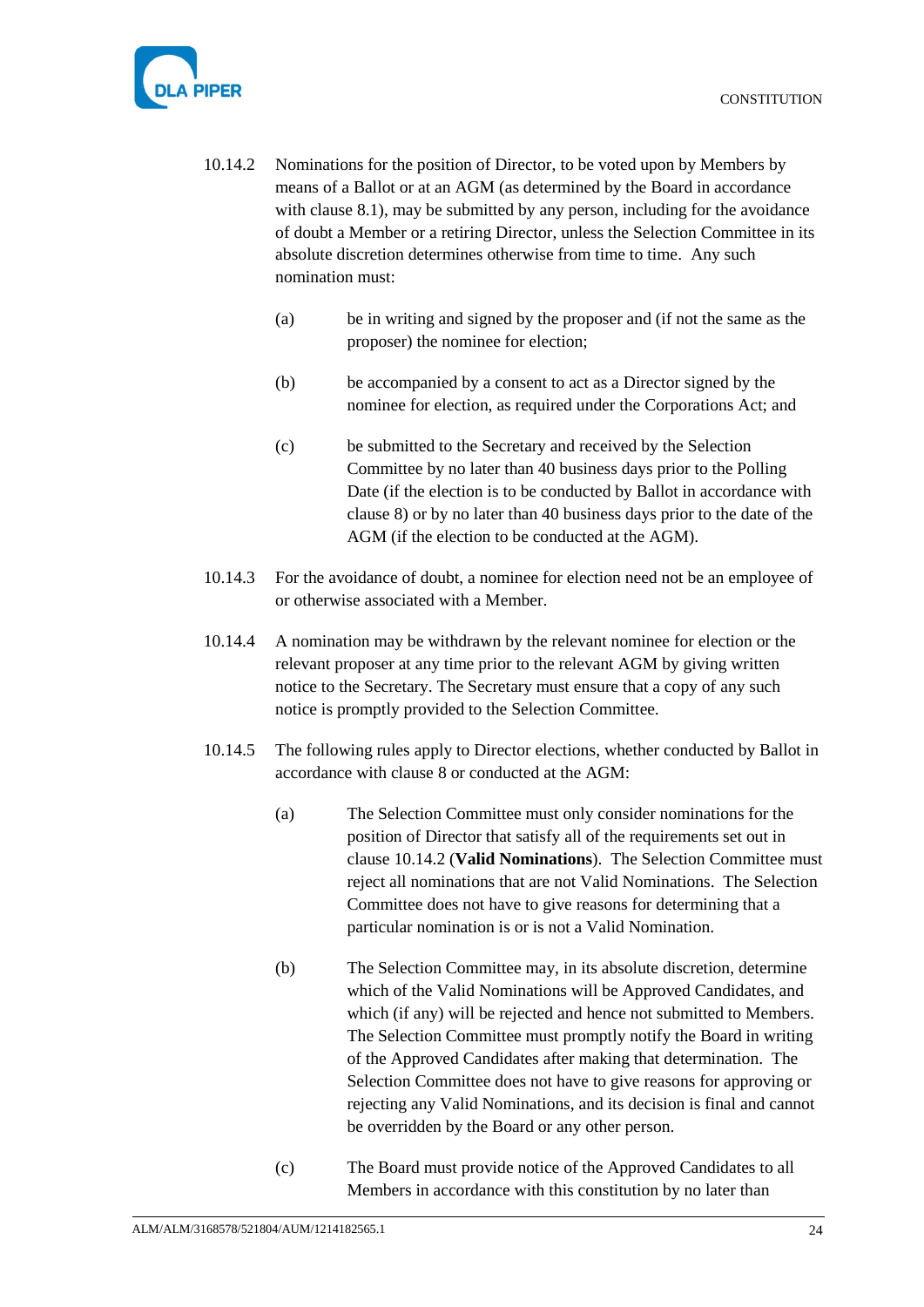



20 business days prior to the Polling Date (if the election is to be conducted by Ballot in accordance with clause [8\)](#page-18-1) or by no later than 20 business days prior to the date of the AGM (if the election to be conducted at the AGM).

- (d) Where the number of Approved Candidates for the position of Director is equal to or less than the number of positions to be filled by the Members (whether by means of a Ballot in accordance with clause [8](#page-18-1) or by voting at an AGM), no Approved Candidate will be deemed to be elected and a vote must be conducted (as applicable) by means of a Ballot in accordance with clause [8](#page-18-1) or by means of a show or hands or poll in accordance with the Corporations Act and this constitution (including clauses [10.14.6](#page-29-2) and [10.14.7\)](#page-29-3).
- <span id="page-29-2"></span>10.14.6 Where the election of Directors is to occur by means of a show of hands or poll at the relevant AGM, a list shall be prepared containing only the names of each of the Approved Candidates, in alphabetical order along with the number of vacancies to be filled. Each Member present and voting at the AGM shall be entitled to vote for any number of such Approved Candidates not exceeding the number of vacancies. In the event of an equal vote for two or more candidates (other than where no votes are cast in favour of the election of any of those candidates), the returning officer will determine the respective rankings for the purposes of the election by lot.
- <span id="page-29-3"></span>10.14.7 Where there is not a sufficient number of Approved Candidates or the Members do not otherwise elect a sufficient number of Directors under that election process, the relevant Director position not filled shall remain vacant until that vacancy is filled in accordance with this clause [10.14](#page-27-2) or clause [8.6](#page-19-1) at the next AGM, or filled by the Directors in accordance with clause [10.17.](#page-30-3)
- 10.14.8 If at any time there is no Selection Committee, all references to the 'Selection Committee' in this clause [10.14](#page-27-2) are taken to be references to the Board, with the Board having the specified functions and powers until such time as there is a Selection Committee.
- 10.15 A Director elected in accordance with clause [10.14](#page-27-2) must be assigned a Director position in accordance with clauses [10.6](#page-25-0) and [10.8](#page-26-3) and will hold office for a maximum period determined in accordance with the table in clause [10.5](#page-24-1) with respect to the Director position he or she is assigned.

### **Appointment of Directors including to fill vacancies and casual vacancies**

<span id="page-29-1"></span><span id="page-29-0"></span>10.16 The Board, or if there is only one Director, that Director, may at any time appoint a person to be a Director who is assigned Director position 'A3', 'B2', 'B3' or 'C3' (as applicable) and who will hold office for a maximum period determined in accordance with the table in clause [10.5.](#page-24-1)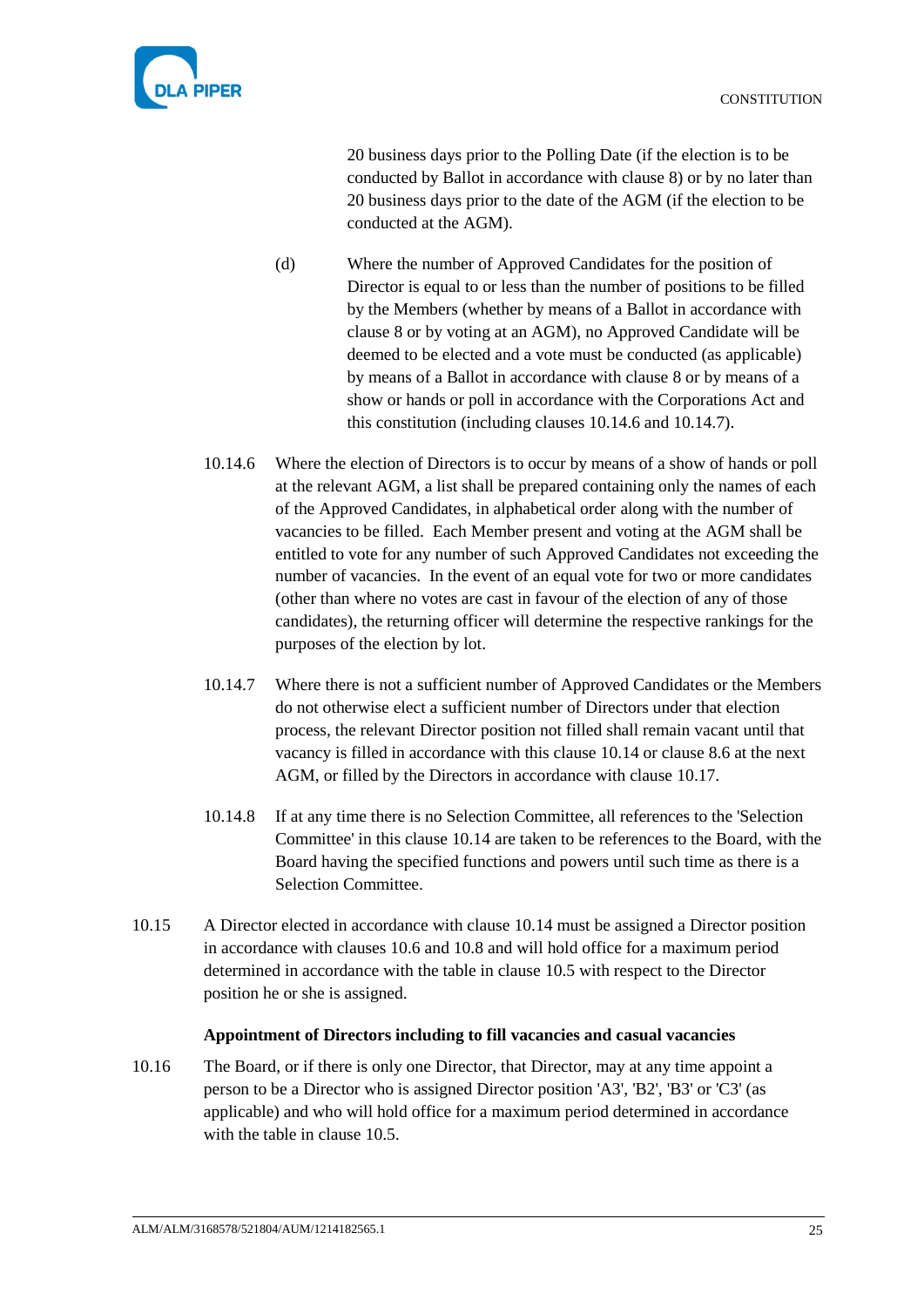

- <span id="page-30-3"></span>10.17 The Board, or if there is only one Director, that Director, may at any time appoint a person to be a Director who is assigned any of Director positions 'A1', 'A2', 'B1', 'C1' or 'C2' provided that:
	- 10.17.1 the relevant Director position has never previously been assigned to a Director;
	- 10.17.2 the Director position has been left vacant following an AGM in accordance with clause [10.14.7;](#page-29-3) or
	- 10.17.3 a casual vacancy has arisen in respect of that Director position.
- 10.18 A Director appointed by the Board under clause [10.17](#page-30-3) will hold office for a maximum period determined in accordance with the table in clause [10.5.](#page-24-1)
- 10.19 The Board must consult with the Selection Committee regarding the skills, competencies and experience of a proposed appointee in light of the then-prevailing Skills Matrix (if any) when the Board proposes to exercise its power of appointment under clause [10.16.](#page-29-1) However:
	- 10.19.1 The Board is not obliged to follow any advice or recommendations that the Selection Committee may provide to the Board with respect to the appointment or non-appointment of a person to the Board, and the Board will retain absolute discretion with regards to the exercise of its powers of appointment.
	- 10.19.2 The obligation to consult with the Selection Committee will not apply where there are less than three Directors holding office at the time.

### **Removal from office**

<span id="page-30-2"></span><span id="page-30-0"></span>10.20 The Members in general meeting may by ordinary resolution remove a Director from office before the expiration of his or her maximum term of office (as set out in the table in clause [10.5\)](#page-24-1) by following the process set out in section 203D Corporations Act and may by ordinary resolution elect another person as a replacement. For the avoidance of doubt, the Members are not obliged to liaise with the Selection Committee either before or after exercising powers of removal or election under this clause [10.20.](#page-30-2)

### **Vacation of office**

- <span id="page-30-1"></span>10.21 In addition to the circumstances in which the office of a Director becomes vacant by virtue of the Corporations Act or another provision of this constitution, the office of Director immediately becomes vacant if any of the following occurs:
	- 10.21.1 The Director dies or becomes an insolvent under administration.
	- 10.21.2 The Director becomes of unsound mind or a person whose person or estate is liable to be dealt with in any way under the law relating to mental health.
	- 10.21.3 The Director is absent from Board meetings over a consecutive period of three months without the prior written consent of the Board.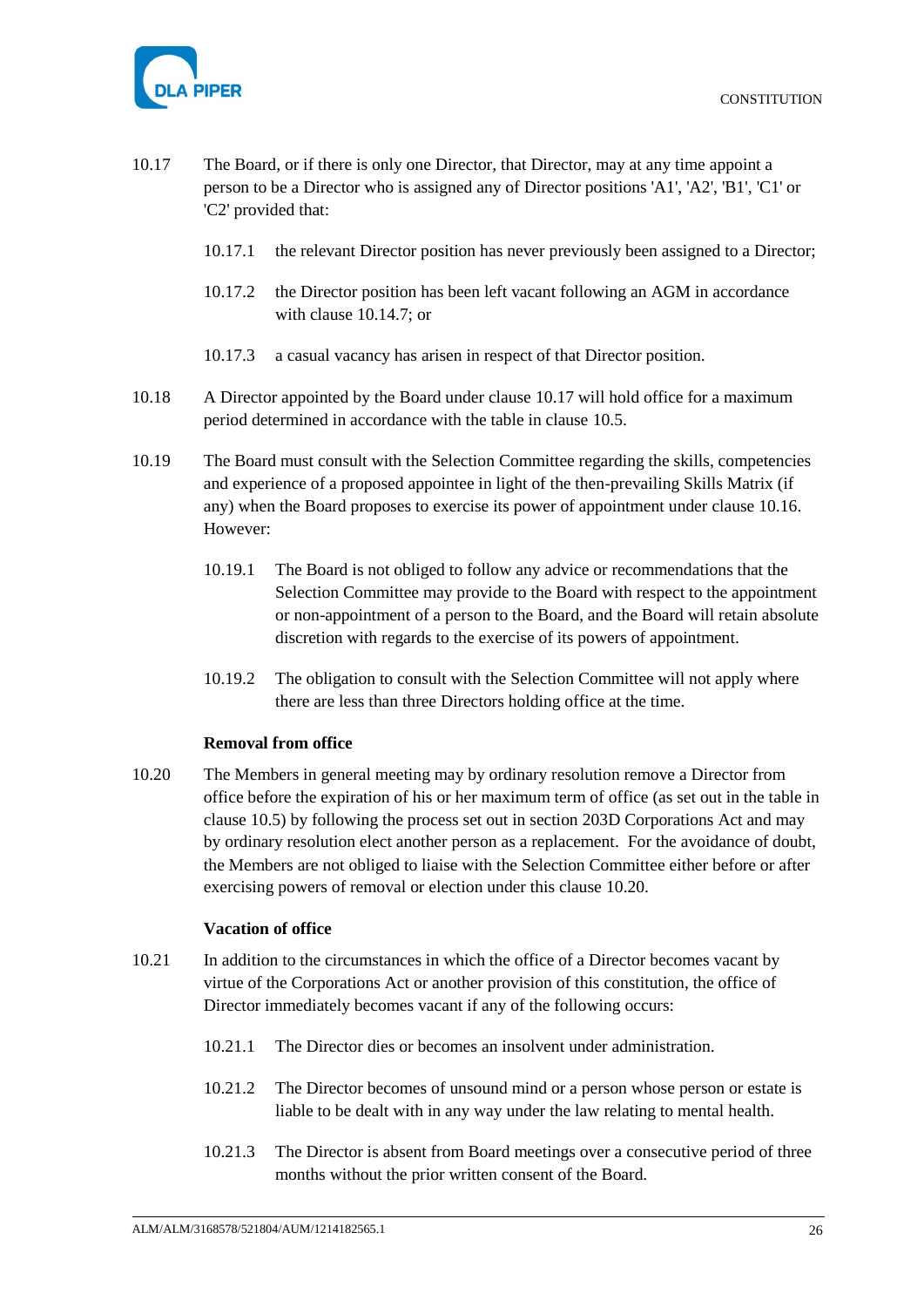

10.21.4 The Director becomes prohibited from being a director by reason of an order made under the Corporations Act or the Director is removed from any office under the ACNC Act.

### **No power to appoint alternate**

<span id="page-31-0"></span>10.22 No Director has the power to appoint a person to be an alternate Director in his or her place, and a Director must not at any time purport to do so.

### <span id="page-31-2"></span><span id="page-31-1"></span>**11 DIRECTORS' REMUNERATION**

#### **Determination of fees**

<span id="page-31-9"></span>11.1 The Directors' fees for their services (if any) will be determined from time to time by the Members in general meeting and, if so approved, must take the form of a stipend or sitting fee rather than an hourly rate. Directors' fees accrue from day to day.

### **Additional services rendered**

<span id="page-31-10"></span><span id="page-31-3"></span>11.2 Any Director may be paid a fee, salary or hourly rate in return for any services actually rendered to the Company in a professional or technical capacity (other than within his or her ordinary duties as a Director), provided that the Board has given its prior written approval to both the provision of the services and the proposed fee, salary or hourly rate.

#### **Payment for expenses**

<span id="page-31-4"></span>11.3 Each Director may be reimbursed for out-of-pocket expenses reasonably and properly incurred by the Director in connection with Company business (including travel and accommodation expenses). Alternatively, the Company may pay such amounts on the Director's behalf.

### <span id="page-31-5"></span>**12 POWERS OF THE BOARD**

12.1 The Board may exercise all those powers of the Company as are not, by the Corporations Act or by this constitution, required to be exercised by the Members in general meeting or otherwise.

#### <span id="page-31-7"></span><span id="page-31-6"></span>**13 PROCEEDINGS OF DIRECTORS**

#### **Convening of Board meetings**

13.1 A Director may at any time, and a Secretary must on the requisition of a Director, convene a Board meeting.

#### **Notice of Board meetings**

<span id="page-31-8"></span>13.2 The person convening a Board meeting must ensure that notice of the Board meeting is given to each Director at least 48 hours before the meeting or at another time determined by Board resolution, except: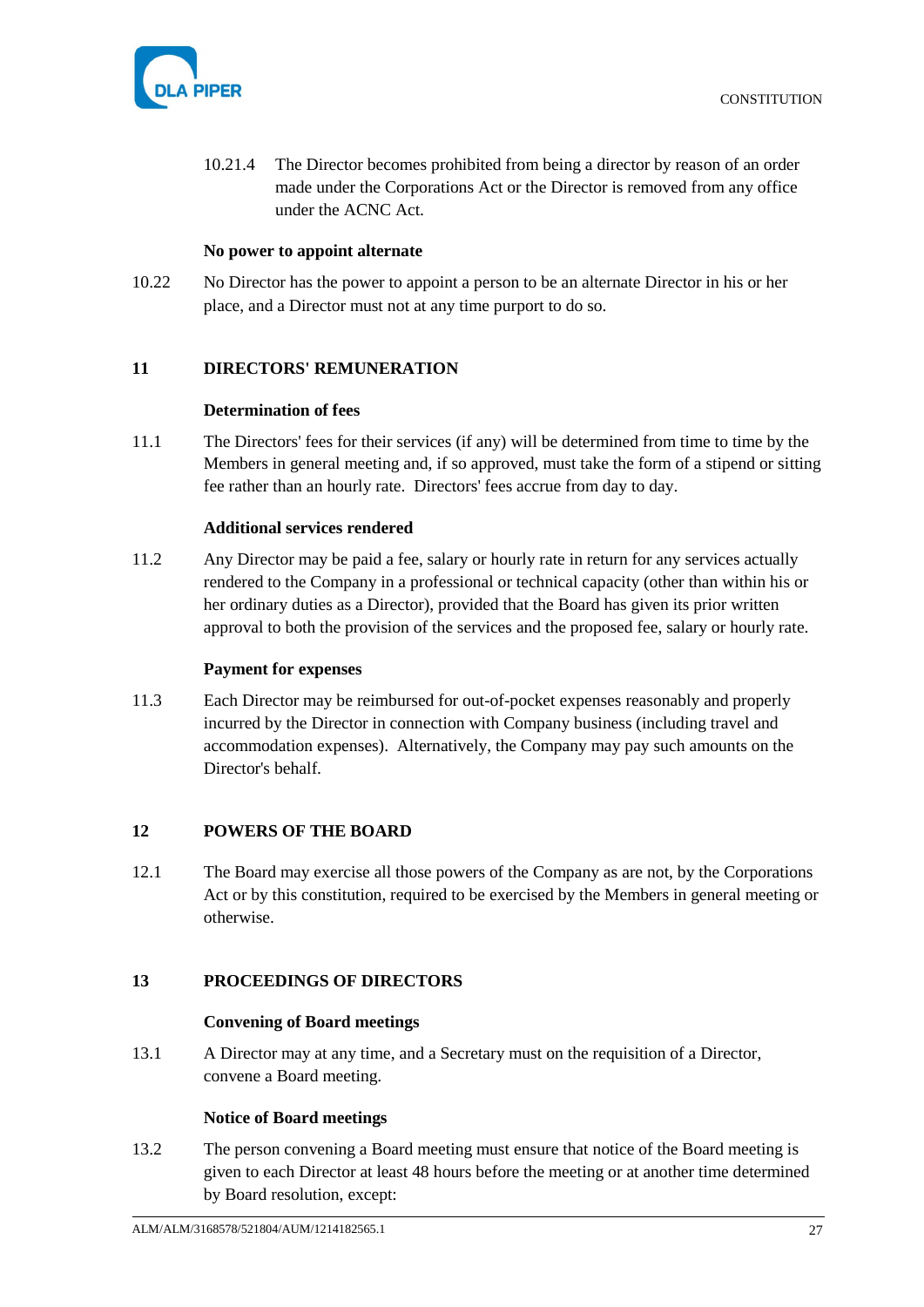

- 13.2.1 All Directors may waive in writing the required period of notice for a particular meeting.
- 13.2.2 It is not necessary to give a notice of a meeting of Directors to a Director who is out of Australia or who has requested and been given leave of absence by the Board.

### **Mode of meeting for Directors**

<span id="page-32-0"></span>13.3 A Board meeting may be called or held using any technology consented to by all the Directors. The consent may be a standing one, provided that all Directors give or renew that consent promptly after a new Director joins the Board. A Director may only withdraw their consent within a reasonable period before the meeting. The Board may otherwise regulate its meetings as it considers fit.

#### **Quorum at Board meetings**

- <span id="page-32-6"></span><span id="page-32-1"></span>13.4 At a Board meeting, the number of Directors whose presence is necessary to constitute a quorum is one half of the number of Directors holding office at the time (rounded up to the next highest whole number).
- 13.5 If the number of Directors is reduced below the number necessary for a quorum of Directors or otherwise below the statutory minimum (as applicable), the continuing Director or Directors may act only to:
	- 13.5.1 appoint additional Directors in accordance with clause [10](#page-23-0) to the number necessary for a quorum in accordance with clause [13.4;](#page-32-6) or
	- 13.5.2 convene a general meeting of the Company.

#### **Voting at Board meetings**

<span id="page-32-2"></span>13.6 The Board must determine any questions arising at a Board meeting by a majority of votes of Directors present and voting.

#### **Appointment of Chair and Deputy Chair**

- <span id="page-32-4"></span><span id="page-32-3"></span>13.7 The Board may elect a Director as Chair to chair Board meetings, as follows:
	- 13.7.1 The Board will by resolution elect a Director as Chair at the first Board meeting following most recent AGM, to hold office for a maximum period until the commencement of the first Board meeting following the next AGM.
	- 13.7.2 Despite the above, the Board may by resolution remove the Chair at any time and appoint another Director as Chair.
- <span id="page-32-5"></span>13.8 The Board may elect a Director as Deputy Chair as follows:
	- 13.8.1 The Board will by resolution elect a Director as Deputy Chair at the first Board meeting following the most recent AGM, to hold office for a maximum period until the commencement of the first Board meeting following the next AGM.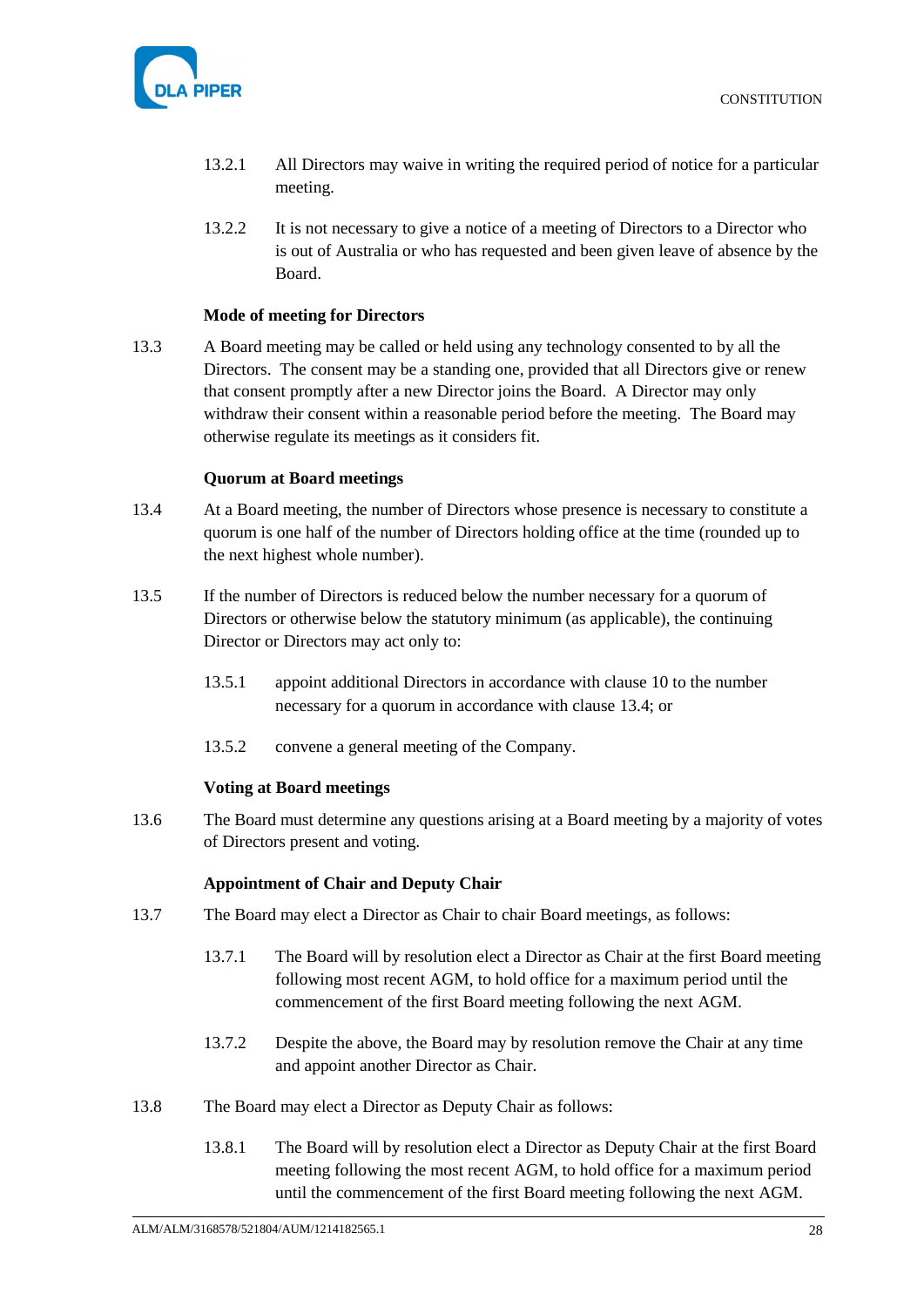

- 13.8.2 Despite the above, the Board may by resolution remove the Deputy Chair at any time and appoint another Director as Deputy Chair.
- <span id="page-33-5"></span>13.9 If no Chair is elected, or if at any meeting the Chair is not present within 10 minutes after the time appointed for holding the meeting or is unwilling to act, the Deputy Chair may act as chair of that meeting.
- <span id="page-33-6"></span>13.10 If no Chair or Deputy Chair is elected, or if at any meeting the Chair and the Deputy Chair are not present within 10 minutes after the time appointed for holding the meeting or are unwilling to act, the Directors present must choose one of their number to chair that meeting.

### **Term of office for Chair and Deputy Chair**

- <span id="page-33-4"></span><span id="page-33-0"></span>13.11 Provided that he or she remains a Director, and subject to clause [13.12,](#page-33-3) a retiring Chair or Deputy Chair is eligible for re-election to that office save that a Chair or Deputy Chair will be ineligible for re-election after holding that office for three consecutive terms (as determined in accordance with clause [13.7](#page-32-4) or clause [13.8,](#page-32-5) as applicable). For the avoidance of doubt:
	- 13.11.1 Each Chair and Deputy Chair (if any) is eligible to be re-elected for only two additional consecutive terms as Chair or Deputy Chair (as applicable) immediately following his or her initial term as Chair or Deputy Chair (as the case may be), even if his or her initial term of office is less than or greater than one year.
	- 13.11.2 Clause [13.11.1](#page-33-4) does not prevent a former Chair or Deputy Chair from subsequently being elected as Chair or Deputy Chair in accordance with this Constitution, provided that a period of at least 12 consecutive calendar months has passed since he or she last held the office of Chair or Deputy Chair (as applicable).
- <span id="page-33-3"></span>13.12 For an Initial Director, any continuous period of 24 months or more spent as Board chair or deputy Board chair (by whatever name called) that is continuing immediately prior to the date of adoption of this constitution will render that Director ineligible to be elected or re-elected as Chair or Deputy Chair in accordance with this constitution until a period of at least 12 consecutive calendar months has passed since the date of adoption of this constitution.

### **Chairperson's vote at Board meetings**

<span id="page-33-1"></span>13.13 In the case of an equality of votes at a Board meeting, the Chair (or other Director chairing the meeting in accordance with clause [13.9](#page-33-5) or [13.10\)](#page-33-6) has a second or casting vote in addition to his or her deliberative vote as a Director.

### **Participation where Directors interested**

<span id="page-33-2"></span>13.14 A Director may be present and may vote on a matter before the Board if and to the extent that they are permitted to do so under the Corporations Act.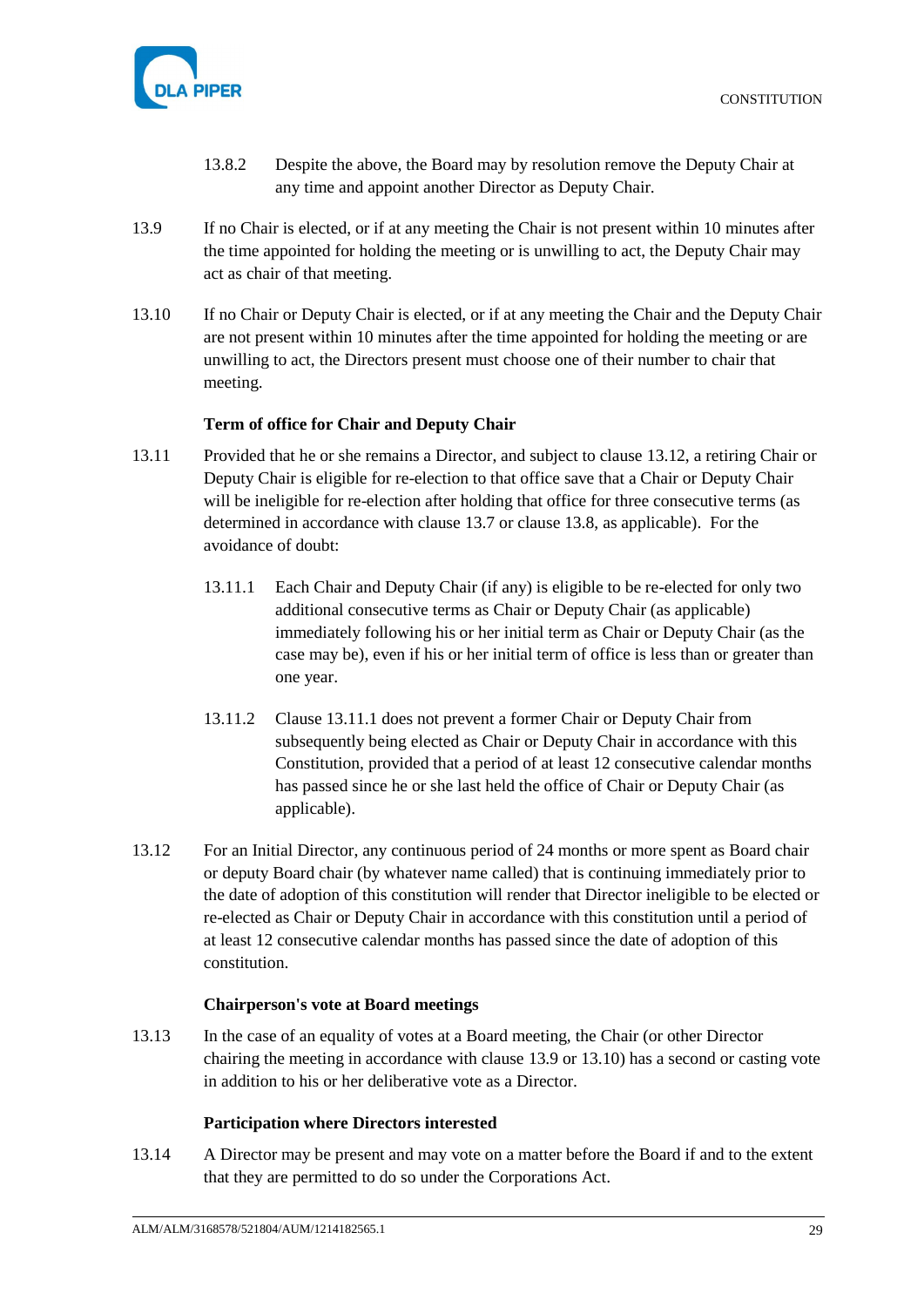

- 13.15 If there are not enough Directors to form a quorum as a result of a Director having an interest which disqualifies them from voting then one or more of the Directors (including those who have the disqualifying interest in the matter) may call a general meeting of the Company and the general meeting may pass a resolution to deal with the matter.
- 13.16 Subject to compliance with the Corporations Act, a Director may execute or participate in the execution of a document by or on behalf of the Company.

### **No disqualification**

- <span id="page-34-4"></span><span id="page-34-3"></span><span id="page-34-0"></span>13.17 Subject to compliance with the law and clause [11.2,](#page-31-10) a Director or any entity in which the Director has a direct or indirect interest (as applicable) may:
	- 13.17.1 Enter into a contract or arrangement with an Associated Party.
	- 13.17.2 Hold any office or place of profit (other than auditor) in an Associated Party.
	- 13.17.3 Act in a professional capacity (or be a member of a firm that so acts) other than as auditor of an Associated Party.
- 13.18 Despite the fiduciary nature of a Director's office and the Director's fiduciary obligations:
	- 13.18.1 Any contract or arrangement entered into in accordance with clause [13.17.1](#page-34-3) by the Director or any entity in which the Director has a direct or indirect interest is not invalid or voidable
	- 13.18.2 A Director may do any of the things specified in clause [13.17](#page-34-4) without any liability to account to the Company or any other person for any direct or indirect benefit accruing to the Director or any entity in which the Director has a direct or indirect interest.

### **Exercise of rights**

<span id="page-34-1"></span>13.19 If the Company holds or owns membership, shares or other interests in another body corporate, trust or other entity, the Board may exercise any and all voting rights conferred by the membership, shares or interests in any manner that the Board in its absolute discretion considers fit.

### **Delegation of powers**

- <span id="page-34-5"></span><span id="page-34-2"></span>13.20 The Board may delegate any of its powers to any person, as the Board in its absolute discretion sees fit. This includes delegating any of the Board's powers to committees consisting of Directors or other persons. The Board may at any time revoke any delegation of power.
- 13.21 A delegate must conform to the directions of the Board in the exercise of any powers delegated to the delegate. The delegate's exercise of a power in accordance with this constitution is to be treated as the exercise of that power by the Board.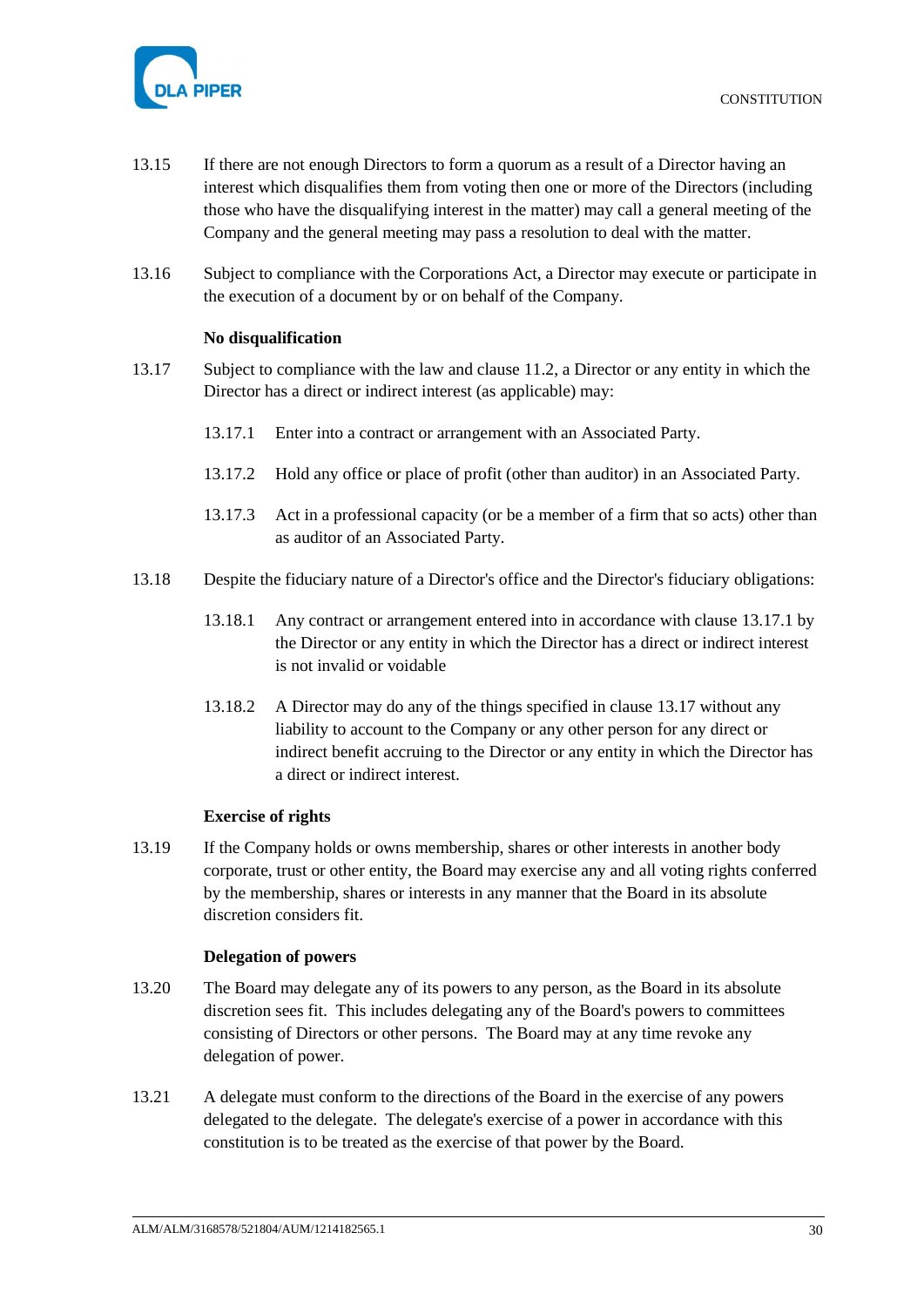

#### **Selection Committee**

- <span id="page-35-2"></span><span id="page-35-0"></span>13.22 The Board must establish a Selection Committee (by whatever name called) as a committee of the Board, to provide advice and recommendations to the Board and/or the Members on specified matters, among any other functions and/or powers set out in this constitution or otherwise as determined by the Board from time to time (any such determination not being inconsistent with this constitution, including, to avoid doubt, clause [10.14.5\(b\)\)](#page-28-3). The Board must do so promptly after the date of adoption of this constitution, using terms of reference for the Selection Committee that are consistent with the requirements of this constitution.
- <span id="page-35-4"></span>13.23 The Selection Committee must consist of the following persons:
	- 13.23.1 Up to two Eligible Directors selected by the Board from time to time.
	- 13.23.2 Two or more Independents, with the intention that the number of Independents serving on the Selection Committee will always be greater than the number of Eligible Directors serving on the Selection Committee at the relevant time.
- <span id="page-35-1"></span>13.24 However, no person may serve on the Selection Committee for more than five consecutive years, and the Board must not purport to appoint a person to the Committee if this clause [13.24](#page-35-1) would be breached.
- 13.25 The Selection Committee will have the discretion to appoint consultants (such as executive search firms) to assist the Selection Committee in identifying and screening potential candidates for election to the Board under clause [10.14,](#page-27-2) and the Board must ensure that the Selection Committee is provided with a reasonable amount of funds to perform its functions.
- <span id="page-35-3"></span>13.26 Subject to clauses [13.22](#page-35-2) t[o 13.26,](#page-35-3) the Board may:
	- 13.26.1 Specify in writing from time to time the terms of reference of the Selection Committee, including its role and functions, and amend, revoke or replace the terms of reference from time to time, save that the terms of reference must be consistent with the requirements of this constitution.
	- 13.26.2 Without limiting clauses [6](#page-12-1) or [11,](#page-31-1) specify the remuneration (if any) of any person who may serve on the Selection Committee from time to time.
	- 13.26.3 Remove and/or replace any or all of the then current members of the Selection Committee from time to time in accordance with clause [13.23.](#page-35-4)
- 13.27 The Board may only dissolve the Selection Committee with the prior approval of the Members in general meeting.
- 13.28 All references to the Selection Committee in this constitution (other than in this clause [13](#page-31-6) and clause [23.1\)](#page-44-4) will be of no force or effect unless the Board has established the Selection Committee and the Selection Committee remains in existence at the relevant time.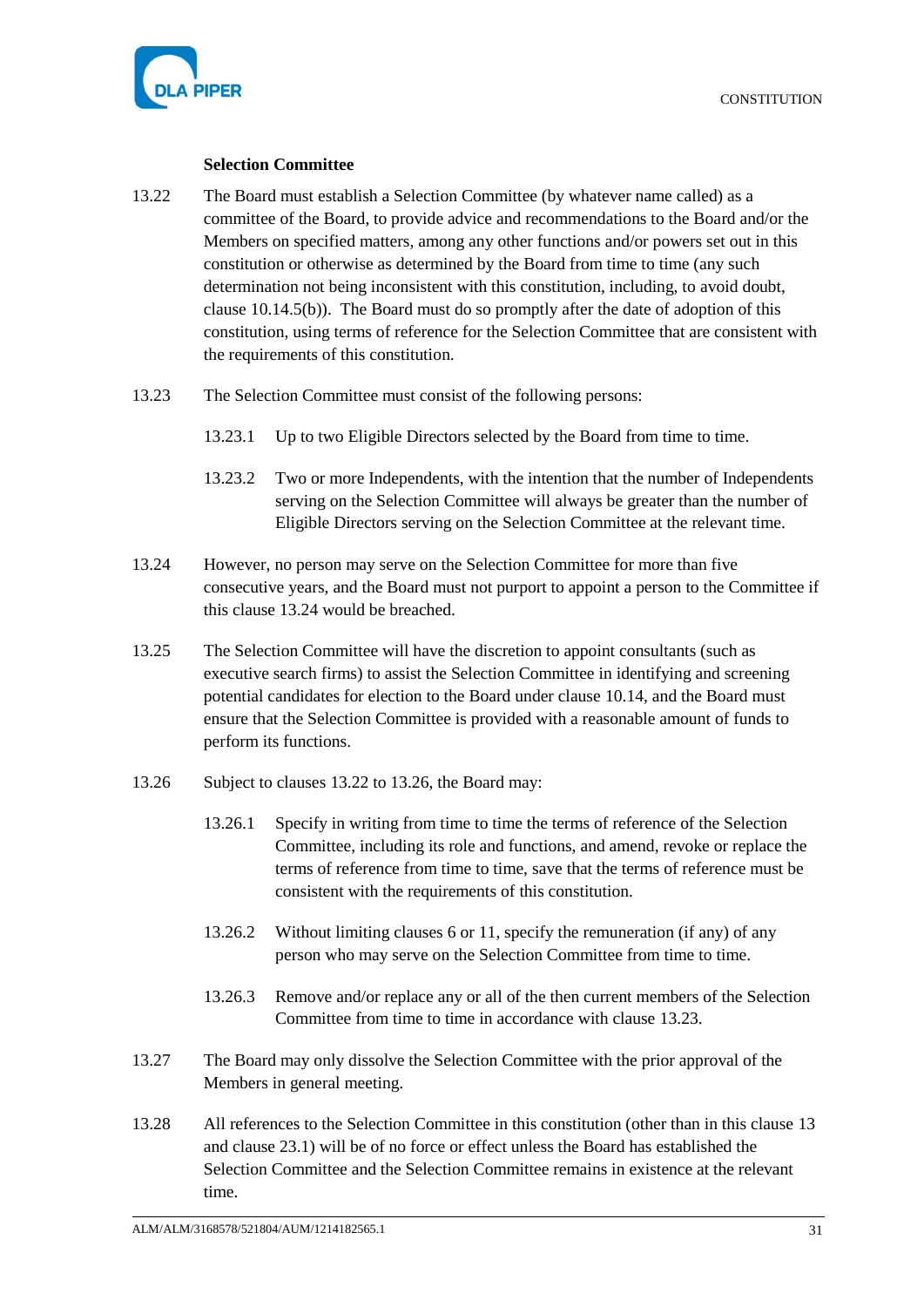

### **Board committees**

- <span id="page-36-0"></span>13.29 In addition to its power to establish one or more Standing Committees under clause [14,](#page-37-1) the Board may in its absolute discretion establish one or more committees to provide advice and recommendations to the Board on specified matters (among any other functions determined by the Board, which may but need not include the exercise of power delegated by the Board in accordance with clause [13.20\)](#page-34-5).
- 13.30 The Board may, with respect to a committee:
	- 13.30.1 Specify in writing from time to time the terms of reference and functions of the committee.
	- 13.30.2 Appoint such persons as the Board considers appropriate to the committee (including, if thought fit, one or more Directors), and remove any such person from the committee at any time by written notice or otherwise in accordance with the terms of reference of that committee.
	- 13.30.3 Specify the period and conditions (including as to remuneration, if any) from time to time of any such appointment to the committee.
	- 13.30.4 Dissolve the committee at any time.

### **Proceedings of committees**

<span id="page-36-1"></span>13.31 Except as provided in this constitution or in a direction of the Board (including if applicable the terms of reference of the relevant committee), the meetings and proceedings of a committee formed by the Directors and/or other persons must be governed by the provisions of this constitution, in so far as they are applicable, as if meetings and proceedings of the committee are meetings and proceedings of the Board.

### **Validity of acts of Directors etc**

<span id="page-36-2"></span>13.32 All acts done by a Board meeting or of a committee of (or including) Directors or by a person acting as a Director are valid even if it is later discovered that there is a defect in the appointment of a person to be a Director or a member of the committee or that they or any of them were disqualified or were not entitled to vote.

#### **Minutes**

- <span id="page-36-3"></span>13.33 The Board must cause minutes of all proceedings of general meetings, of Board meetings and of committees formed by the Directors to be entered, within one month after the relevant meeting is held, in books kept for the purpose.
- 13.34 The Board must cause all minutes, except resolutions in writing treated as determinations of the Board, to be signed by the chairperson of the meeting at which the proceedings took place or by the chairperson of the next succeeding meeting.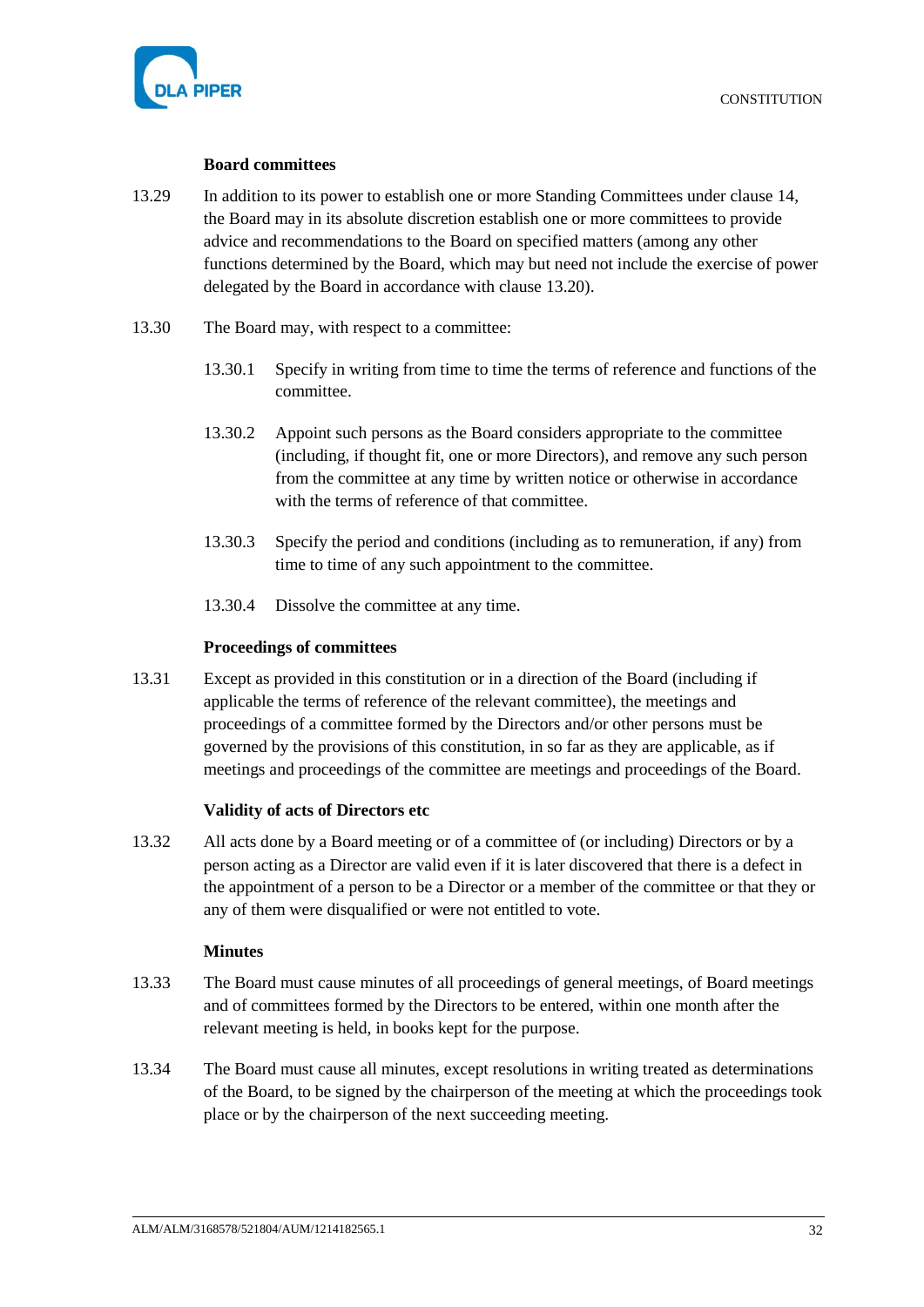

### **Resolution in writing**

- <span id="page-37-0"></span>13.35 A resolution in writing signed by all Directors entitled to vote on the resolution (excluding Directors who have requested and been given leave of absence by the Board) is to be treated as a determination of the Board passed at a Board meeting duly convened and held.
	- 13.35.1 A resolution in writing may consist of several documents in like form, each signed by one or more Directors and if so signed it takes effect on the latest date on which a Director signs one of the documents.
	- 13.35.2 A facsimile transmission or other document produced by mechanical or electronic means under the name of a Director with the Director's authority is considered a document in writing signed by the Director and is deemed to be signed when received in legible form.
	- 13.35.3 In relation to a resolution in writing a document generated by electronic means which purports to be a facsimile of a resolution of Directors is to be treated as a resolution in writing and a document bearing a facsimile of a signature is to be treated as signed.

# <span id="page-37-2"></span><span id="page-37-1"></span>**14 STANDING COMMITTEES**

### **Establishment of Standing Committees**

<span id="page-37-5"></span>14.1 The Board may at any time cause the Company to establish one or more Standing Committees (by whatever name called). It is intended that a Standing Committee will provide advice and recommendations to the Board on specialist matters within the terms of reference of that Standing Committee, and will be composed largely or wholly of Members and other stakeholders who possess skills, competencies and experience relevant to that Standing Committee's role and functions. To avoid doubt, this does not limit the ways in which the Company may engage with stakeholders.

### **Matters to be determined by the Board**

- <span id="page-37-4"></span><span id="page-37-3"></span>14.2 The Board may determine from time to time:
	- 14.2.1 The terms of reference and functions of the Standing Committee, including (in the Board's absolute discretion from time to time) whether that the Standing Committee will have advisory functions only, or instead will exercise delegated authority from the Board.
	- 14.2.2 The participation criteria that will apply to participate in the Standing Committee from time to time, including the invitation or application process and the manner in which such invitations or applications will be assessed.
	- 14.2.3 The composition of the Standing Committee from time to time, including whether any of the Directors will serve on the Standing Committee or otherwise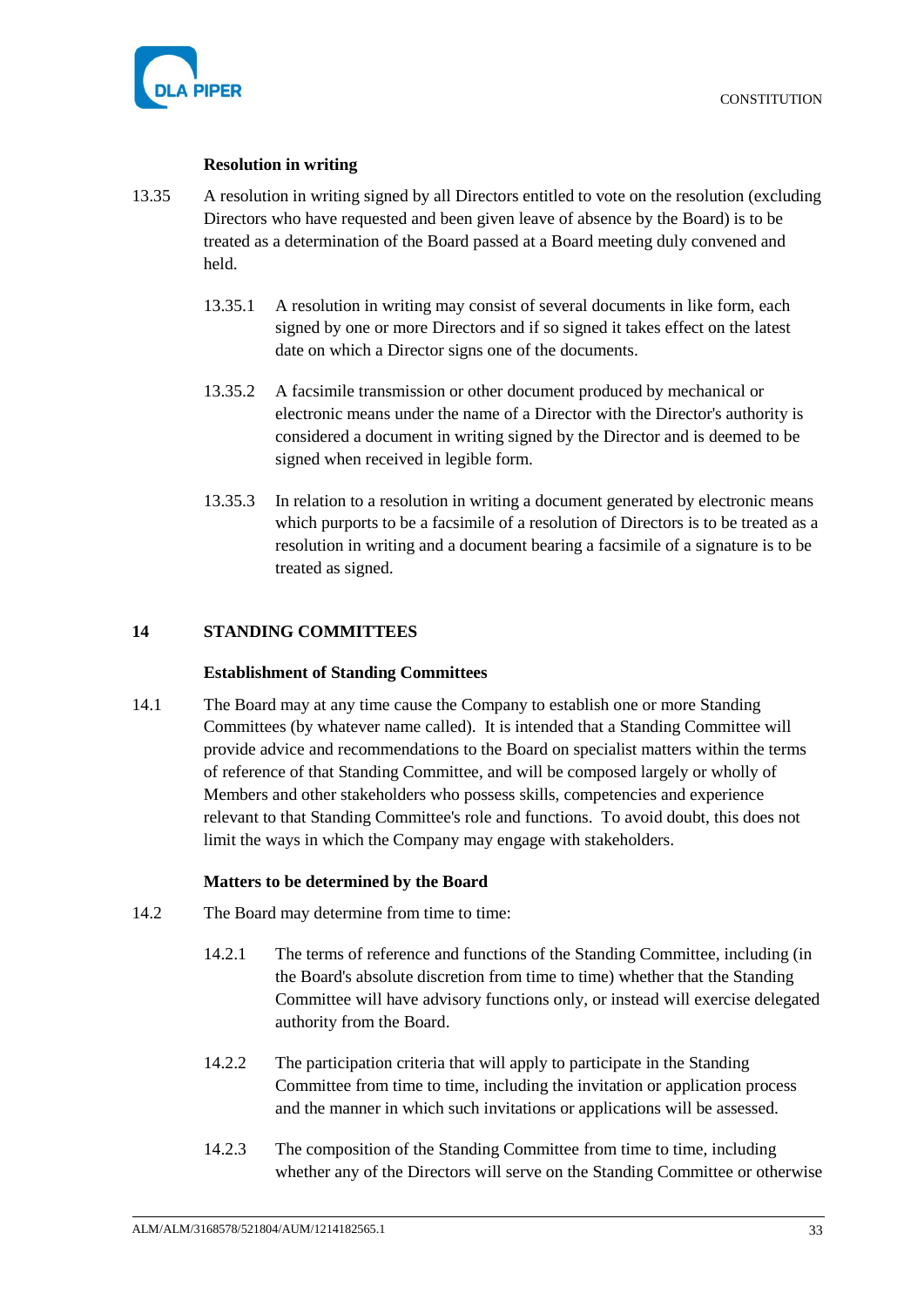

attend its meetings or facilitate its proceedings, save that the terms of reference for a Standing Committee must mandate that:

- (a) a member of the Company's management team must be a member of the Standing Committee (as determined by the Board or its delegate from time to time);
- (b) each Director will be entitled to attend meetings of the Standing Committee; and
- (c) the Chair of the Standing Committee must report to the Board at specified intervals on matters relevant to the Standing Committee and its activities.
- 14.2.4 Whether special interest groups, regional groups or other sub-groups should be formed or dissolved from time to time with respect to the Standing Committee.
- 14.2.5 Without limiting clause [11,](#page-31-1) whether any person serving on the Standing Committee will be remunerated for their services.
- 14.2.6 The level of funding and other resources (if any) that the Company may make available to the Standing Committee from time to time.
- 14.3 The Board may determine from time to time whether the Standing Committee will be merged with another committee or dissolved.

### **Participation in the Standing Committee**

- <span id="page-38-0"></span>14.4 A participant in the Standing Committee:
	- 14.4.1 is not thereby a Member or a Director; and
	- 14.4.2 will have no Board representation rights or other formal decision-making power with respect to the Company or its governance or operations, save only to the extent that the Board has delegated authority to that Standing Committee in accordance with clause [14.2.1.](#page-37-4)

### **References to Standing Committee**

<span id="page-38-1"></span>14.5 Any references to a Standing Committee in this constitution (other than in this clause [14](#page-37-1) and clause [23.1\)](#page-44-4) will be of no force or effect unless the Board has established the relevant Standing Committee and it remains in existence at the relevant time.

## <span id="page-38-2"></span>**15 SECRETARY**

- 15.1 The Board may appoint one or more Secretaries and may at any time terminate the appointment or appointments.
- 15.2 The Board may determine the terms and conditions of appointment of a Secretary, including remuneration. Any one of the Secretaries may carry out any act or deed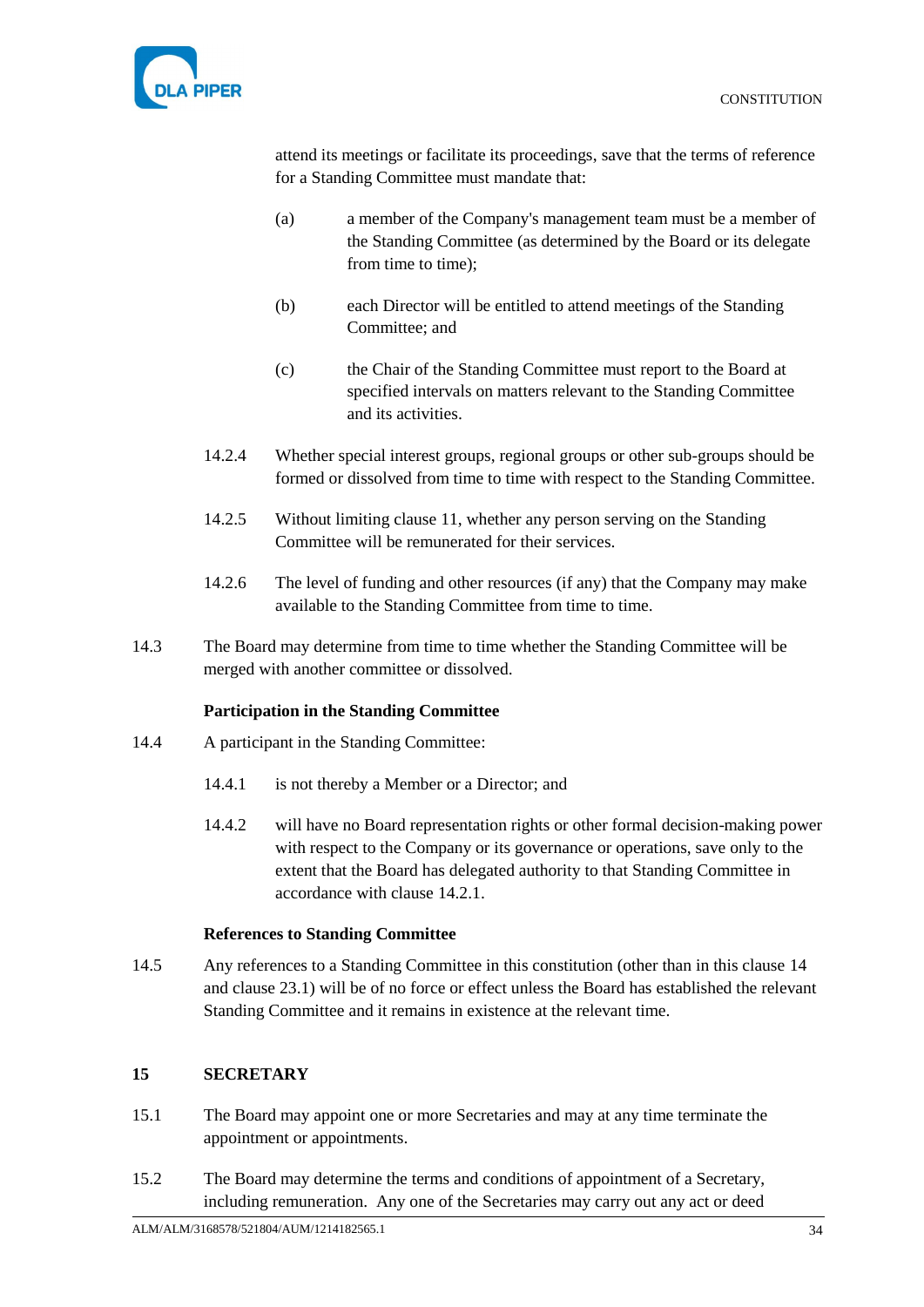

required by this constitution, the Corporations Act or by any other statute to be carried out by the secretary of the Company.

## <span id="page-39-1"></span><span id="page-39-0"></span>**16 CHIEF EXECUTIVE OFFICER**

### **Appointment**

- 16.1 The Board may from time to time appoint a person to the position of Chief Executive Officer for the period and on the terms (including as to remuneration and whether the position will be full-time or part-time) as the Board sees fit.
- 16.2 The Board may from time to time appoint another person to act temporarily as Chief Executive Officer if:
	- 16.2.1 the Chief Executive Officer is absent from duty or from Australia or is (in the Board's determination) incapable of acting as the Chief Executive Officer; or
	- 16.2.2 the position of Chief Executive Officer is vacant.

### **Termination**

- <span id="page-39-2"></span>16.3 Subject to the law, the Board may terminate the appointment of the Chief Executive Officer. For the avoidance of doubt, the Company in general meeting has no power to terminate the appointment of the Chief Executive Officer or appoint a person to the position of Chief Executive Officer.
- 16.4 A person's appointment as Chief Executive Officer automatically terminates if he or she is appointed as a Director.

# <span id="page-39-4"></span><span id="page-39-3"></span>**17 INDEMNITY AND INSURANCE**

#### **Indemnity**

17.1 Every officer and past officer of the Company may be indemnified by the Company, to the fullest extent permitted by law, against a liability incurred by that person as an officer of the Company or a subsidiary of the Company, including legal costs and expenses incurred in defending an action. For the avoidance of doubt, the ways in which the Company may do so include by entering into an 'Indemnity, Insurance and Access Deed' (or similar contract) from time to time with one or more officers or past officers of the Company.

### **Insurance premiums**

<span id="page-39-5"></span>17.2 The Company may pay the premium on a contract insuring a person who is or has been an officer of the Company to the fullest extent permitted by law. For the avoidance of doubt, the ways in which the Company may do so include by entering into an 'Indemnity, Insurance and Access Deed' (or similar contract) from time to time with one or more officers or past officers of the Company.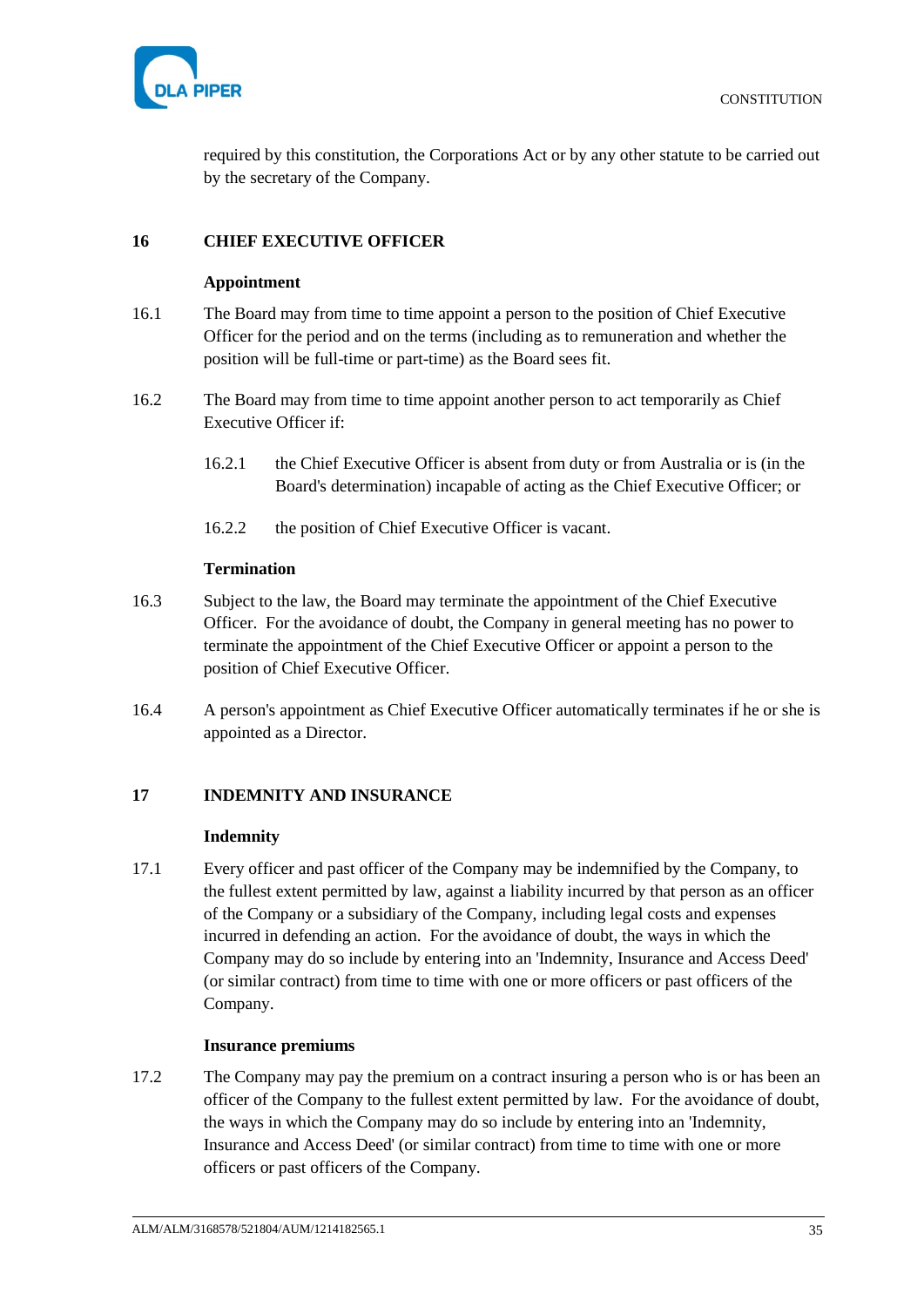

### <span id="page-40-0"></span>**18 EXECUTION OF DOCUMENTS**

18.1 The Company may execute a document in any manner permitted by the Corporations Act or at general law.

#### <span id="page-40-2"></span><span id="page-40-1"></span>**19 GIFT FUND REQUIREMENTS**

#### **Company to maintain a Gift Fund**

19.1 To the extent required by law, the Company must maintain a Gift Fund in accordance with this clause [19.](#page-40-1)

#### **Rules applying to the Gift Fund**

- <span id="page-40-5"></span><span id="page-40-3"></span>19.2 The following rules apply to any Gift Fund established and maintained by the Company:
	- 19.2.1 The Gift Fund must have a name.
	- 19.2.2 The Company must maintain sufficient documents to provide evidence of the Gift Fund's purpose and operations.
	- 19.2.3 The Company must maintain a separate bank account for the Gift Fund.
	- 19.2.4 The following must be credited to the Gift Fund:
		- (a) All gifts of money or property to the Company for the Principal Purpose.
		- (b) All money or property received by the Company because of those gifts.
	- 19.2.5 No other money or property may be credited to the Gift Fund.
	- 19.2.6 The Company must use any gifts, money or property of the kind referred to in clause [19.2.4](#page-40-5) only for the Principal Purpose.

#### **Winding up the Gift Fund**

- <span id="page-40-6"></span><span id="page-40-4"></span>19.3 Despite clause [20,](#page-41-1) if the Company wishes to wind up a Gift Fund or the Company's deductible gift recipient endorsement is revoked (whether or not the company is to be wound up), any surplus Gift Fund must be transferred to one or more charities determined by the Board:
	- 19.3.1 with charitable purpose(s) similar to, or inclusive of, the object in clause [2;](#page-5-3)
	- 19.3.2 which also prohibit the distribution of any surplus assets to its members to at least the same extent as the Company; and
	- 19.3.3 that is or are deductible gift recipients within the meaning of the ITAA97.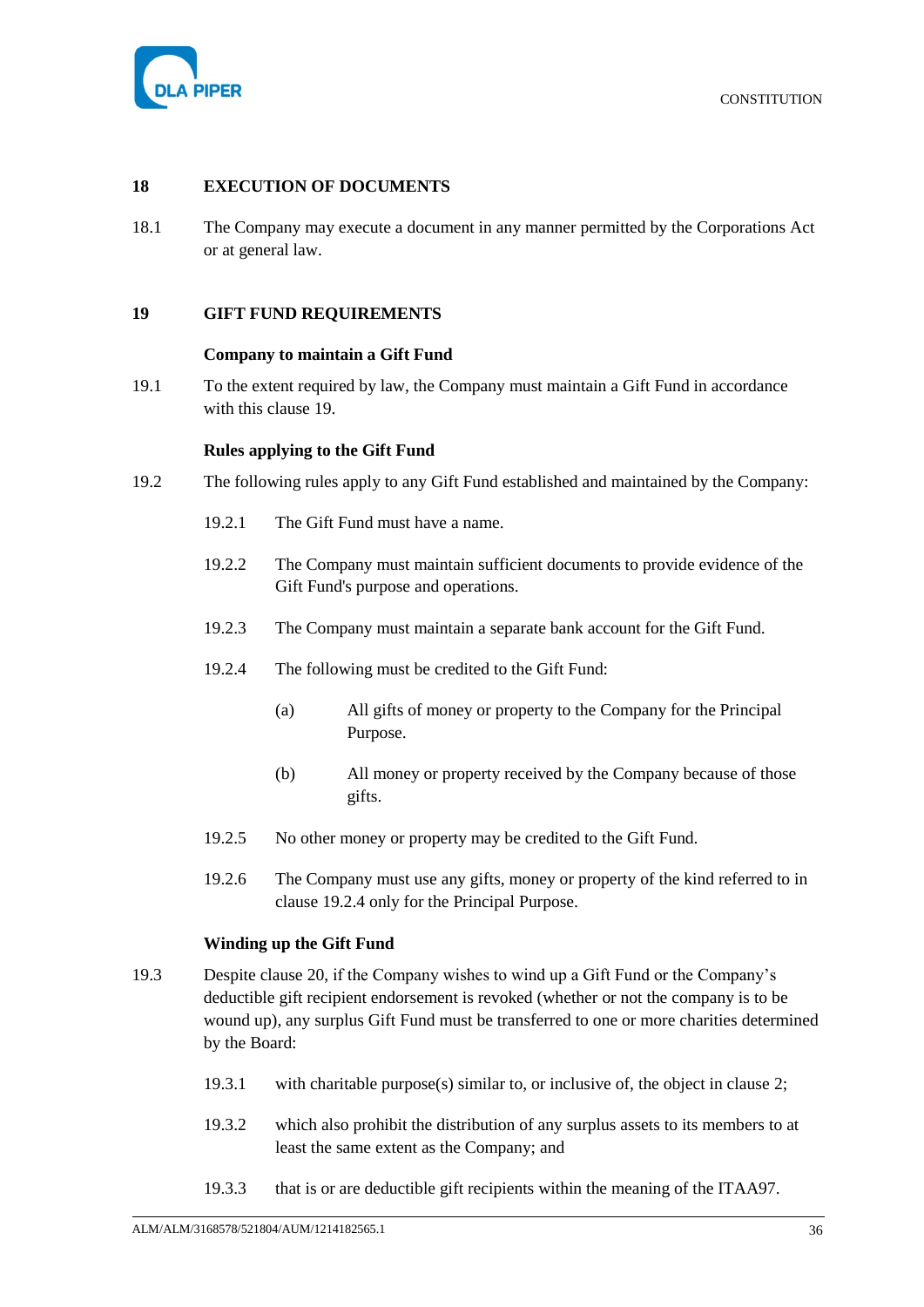

19.4 For the avoidance of doubt, , if a Gift Fund operated by the Company is wound up but the Company remains endorsed as a deductible gift recipient and operates any other gift fund in accordance with this clause [19,](#page-40-1) any surplus Gift Fund that is being wound up may be transferred to any other charitable gift fund operated by the Company.

### **Definitions**

<span id="page-41-0"></span>19.5 In this clause [19](#page-40-1) the following definitions apply:

**Gift Fund** means a fund that is maintained for the Principal Purpose.

**Principal Purpose** means the purposes of the Company as reflected in the object of the Company specified in clause [2,](#page-5-3) or any of those purposes.

# <span id="page-41-1"></span>**20 SURPLUS ASSETS ON WINDING UP OR DISSOLUTION**

- 20.1 If the Company is wound up, any surplus property must not be distributed to a Member or a former Member unless it is a charity described in clause [20.2.](#page-41-5)
- <span id="page-41-5"></span>20.2 Subject always to clause [19.3,](#page-40-6) any court order, the Corporations Act and any other applicable law, upon the winding up or dissolution of the Company any surplus property that remains after satisfaction of all debts and liabilities must be distributed to one or more charities:
	- 20.2.1 with charitable purposes similar to, or inclusive of, the object in clause [2;](#page-5-3)
	- 20.2.2 which also prohibit the distribution of any surplus assets to its members to at least the same extent as the Company;
	- 20.2.3 that is or are "deductible gift recipients" within the meaning of ITAA 97; and
	- 20.2.4 as determined by ordinary resolution of the Members in general meeting at or before the time of winding up or dissolution of the Company and, in default of any such determination, by the Supreme Court of the State or Territory in which the Office is located.

# <span id="page-41-3"></span><span id="page-41-2"></span>**21 ACCOUNTS, AUDIT AND RECORDS**

### **Accounts**

21.1 The Board must cause proper accounting and other records to be kept in accordance with the ACNC Act or as otherwise required by law.

### **Reports**

- <span id="page-41-4"></span>21.2 To the extent required by the ACNC Act or otherwise required by law, the Board must cause the company to:
	- 21.2.1 prepare financial reports;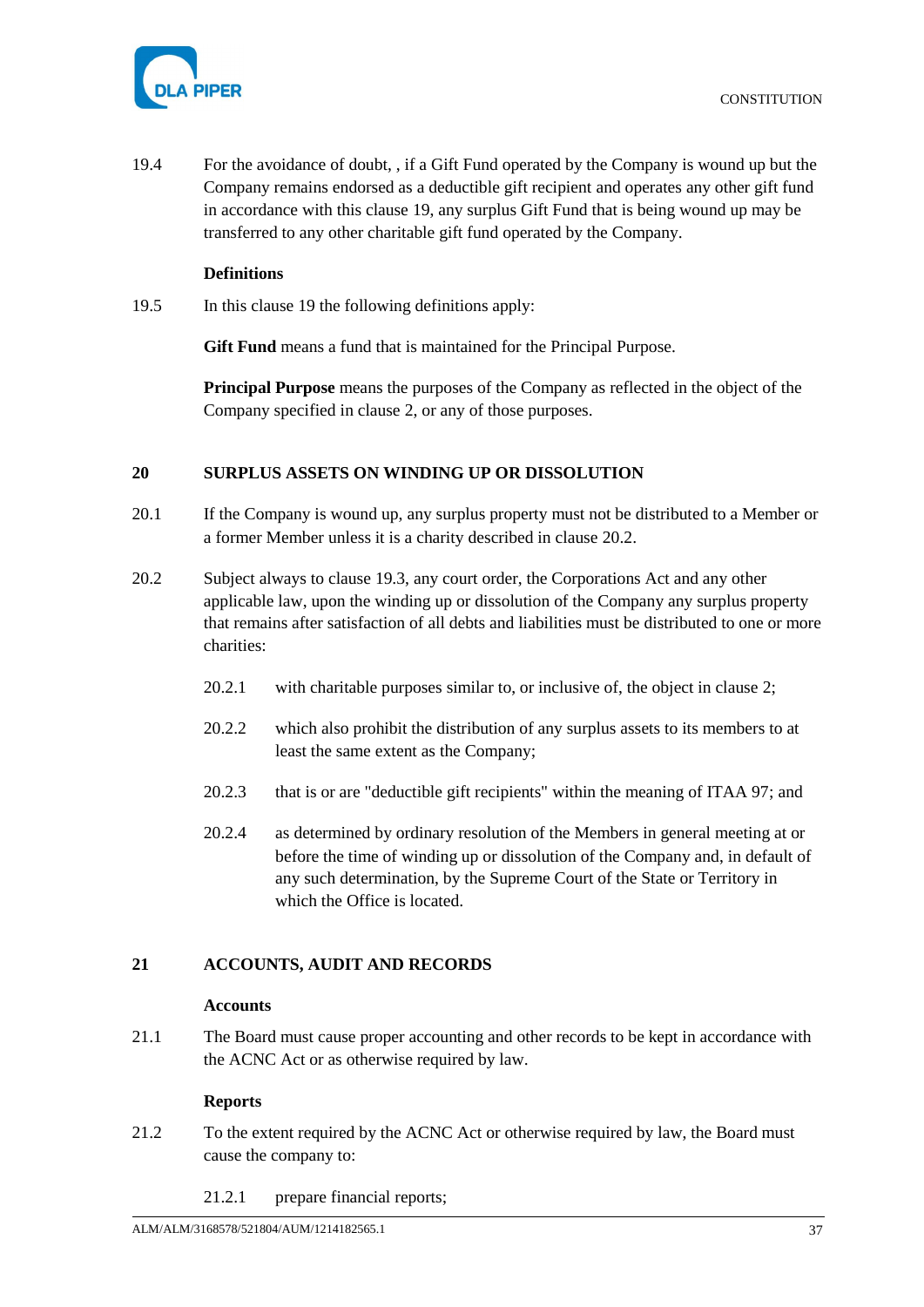

- 21.2.2 prepare directors' reports;
- 21.2.3 notify each Member of the Member's right to receive reports from the Company; and
- 21.2.4 provide members with reports, in a form and within such timeframe,

as required by the ACNC Act or otherwise required by law.

#### **Audit**

<span id="page-42-0"></span>21.3 A registered company auditor must be appointed. The remuneration of the auditor must be fixed and the auditor's duties regulated in accordance with the ACNC Act or as otherwise required by law.

#### **Rights of inspection**

- <span id="page-42-5"></span><span id="page-42-1"></span>21.4 Subject to the law:
	- 21.4.1 The Board may determine whether and to what extent, and at what times and places and under what conditions, the records and other documents of the Company or any of them are open to the inspection of Members, and a Member does not have the right to inspect any document of the Company except as provided by law or authorised by the Board or by the Company in general meeting.
	- 21.4.2 Despite clause [21.4.1,](#page-42-5) the Board may refuse access to a document where the Board (acting reasonably) considers that such access would or would be likely to cause the Company to lose the benefit of any form of evidentiary privilege, including legal professional privilege.

### <span id="page-42-3"></span><span id="page-42-2"></span>**22 NOTICES**

#### **Persons authorised to give notices**

- 22.1 A notice by either the Company or a Member in connection with this constitution may be given on behalf of the Company or Member by a solicitor, director, company secretary or other authorised officer of the Company or Member.
- 22.2 The signature of a person on a notice given by the Company may be written, printed or stamped.

# **Method of giving notices**

- <span id="page-42-4"></span>22.3 In addition to the method for giving notices permitted by statute, a notice by the Company or a Member in connection with this constitution may be given to the addressee by any of the following means:
	- 22.3.1 By delivering it to a street address of the addressee.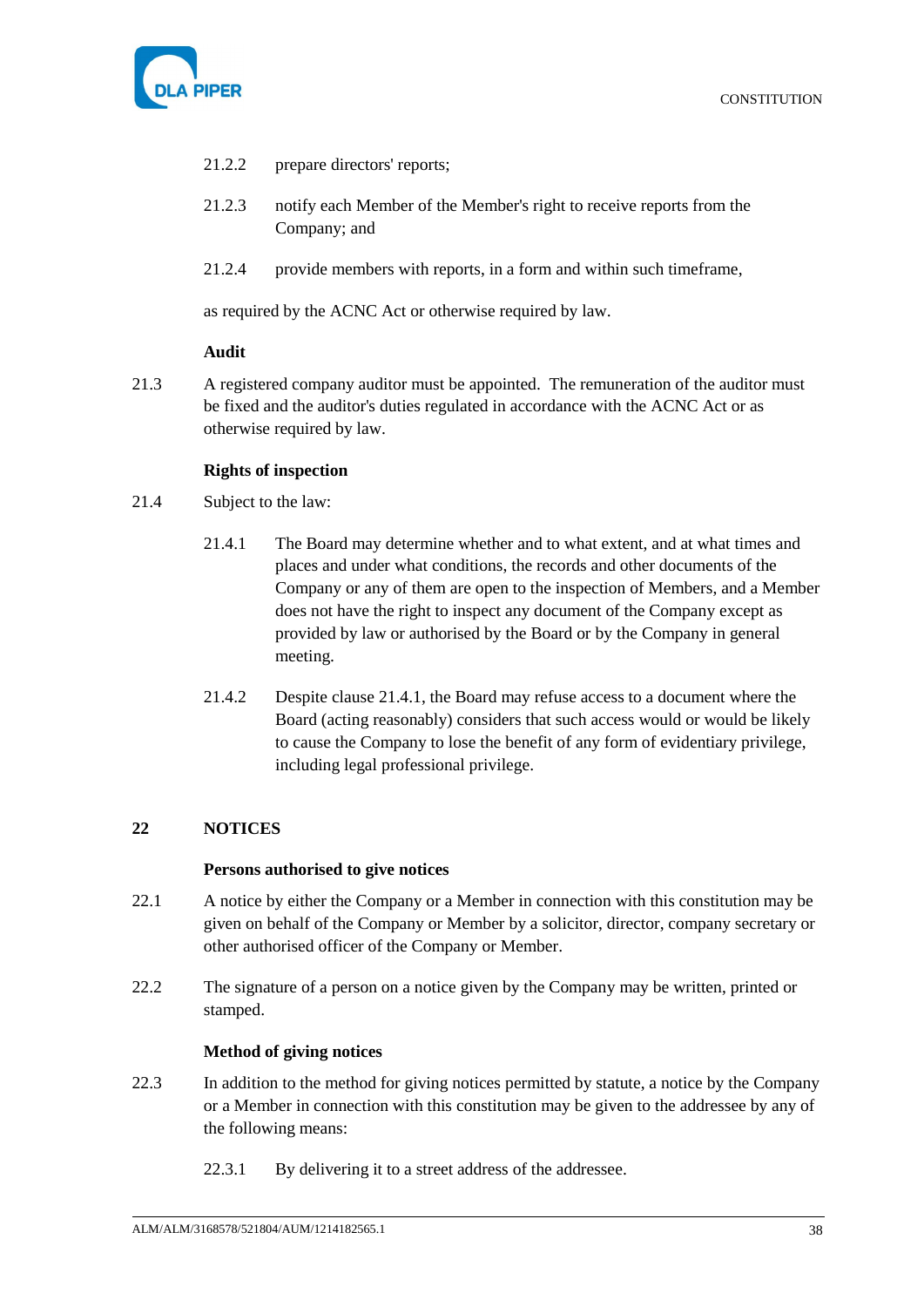

- 22.3.2 By sending it by prepaid ordinary post (airmail if outside Australia) to a street or postal address of the addressee.
- 22.3.3 By sending it by facsimile or email to the facsimile number or email address of the addressee.

#### **Addresses for giving notices to Members**

- <span id="page-43-0"></span>22.4 The street address or postal address of a Member is the street or postal address of the Member shown in the Register.
- 22.5 The facsimile number or email address of a Member is the number which the Member may specify by written notice to the Company as the facsimile number or email address to which notices may be sent to the Member.

#### **Address for giving notices to the Company**

- <span id="page-43-1"></span>22.6 The street and postal address of the Company is the Office.
- 22.7 The facsimile number or email address of the Company is the number which the Company may specify by written notice to the Members as the facsimile number or email address to which notices may be sent to the Company.

#### **Time notice of meeting is given**

- <span id="page-43-2"></span>22.8 A notice of meeting given in accordance with this constitution is to be taken as given, served and received at the following times:
	- 22.8.1 If delivered in writing to the street address of the addressee, at the time of delivery.
	- 22.8.2 If it is sent by post to the street or postal address of the addressee, on the business day after posting.
	- 22.8.3 If sent by facsimile or email to the facsimile number or email address of the addressee, at the time transmission is completed.

### **Time other notices are given**

- <span id="page-43-3"></span>22.9 A notice given in accordance with this constitution is to be taken as given, served and received at the following times:
	- 22.9.1 If delivered in writing to the street address of the addressee, at the time of delivery.
	- 22.9.2 If it is sent by post to the street or postal address of the addressee, on the 2nd (5th if outside Australia) business day after posting.
	- 22.9.3 If sent by facsimile or email to the facsimile number or email address of the addressee, at the time transmission is completed.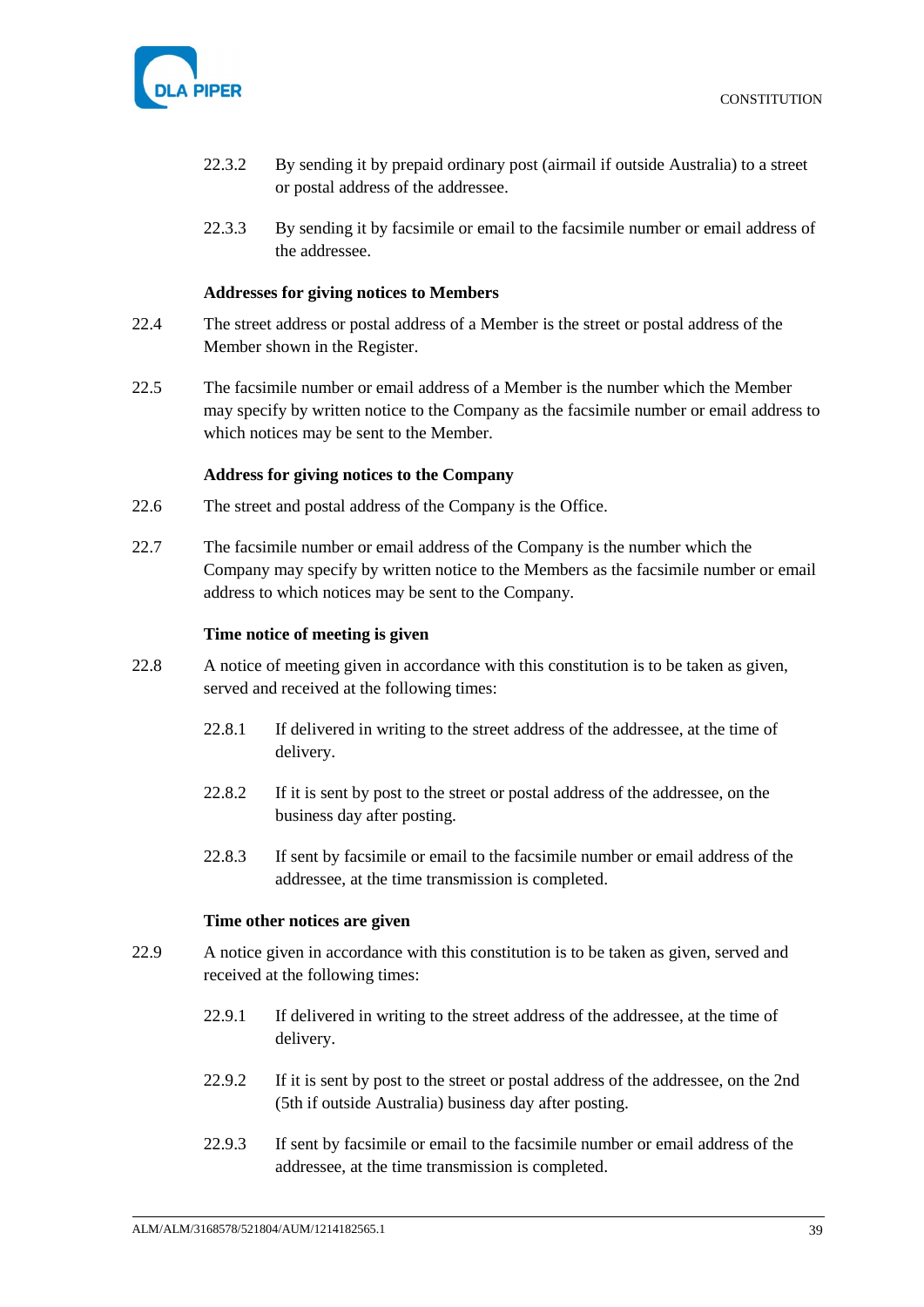

### **Proof of giving notices**

- <span id="page-44-0"></span>22.10 The sending of a notice by facsimile or email and the time of completion of transmission may be proved conclusively by production of the relevant one of the following:
	- 22.10.1 A transmission report by the facsimile machine from which the notice was transmitted which indicates that a facsimile of the notice was sent in its entirety to the facsimile number of the addressee.
	- 22.10.2 A print out of an acknowledgment of receipt of the email or equivalent proof that the email was successfully transmitted.

#### **Persons entitled to notice of meeting**

- <span id="page-44-1"></span>22.11 Notice of every general meeting must be given by a method authorised by this constitution to all of the following persons:
	- 22.11.1 Every Member.
	- 22.11.2 Every Director.
	- 22.11.3 The auditor for the time being of the Company, if any.
- <span id="page-44-2"></span>22.12 No other person is entitled to receive notices of general meetings.

#### <span id="page-44-3"></span>**23 DEFINITIONS AND INTERPRETATION**

#### **Definitions**

<span id="page-44-4"></span>23.1 In this constitution the following definitions apply:

**ACNC** means the Australian Charities and Not-for-profits Commission.

**ACNC Act** means the *Australian Charities and Not-for-profits Commission Act 2012* (Cth) and for the avoidance of doubt includes any 'governance standards' prescribed under any related regulations.

**Agency** means the Australian Health Practitioner Regulation Agency.

**AGM** means an annual general meeting of the Company.

**Approved Candidate** means a person whose candidacy for election as a Director has been approved by the Selection Committee in accordance with clause [10.14.5\(b\).](#page-28-3)

**Associated Party** means each of the following:

- (a) The Company.
- (b) Any Related Body Corporate of the Company.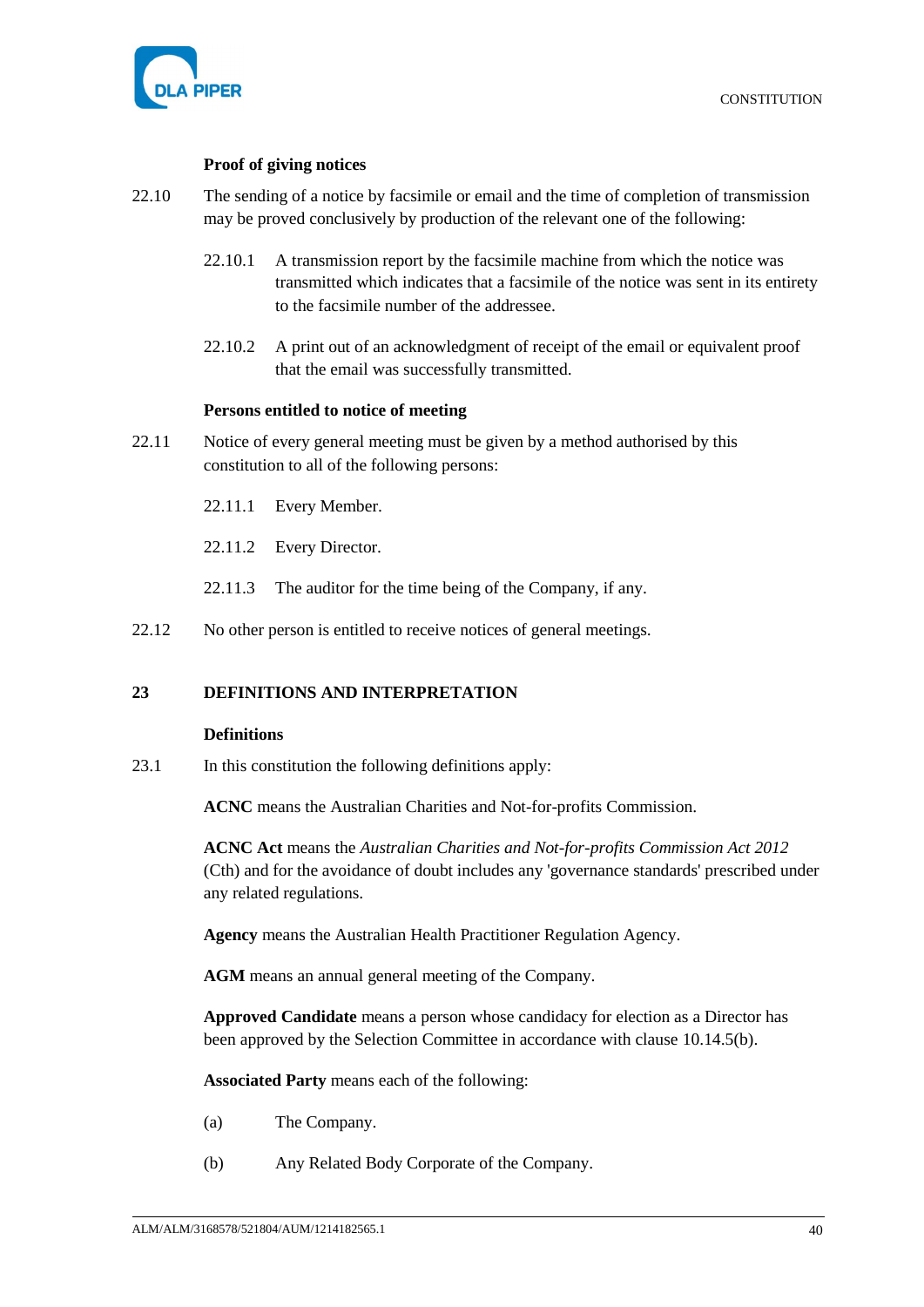

(c) Any other body corporate, trust or entity promoted by the Company or in which the Company has an interest of any kind.

**Ballot** means Members voting on a proposed resolution or other question by means of a ballot conducted in accordance with clause [8.](#page-18-1)

**Board** means Directors acting as the board of the Company.

**Chair** means the Director elected under clause [13.7](#page-32-4) to preside as chairperson at Board meetings at the relevant time.

**Chief Executive Officer** has the meaning given in clause [16.](#page-39-0)

**Company** means Gippsland Health Network Limited ACN 155 514 702.

**Corporations Act** means *Corporations Act 2001* (Cth).

**Deputy Chair** means the Director (if any) elected under clause [13.8](#page-32-5) to preside in the Chair's absence as chairperson at Board meetings at the relevant time.

**Director** means a person occupying the position of a director of the Company.

**Diseases** means chronic and other diseases ranging from mild to more significant conditions, including:

- (a) Cardiovascular conditions (such as coronary heart disease and stroke).
- (b) Cancers (such as lung and colorectal cancer).
- (c) Mental disorders (such as depression).
- (d) Diabetes.
- (e) Respiratory (including asthma and chronic obstructive pulmonary disease).
- (f) Arthritis, osteoporosis and other musculoskeletal conditions.
- (g) Chronic kidney disease.
- (h) Oral diseases (such as tooth decay and gum disease).
- (i) Vascular disease.
- (j) Obesity.
- (k) Dementia.

**Eligible Director** means a Director who, at the relevant time:

(a) is not the Chair or Deputy Chair; and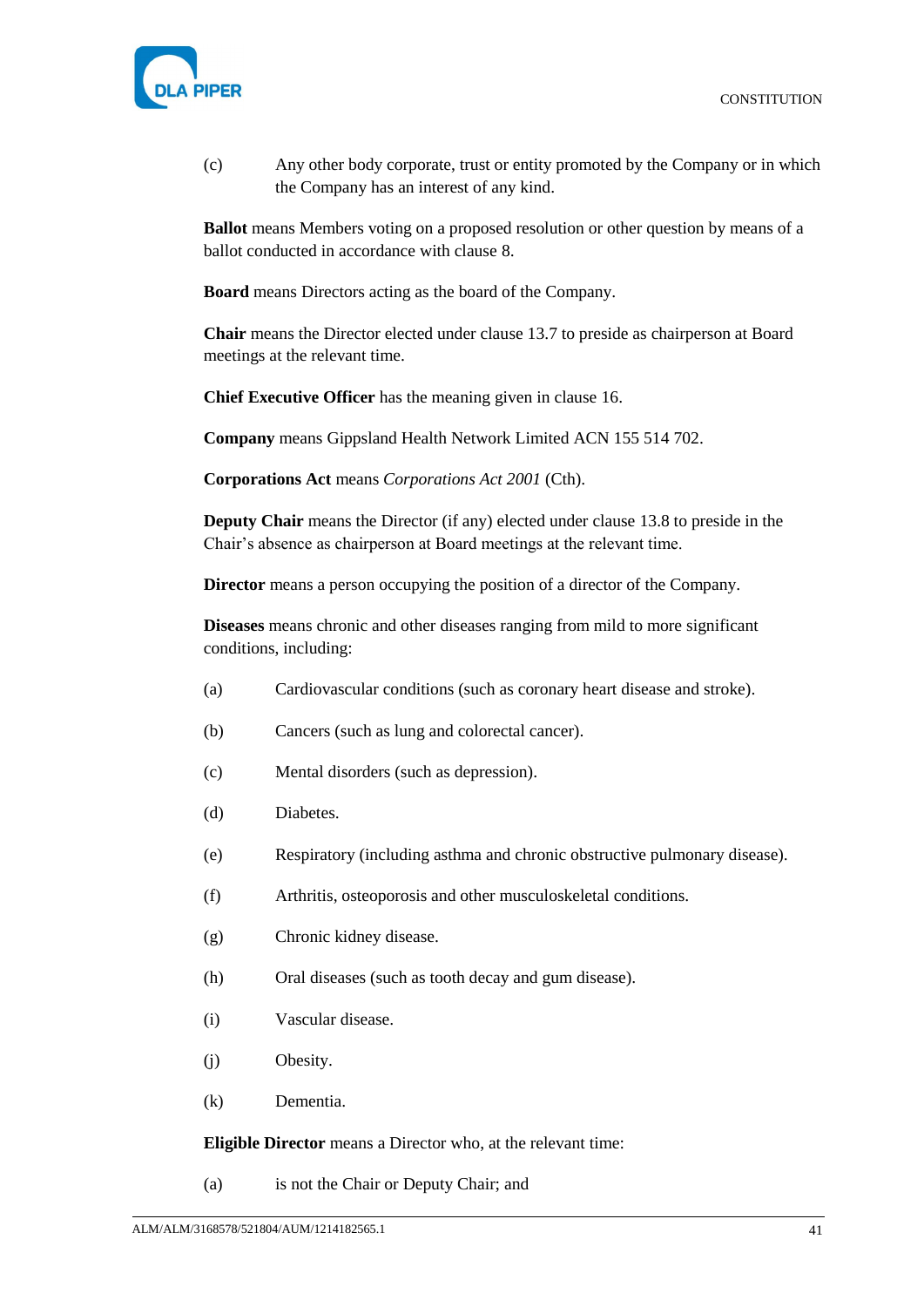

(b) is not due to retire from office in accordance with the table set out in clause [10.5](#page-24-1) in the next 12 months.

**Fifth AGM** means the fifth annual general meeting of the Company to be held after the date of adoption of this constitution, anticipated to be held during the 2021 calendar year.

**First AGM** means the first annual general meeting of the Company to be held after the date of adoption of this constitution, anticipated to be held during the 2017 calendar year.

**Fourth AGM** means the fourth annual general meeting of the Company to be held after the date of adoption of this constitution, anticipated to be held during the 2020 calendar year.

**Independent** means a person who is not, and has not in the previous three years been:

- (a) A Director.
- (b) A candidate for election as a Director (whether or not successful).
- (c) A Member or the representative of a Member.
- (d) An employee of the Company.
- (e) An owner, officer or employee of, or consultants to, a material supplier to the Company or a material recipient of services from the Company.
- (f) A person having close family ties with any person who falls within any of the above categories.
- (g) A person who, in the Board's opinion, might otherwise reasonably be seen to have an interest, position, association or relationship that will or may interfere with the person's capacity to bring an independent judgement to bear on issues before the Selection Committee.

**Initial Director** means a person who held the office of a Director at the date of adoption of this constitution by the Members in 2016, and for the avoidance of doubt:

- (a) includes any person who is elected as a Director for the first time at the 2016 AGM; and
- (b) excludes any person who ceases to be a Director as at the close of the 2016 AGM and is not then appointed or re-appointed as a Director by the Board shortly after the close of the 2016 AGM.

**Insolvency Event** means, in relation to a Member, anything that reasonably indicates that there is a significant risk that the Member is or will become unable to pay the Member's debts as they fall due. This includes any of the following (as applicable):

(a) A meeting of the Member's creditors being called or held.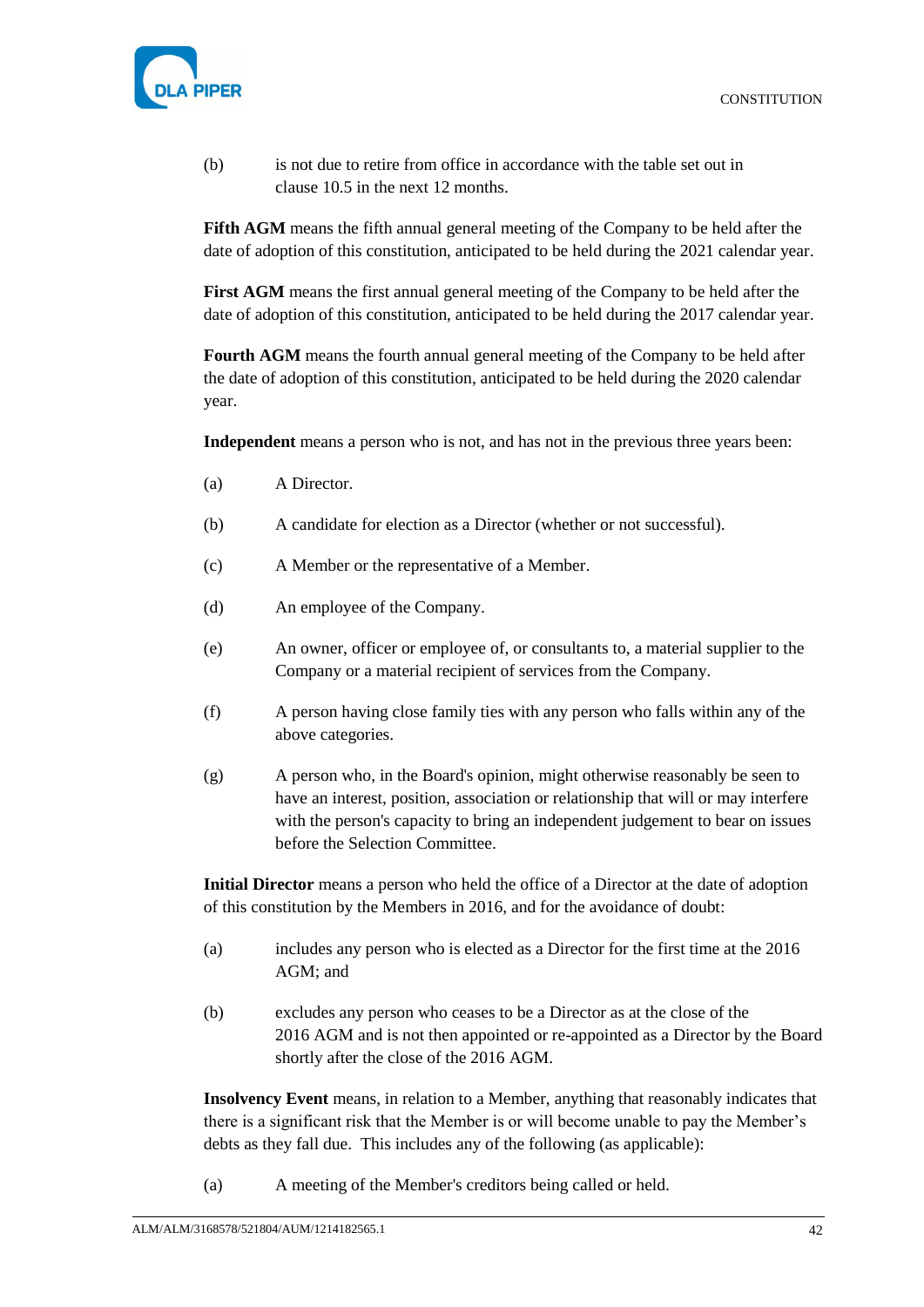

- (b) A step been taken to make the Member bankrupt.
- (c) An application is presented or an order is made for the sequestration of the Member's estate.
- (d) A step being taken to wind the Member up.
- (e) A step being taken to have a receiver, receiver and manager, administrator, liquidator or provisional liquidator appointed to the Member or any of its assets or such an appointment taking place.
- (f) The Member entering into any type of agreement, composition or arrangement with, or assignment for, the benefit of all or any of its creditors.
- (g) The Member ceases or threatens to cease to carry on its main business.

**ITAA 97** means *Income Tax Assessment Act 1997* (Cth).

**Member** means a person whose name is entered in the Register as a member of the Company.

**Office** means the registered office of the Company.

**Polling Date** means the date by which completed Ballot papers must be received by the applicable returning officer under the terms of the relevant Ballot, as determined in accordance with clause [8.](#page-18-1)

#### **Primary Health Care** means:

- (a) services that are delivered in settings including general practices, community health centres, and allied health practices; and
- (b) services that are delivered by health practitioners including general practitioners (GPs), nurses, nurse practitioners, allied health professionals, midwives, pharmacists, dentists and Aboriginal health practitioners.

**Region** means the applicable geographic region in which the Company conducts its core activities, as may be determined by the Board from time to time.

**Register** means the register of Members kept by the Company under the Corporations Act.

**Registered Entity** means an entity that is registered under the ACNC Act.

**Related Body Corporate** has the meaning given in the Corporations Act.

**Second AGM** means the second annual general meeting of the Company to be held after the date of adoption of this constitution, anticipated to be held during the 2018 calendar year.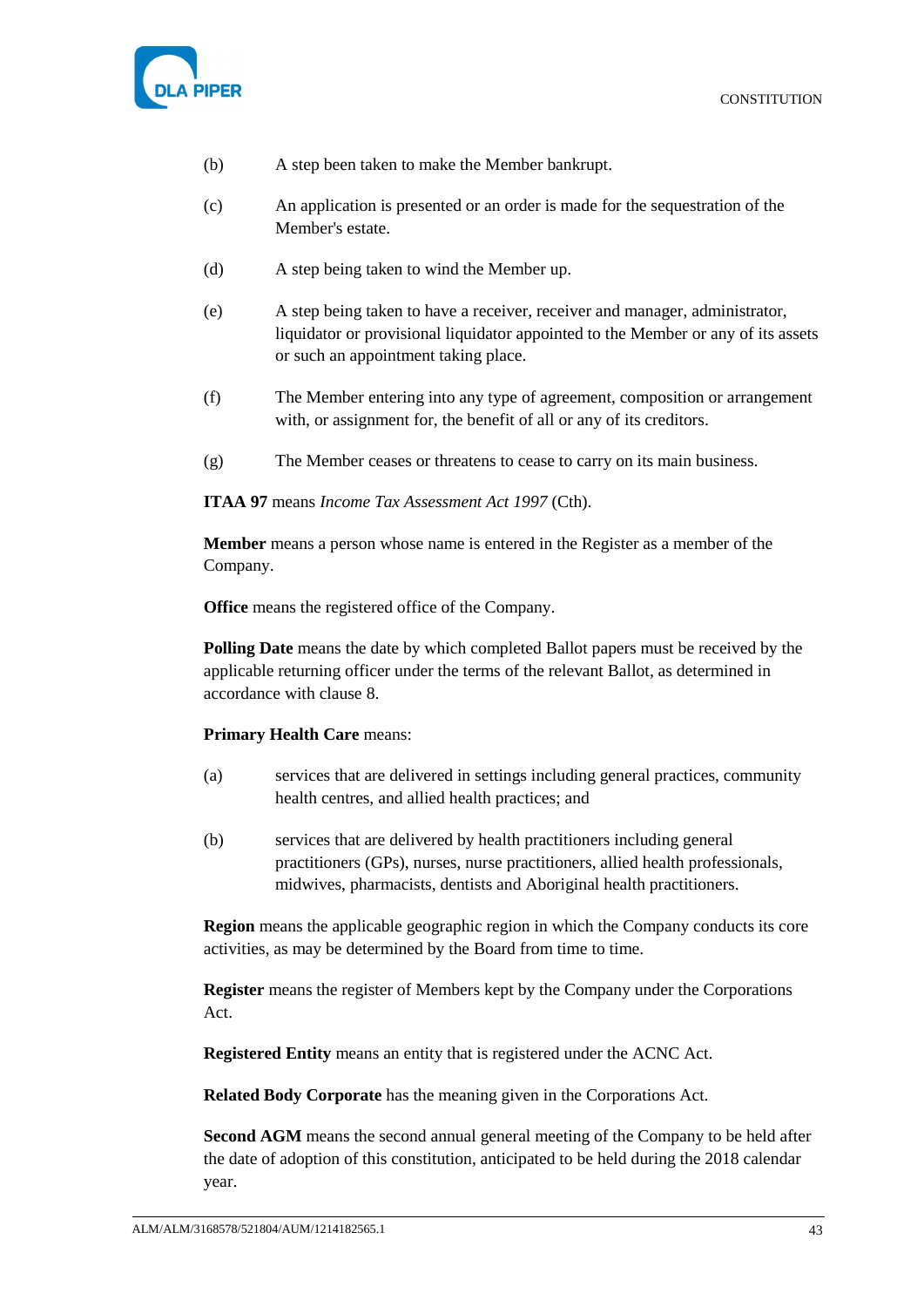

**Secretary** means a person appointed to perform the duties of a secretary of the Company.

**Selection Committee** means the committee to be established by the Board in accordance with clause [13.22.](#page-35-2)

**Sixth AGM** means the sixth annual general meeting of the Company to be held after the date of adoption of this constitution, anticipated to be held during the 2022 calendar year.

**Skills Matrix** means any matrix of competencies, skills and/or experience (or equivalent document) adopted by the Board from time to time in accordance with this constitution that specifies the desired range of competencies, skills and/or experience to be demonstrated by the Directors and the Board for the time being, taking into account the Company's needs and objectives and other relevant matters at the time.

**Standing Committee** has the meaning given in clause [14.1.](#page-37-5)

### **Termination Event** means:

- (a) An Insolvency Event occurs in respect of the Member.
- (b) The Member is deregistered or otherwise dissolved.
- (c) If the Member is a natural person, the Member dies or becomes an officer or employee of the Company.

**Third AGM** means the third annual general meeting of the Company to be held after the date of adoption of this constitution, anticipated to be held during the 2019 calendar year.

**Valid Nomination** has the meaning set out in clause [10.14.5\(a\).](#page-28-4)

#### **Interpretation**

- <span id="page-48-0"></span>23.2 In this constitution, unless the context otherwise requires:
	- 23.2.1 A reference to any law or legislation or legislative provision includes any statutory modification, amendment or re-enactment, and any subordinate legislation or regulations issued under that legislation or legislative provision, in either case whether before, on or after the date of this constitution.
	- 23.2.2 A reference to any agreement or document is to that agreement or document as amended, novated, supplemented or replaced from time to time.
	- 23.2.3 A reference to a clause, part, schedule or attachment is a reference to a clause, part, schedule or attachment of or to this constitution (however, a schedule or attachment does not form part of this constitution unless the schedule or attachment expressly states that it is part of this constitution).
	- 23.2.4 Where a word or phrase is given a defined meaning another part of speech or other grammatical form in respect of that word or phrase has a corresponding meaning.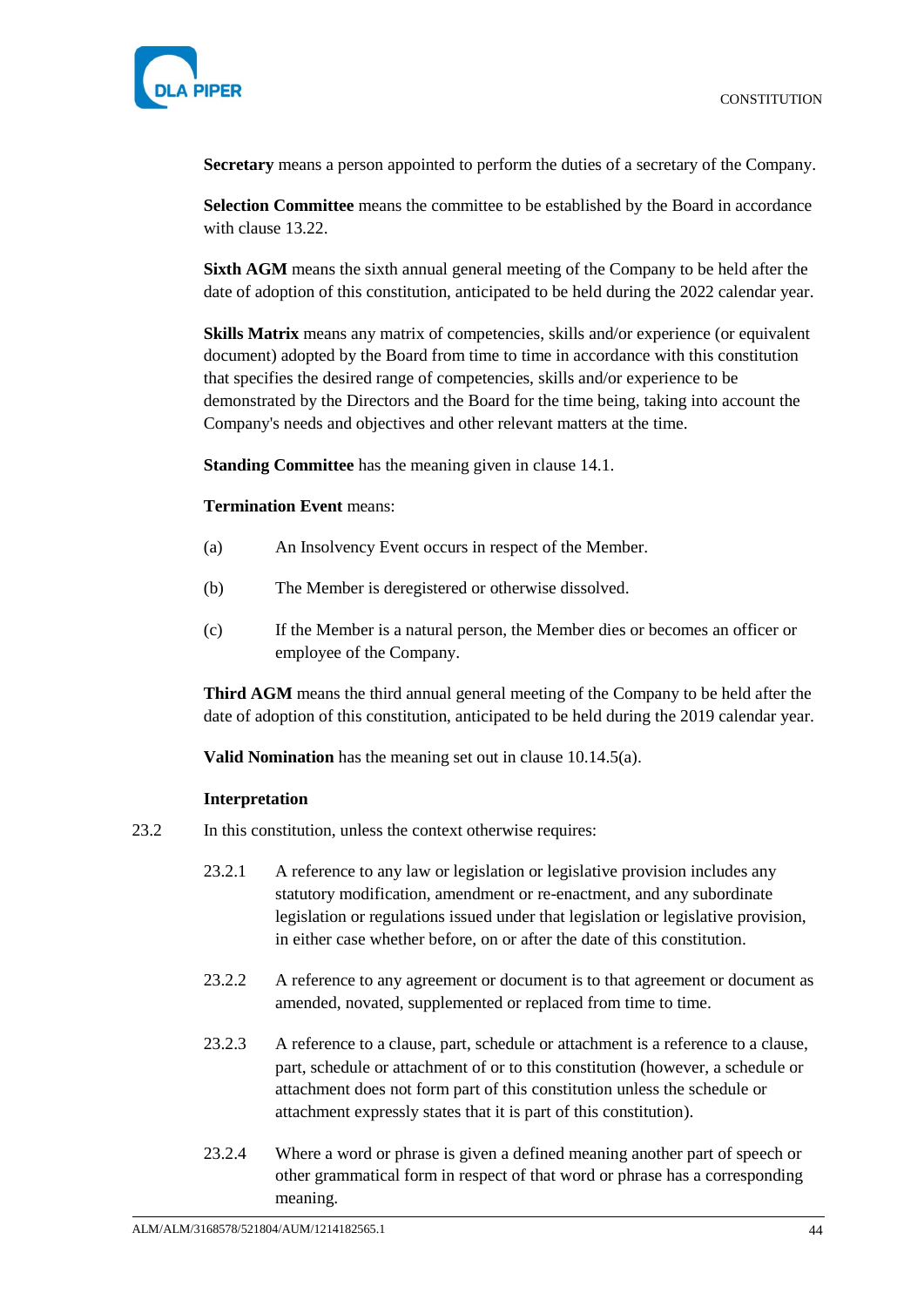

- 23.2.5 A word which indicates the singular indicates the plural, a word which indicates the plural indicates the singular, and a reference to any gender indicates the other genders.
- 23.2.6 An expression importing a natural person includes any company, trust, partnership, joint venture, association, body corporate or public authority.
- 23.2.7 A reference to 'dollars' or '\$' means Australian dollars.
- 23.2.8 References to the word 'include' or 'including', or to the word 'exclude' or 'excluding', are to be interpreted without limitation.
- 23.2.9 A reference to a time of day means that time of day in the place where the Office is located.
- 23.2.10 A reference to a business day means a day other than a Saturday or Sunday on which banks are open for business generally in the place where the Office is located.
- 23.2.11 Where a period of time is specified and dates from a given day or the day of an act or event it must be calculated exclusive of that day.
- 23.2.12 A term of this constitution which has the effect of requiring anything to be done on or by a date which is not a business day must be interpreted as if it required it to be done on or by the next business day.

### **References to this constitution**

<span id="page-49-1"></span><span id="page-49-0"></span>23.3 A reference to this constitution, where amended, means this constitution as so amended.

### **Replaceable rules**

<span id="page-49-4"></span>23.4 Each of the provisions of the Corporations Act which would but for this clause apply to the Company as a replaceable rule within the meaning of the Corporations Act are displaced and do not apply to the Company.

### **Application of Corporations Act**

- <span id="page-49-3"></span><span id="page-49-2"></span>23.5 Unless the context otherwise requires,
	- 23.5.1 An expression used but not defined in this constitution has the same meaning given in the Corporations Act.
	- 23.5.2 Where an expression referred to in clause [23.5.1](#page-49-3) has more than one meaning in the Corporations Act and a provision of the Corporations Act deals with the same matter as the relevant clause of this constitution, the expression has the same meaning as in that provision.
- 23.6 Subject to clause [23.4,](#page-49-4) for so long as the Company is a Registered Entity the provisions in Part 2G.2 and Part 2G.3 of the Corporations Act are incorporated into this constitution by reference as if they are repeated in full. To the extent that the ACNC Act or any law or